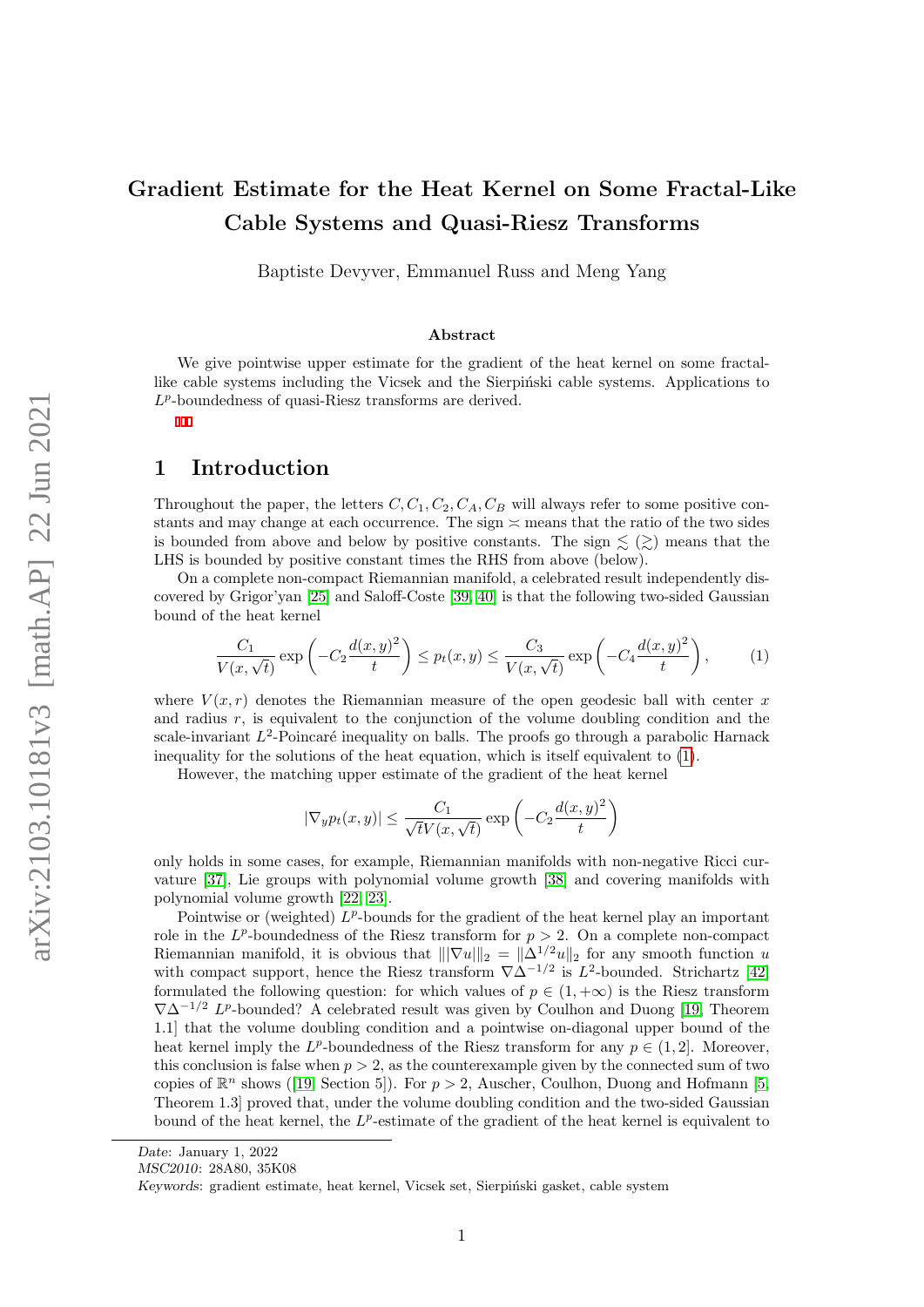the  $L^p$ -boundedness of the Riesz transform in some proper sense. Recently, Coulhon, Jiang, Koskela and Sikora [\[20\]](#page-28-4) generalized the above result to metric measure spaces endowed with a Dirichlet form deriving from a "carré du champ" and improved the results of [\[5\]](#page-28-3), even in the case of Riemannian manifolds.

Fractals provide new examples with very different phenomena. One important estimate is the so-called sub-Gaussian bound as follows.

$$
\frac{C_1}{V(x,t^{1/\beta})}\exp\left(-C_2\left(\frac{d(x,y)}{t^{1/\beta}}\right)^{\frac{\beta}{\beta-1}}\right)\le p_t(x,y)\le \frac{C_3}{V(x,t^{1/\beta})}\exp\left(-C_4\left(\frac{d(x,y)}{t^{1/\beta}}\right)^{\frac{\beta}{\beta-1}}\right),
$$

where  $\beta$  is a new parameter called the walk dimension which is always strictly greater than 2 on fractals. For example, on the Sierpiński gasket (see Figure [1\)](#page-1-0),  $\beta = \log 5 / \log 2$ , see [\[14,](#page-28-5) [34\]](#page-29-6), on the Sierpinski carpet (see Figure [2\)](#page-1-0),  $\beta \approx 2.09697$ , see [\[9,](#page-28-6) [10,](#page-28-7) [12,](#page-28-8) [11,](#page-28-9) [31,](#page-29-7) [36\]](#page-29-8).

<span id="page-1-0"></span>





A natural question is to consider the matching upper estimate of the gradient of the heat kernel. However, gradient operator can not be easily defined using the classical Euclidean way due to the existence of too many "holes". We turn to consider the corresponding fractal-like manifolds or fractal-like cable systems. Roughly speaking, given a fractal, by translating the small scale self-similar property, we obtain an infinite graph with self-similar property in the large scale. If we replace each edge of the graph by a tube and glue these tubes smoothly at each vertex, then we obtain a fractal-like manifold where the gradient operator is the standard one on a Riemannian manifold. If we replace each edge of the graph by an interval, then we obtain a fractal-like cable system where the gradient operator can be defined as the usual derivative on each interval (although only one-sided derivatives are well-defined at the endpoints of each interval, it does not matter since the set of all the endpoints has measure zero in our consideration).

On a fractal-like manifold or a fractal-like cable system, one can consider the Riesz trans-form. Chen, Coulhon, Feneuil and the second author [\[18\]](#page-28-10)<sup>[a](#page-1-1)</sup> proved that the volume doubling condition and the su[b](#page-1-2)-Gaussian heat kernel upper bound<sup>b</sup> imply the  $L^p$ -boundedness of the Riesz transform for any  $p \in (1, 2]$ . They also proved that in the Vicsek case, the Riesz transform is  $L^p$ -bounded if and only if  $p \in (1, 2]$ , where the fact that the Vicsek set is a tree was intrinsically used to do some explicit calculations of the  $L^p$ -norms of harmonic functions. Amenta [\[2\]](#page-28-11) generalized the  $L^p$ -unboundedness for  $p > 2$  to other Riemannian manifolds that satisfy the so-called spinal condition which can be regarded as a weaker form of the tree condition.

In this paper, we consider some fractal-like cable systems satisfying certain geometric and functional assumptions, and obtain pointwise upper bound for the gradient of the heat

<span id="page-1-1"></span><sup>&</sup>lt;sup>a</sup>Actually, only the cases of manifolds and graphs were considered in [\[18\]](#page-28-10), but the same methods could easily yield the corresponding results in the case of cable systems.

<span id="page-1-2"></span><sup>&</sup>lt;sup>b</sup>More precisely, a Gaussian upper bound is assumed for small t, while a sub-Gaussian one is assumed for large t.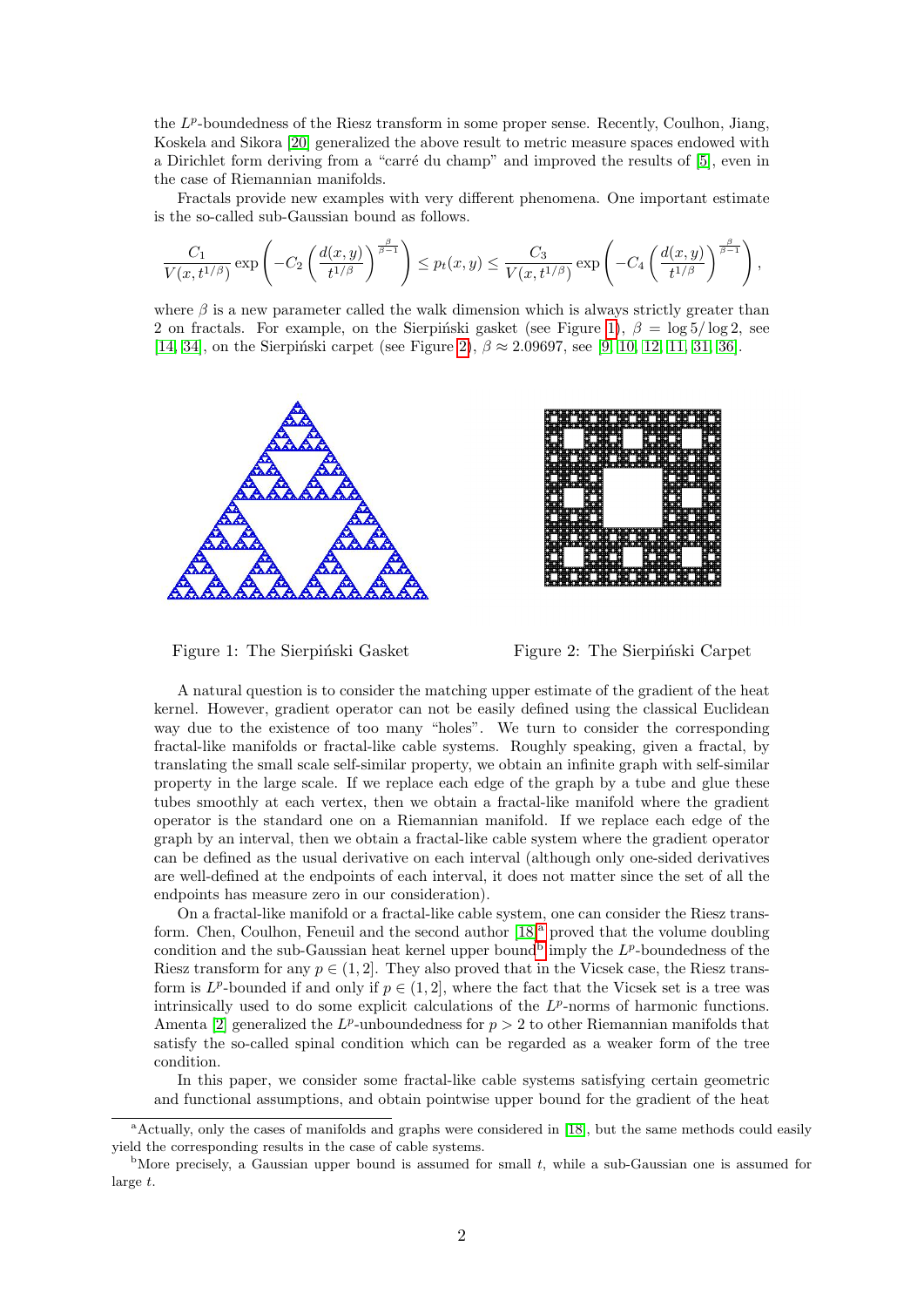kernel as well as the  $L^p$ -boundedness for the "quasi-Riesz transforms", which are a suitable variant of the Riesz transform.

Our first main result is a pointwise gradient upper estimate for the heat kernel on a cable system  $X$  under some assumptions, which we only roughly describe here (the precise definitions of which will be given in Section [2\)](#page-5-0). The assumptions on  $X$  involve two positive parameters  $\alpha$  and  $\beta$  satisfying  $2 \leq \beta \leq \alpha+1$  and two functions  $\Phi$  and  $\Psi$  defined on  $(0, +\infty)$ given by

$$
\Phi(r) = r1_{(0,1)}(r) + r^{\alpha}1_{[1,+\infty)}(r),
$$
  
\n
$$
\Psi(r) = r^{2}1_{(0,1)}(r) + r^{\beta}1_{[1,+\infty)}(r).
$$
\n(2)

<span id="page-2-2"></span>Denote by  $d$  (resp.  $m$ ) the metric (resp. the measure) on X. Consider also a strongly local regular Dirichlet form  $(\mathcal{E}, \mathcal{F})$  on  $L^2(X; m)$ . Let  $V(x,r)$  denote the measure of the open ball with center  $x \in X$  and radius  $r \in (0, +\infty)$ . The assumption  $V(\Phi)$  means that  $V(x,r) \approx \Phi(r)$ .

To establish pointwise gradient estimate for the heat kernel, we need to assume a pointwise upper bound for the heat kernel itself, that is, say that  $UHK(\Psi)$  holds if

$$
p_t(x,y) \leq \frac{1}{V(x,\Psi^{-1}(C_1t))} \exp(-\Upsilon(C_2d(x,y),t)),
$$

where

$$
\Upsilon(R,t) = \sup_{s \in (0,+\infty)} \left( \frac{R}{s} - \frac{t}{\Psi(s)} \right),\,
$$

and a reverse Hölder inequality for the gradients of harmonic functions. Recall that such inequalities play a key role in the study of the  $L^p$ -boundedness of the Riesz transform for  $p > 2$ , see [\[4,](#page-28-12) [15,](#page-28-13) [20\]](#page-28-4). The classical statement for the reverse Hölder inequality is as follows: say that the reverse Hölder inequality for the gradients of harmonic functions holds if there exists  $C_H \in (0, +\infty)$  such that for any ball B with radius r, for any function u harmonic in 2B, we have

$$
\||\nabla u|\|_{L^{\infty}(B)} \le \frac{C_H}{r} \int_{2B} |u| \, \mathrm{d} m
$$

(the precise definition of  $|\nabla u|$  will be given at the end of Section [2\)](#page-5-0). The reverse Hölder inequality holds on the N-dimensional Vicsek cable system for any  $N \geq 2$ , see Proposition [4.1.](#page-17-0) However, this condition does not hold on the Sierpinski cable system, see Proposi-tion [4.2.](#page-18-0) This leads us to introduce a new condition, called a generalized reverse Hölder inequality for the gradients of harmonic functions, which also holds on the Vicsek cable sys-tems, see Proposition [4.3.](#page-18-1) More precisely, say that the generalized reverse Hölder inequality GRH( $\Phi, \Psi$ ) holds if there exists  $C_H \in (0, +\infty)$  such that for any ball B with radius r, for any function  $u$  harmonic in  $2B$ , we have

<span id="page-2-0"></span>
$$
\|\nabla u\|\|_{L^{\infty}(B)} \leq C_H \frac{\Phi(r)}{\Psi(r)} \int_{2B} |u| \mathrm{d} m.
$$

Our first main result states as follows.

<span id="page-2-1"></span>**Theorem 1.1.** Let  $(X, d, m, \mathcal{E}, \mathcal{F})$  be an unbounded cable system satisfying  $V(\Phi)$ . UHK $(\Psi)$ and  $GRH(\Phi, \Psi)$ . We have the gradient estimate  $GHK(\Phi, \Psi)$  for the heat kernel as follows: there exist  $C_1, C_2, C_3, C_4 \in (0, +\infty)$  such that for any  $t \in (0, +\infty)$ , for m-a.e.  $x, y \in X$ , we have

$$
|\nabla_y p_t(x,y)| \leq \frac{\Phi(\Psi^{-1}(t))}{tV(x,\Psi^{-1}(C_1t))} \exp\left(-\Upsilon(C_2d(x,y),t)\right)
$$
  

$$
\leq \begin{cases} \frac{C_3}{\sqrt{tV(x,\sqrt{t})}} \exp\left(-C_4\frac{d(x,y)^2}{t}\right), & \text{if } t \in (0,1), \\ \frac{C_3}{t^{1-\frac{\alpha}{\beta}}V(x,t^{1/\beta})} \exp\left(-C_4\left(\frac{d(x,y)}{t^{1/\beta}}\right)^{\frac{\beta}{\beta-1}}\right), & \text{if } t \in [1,+\infty). \end{cases}
$$
GHK( $\Phi$ ,  $\Psi$ )

In particular, [GHK\(](#page-2-0) $\Phi$ ,  $\Psi$ ) holds on the N-dimensional Vicsek cable system with  $\alpha = \log(2^N +$ 1)/  $\log 3$ ,  $\beta = \log(3 \cdot (2^{N} + 1)) / \log 3$  for any  $N \ge 2$  and on the Sierpinski cable system with  $\alpha = \log 3 / \log 2$  and  $\beta = \log 5 / \log 2$ .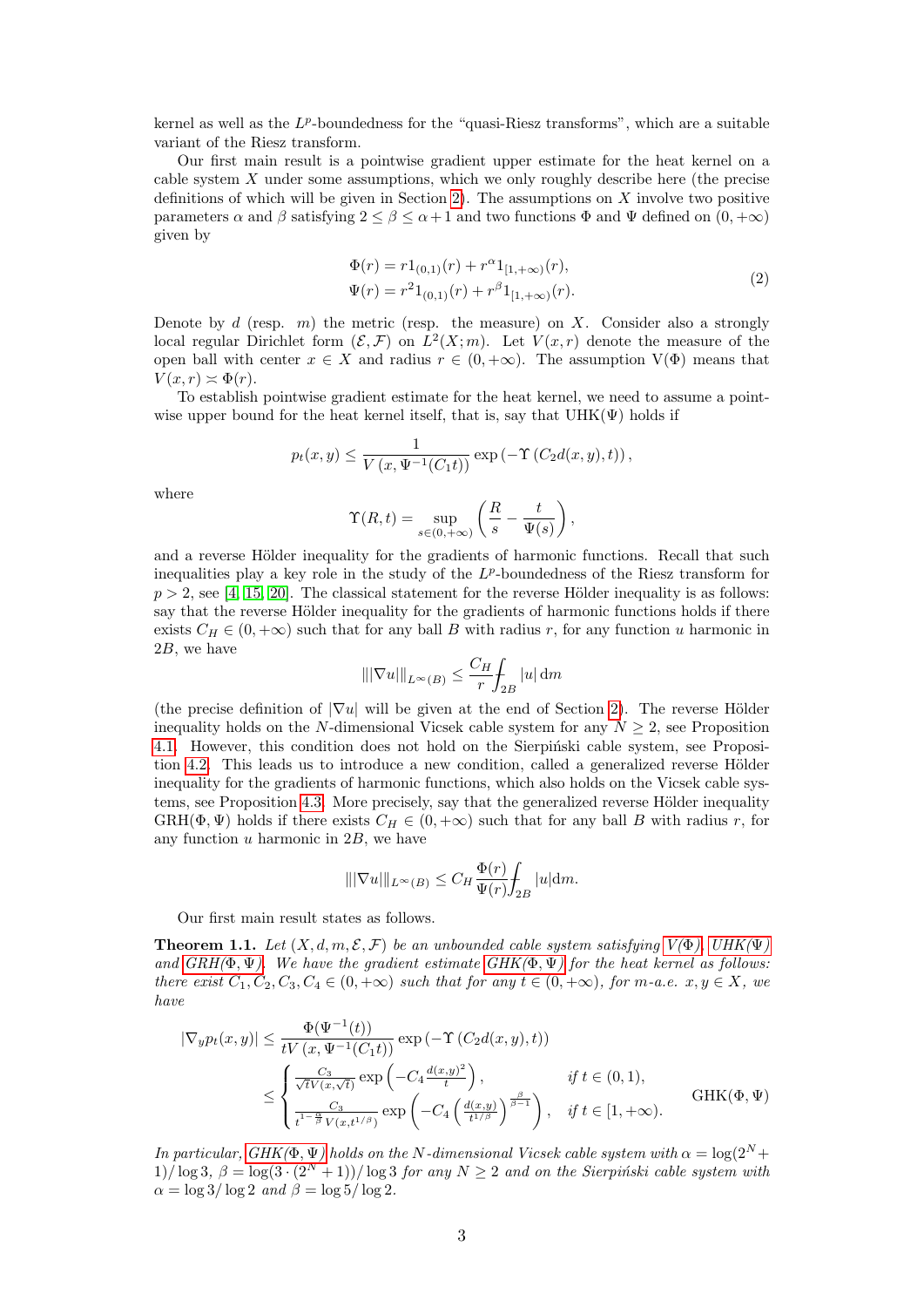To the best of our knowledge, this is the first pointwise upper bound for the gradient of the heat kernel in a sub-Gaussian type context.

Remark 1.2. Arguing as in the proof of Theorem [1.1,](#page-2-1) we also prove the following result. For any  $p \in (1, +\infty)$ , there exist  $\gamma$ ,  $C \in (0, +\infty)$  such that for m-a.e.  $y \in X$ , we have

$$
\left\| |\nabla p_t(\cdot, y)| \exp \left( \gamma \frac{d(\cdot, y)^2}{t} \right) \right\|_p \le \frac{C}{\sqrt{t} \left[ V(y, \sqrt{t}) \right]^{1 - \frac{1}{p}}} \text{ if } t \in (0, 1),
$$

and

<span id="page-3-0"></span>
$$
\left\| |\nabla p_t(\cdot, y)| \exp \left( \gamma \left( \frac{d(\cdot, y)}{t^{1/\beta}} \right)^{\frac{\beta}{\beta - 1}} \right) \right\|_p \le \frac{C}{t^{1 - \frac{\alpha}{\beta}} \left[ V(y, t^{1/\beta}) \right]^{1 - \frac{1}{p}} } \text{ if } t \in [1, +\infty). \tag{3}
$$

For  $p \in (1, 2)$ , it was proved in [\[18,](#page-28-10) Lemma 2.2] that, on any general Riemannian manifold or graph M satisfying [VD](#page-5-2) and UHK $(\Psi)$  (no reverse Hölder inequality is required), the following weighted  $L^p$ -estimate for the gradient of the heat kernel holds: there exist  $\gamma, C \in (0, +\infty)$ such that for any  $y \in M$ , we have

$$
\left\| |\nabla p_t(\cdot, y)| \exp \left( \gamma \frac{d(\cdot, y)^2}{t} \right) \right\|_p \le \frac{C}{\sqrt{t} \left[ V(y, \sqrt{t}) \right]^{1 - \frac{1}{p}}} \text{ if } t \in (0, 1),
$$

and

<span id="page-3-1"></span>
$$
\left\| |\nabla p_t(\cdot, y)| \exp \left( \gamma \left( \frac{d(\cdot, y)}{t^{1/\beta}} \right)^{\frac{\beta}{\beta - 1}} \right) \right\|_p \le \frac{C}{\sqrt{t} \left[ V(y, t^{1/\beta}) \right]^{1 - \frac{1}{p}}} \text{ if } t \in [1, +\infty). \tag{4}
$$

Since  $2\alpha \ge \alpha + 1 \ge \beta$ , which entails  $1 - \frac{\alpha}{\beta} \le \frac{1}{2}$ , it follows that for  $p \in (1, 2)$ , the conclusion of Theorem [1.1](#page-2-1) is weaker than the one of [\[18,](#page-28-10) Lemma 2.2], that is,  $(3)$  is weaker than  $(4)$ . On the other hand, [\(4\)](#page-3-1) is limited to the range  $p \in (1,2)$ , and no pointwise estimate for the gradient of the heat kernel was proved in [\[18\]](#page-28-10). In fact, it is unlikely that the corresponding pointwise estimate for the gradient of the heat kernel holds under [VD](#page-5-2) and  $UHK(\Psi)$  only.

From Theorem [1.1,](#page-2-1) we easily obtain another bound for  $|\nabla p_t|$ , assuming a two-sided bound for  $p_t$ . Namely, say that the heat kernel bound  $HK(\Psi)$  holds if

$$
\frac{1}{V(x,\Psi^{-1}(C_1t))} \exp\left(-\Upsilon\left(C_2d(x,y),t\right)\right) \le p_t(x,y) \le \frac{1}{V(x,\Psi^{-1}(C_3t))} \exp\left(-\Upsilon\left(C_4d(x,y),t\right)\right).
$$

Then, it is plain to deduce from Theorem [1.1](#page-2-1) the following result:

Corollary 1.3. Let  $(X, d, m, \mathcal{E}, \mathcal{F})$  be an unbounded cable system satisfying  $V(\Phi)$ ,  $HK(\Psi)$ and  $GRH(\Phi, \Psi)$ . Then there exist  $C_1, C_2 \in (0, +\infty)$  such that for any  $t \in (0, +\infty)$ , for  $m-a.e.$   $x, y \in X$ , we have

$$
|\nabla_y p_t(x,y)| \le C_1 \frac{\Phi(\Psi^{-1}(t))}{t} p_{C_2 t}(x,y).
$$

Note that this is similar to the classical estimate for  $|\nabla p_t|$  on Riemannian manifolds with non-negative Ricci curvature (with  $C_1 = C_2 = 1$  in this case), see [\[37\]](#page-29-3).

The strategy of our proof is to use the fact that the heat kernel is a solution of the heat equation which can be regarded as a Poisson equation for a fixed time. Since the regularity of the time derivative of the heat kernel is easy to handle, one only needs to have gradient estimates for the solutions of Poisson equation; this has been the approach considered in [\[33,](#page-29-9) [20\]](#page-28-4). In their settings, the local quantitative Lipschitz regularity for Cheeger-harmonic functions  $[33,$  Theorem 3.1] or the reverse Hölder inequality for the gradients of harmonic functions [\[20,](#page-28-4) Theorem 3.2] which are consequences of some curvature assumptions was needed. In the present work, we rely on the approach through the generalized reverse Hölder inequality, see Proposition [5.1.](#page-20-0)

Our second main result is the  $L^p$ -boundedness of the "quasi-Riesz transforms" for any  $p \in (1, +\infty)$  in the fractal setting. Recall that, under the volume doubling condition and the sub-Gaussian pointwise upper bound for the heat kernel, it was proved in [\[18,](#page-28-10) Theorem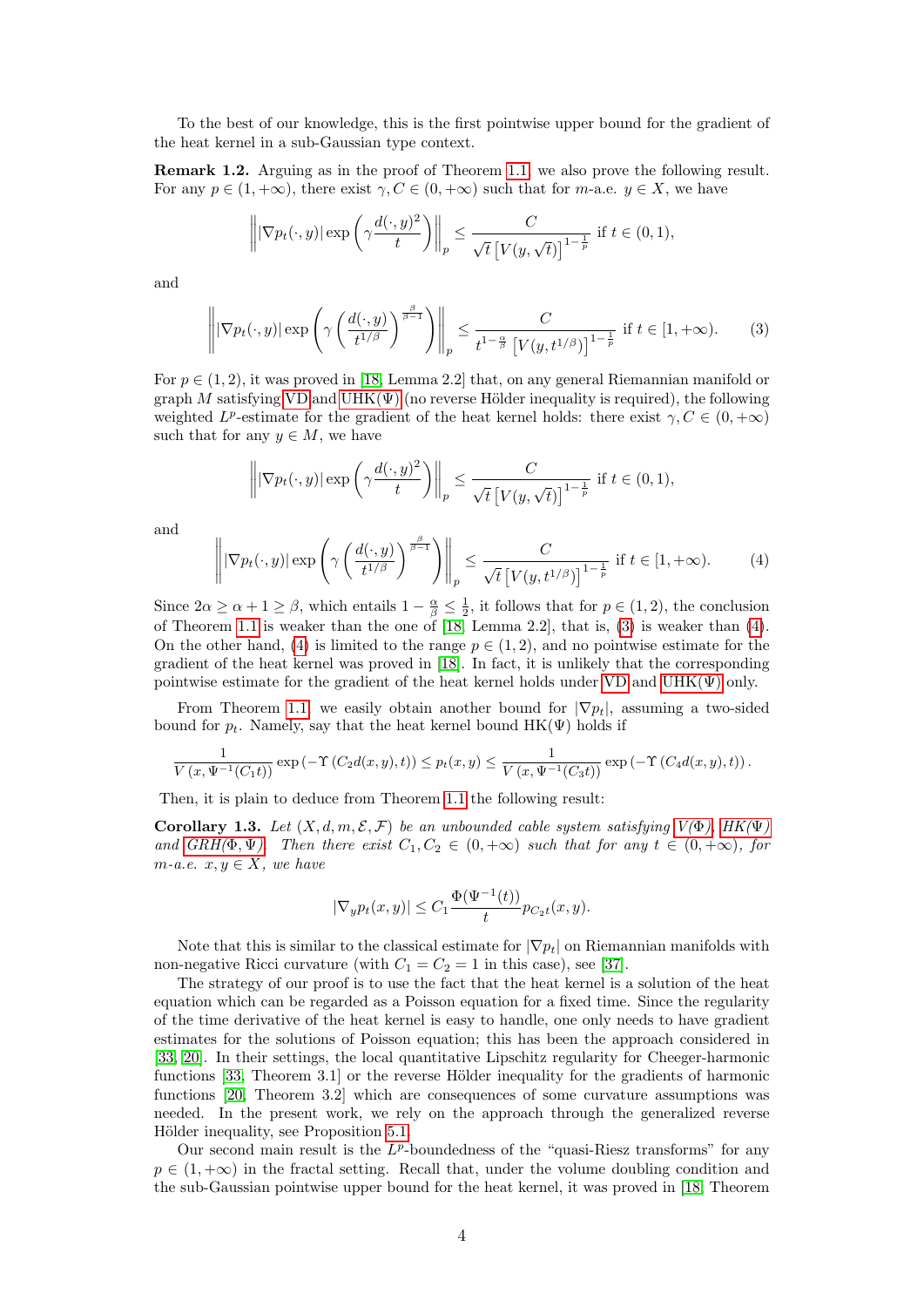1.2] that the Riesz transform  $\nabla \Delta^{-1/2}$  is L<sup>p</sup>-bounded for any  $p \in (1, 2]$ . In [\[5\]](#page-28-3), the L<sup>p</sup>boundedness of the Riesz transform for some values of  $p > 2$  was derived from an  $L^p$ -bound for the gradient of the heat semi-group, where the volume doubling condition and the scaleinvariant  $L^2$ -Poincaré inequality are assumed to hold (recall that, in this situation, pointwise Gaussian upper and lower bounds for the heat kernel hold). This contrasts with the sub-Gaussian context. Indeed, in the case of the Vicsek cable systems, the Riesz transform is  $L^p$ -unbounded for any  $p > 2$ , see [\[18,](#page-28-10) Theorem 5.1], while a pointwise sub-Gaussian bound for the gradient of the heat kernel holds, as Theorem [1.1](#page-2-1) shows (note that an  $L^2$ -Poincaré inequality on balls, with a nonstandard scaling, still holds in this case).

Motivated by situations where the heat kernel satisfies sub-Gaussian upper bound, consider a weaker form of the Riesz transform, namely the *quasi-Riesz transform*, where the exponent  $1/2$  is replaced by some  $\varepsilon \in (0, 1/2)$ . The quasi-Riesz transforms were introduced in [\[17\]](#page-28-14), as a substitute of the Riesz transform. We also rely on the decomposition of the Riesz transform as the sum of a local part and a global one (this idea goes back to [\[1\]](#page-28-15)), which was also pushed further in [\[17\]](#page-28-14). More precisely, if  $p \in (1, +\infty)$ , say that the local Riesz transform is  $L^p$ -bounded if and only if

$$
\||\nabla f||_p \lesssim \|(I+\Delta)^{1/2} f\|_p
$$

and that the Riesz transform at infinity is  $L^p$ -bounded if and only if

$$
\||\nabla e^{-\Delta}f|\|_p \lesssim \|\Delta^{1/2}f\|_p.
$$

Then the Riesz transform  $\nabla \Delta^{-1/2}$  is L<sup>p</sup>-bounded if and only if the local Riesz transform and the Riesz transform at infinity are both  $L^p$ -bounded, see [\[17,](#page-28-14) Theorem 2.3]. Moreover, the quasi-Riesz transform at infinity, namely  $\nabla e^{-\Delta} \Delta^{-\varepsilon}$ , with  $\varepsilon \in (0, 1/2)$ , was proved in [\[17,](#page-28-14) Theorem 1.2 to be  $L^p$ -bounded for any  $p \in (1,2]$  on any complete Riemannian manifold, without any further assumption.

Inspired by the aforementioned equivalence for the  $L^p$ -boundedness of the Riesz transform and following the approach of  $[5,$  Section 3, we establish the  $L^p$ -boundedness of the quasi-Riesz transforms for any  $p \in (1, +\infty)$ , as a consequence of the above gradient estimate for the heat kernel.

<span id="page-4-0"></span>**Theorem 1.4.** Let  $(X, d, m, \mathcal{E}, \mathcal{F})$  be an unbounded cable system satisfying the same as-sumptions as in Theorem [1.1.](#page-2-1) Then for any  $\varepsilon \in (0,1-\frac{\alpha}{\beta})$ , the quasi-Riesz transform  $\nabla (I + \Delta)^{-1/2} + \nabla e^{-\Delta} \Delta^{-\varepsilon}$  is L<sup>p</sup>-bounded for any  $p \in (1, +\infty)$ .

An interesting open question is to know whether the conclusion of Theorem [1.4](#page-4-0) also holds for  $\varepsilon = 1 - \frac{\alpha}{\beta}$ . The exponent  $\frac{\alpha}{\beta}$  in the gradient estimate for  $t > 1$  given by Theorem [1.1](#page-2-1) suggests that this is the case, but the result seems more difficult to prove.

We will see from the proof of Proposition [4.3](#page-18-1) that these results extend to the cable systems corresponding to the p.c.f. self-similar sets considered in [\[44\]](#page-29-10) without any technical difficulty. However, it seems that more advanced techniques would be required to do the generalization to the cable system corresponding to the Sierpinski carpet which is a non-p.c.f. self-similar set and an infinitely ramified fractal.

This paper is organized as follows. In Section [2,](#page-5-0) we give some results about Poisson equation on metric measure Dirichlet spaces. In Section [3,](#page-13-1) we give formal constructions of cable systems including the Vicsek and the Sierpinski ones. In Section [4,](#page-16-0) we show that the reverse Hölder inequality holds on the Vicsek cable systems but does not hold on the Sierpinski cable system, and we show that a generalized reverse Hölder inequality holds on the Vicsek and the Sierpiński cable systems. In Section [5,](#page-20-1) we use the generalized reverse Hölder inequality to obtain gradient estimates for the solutions of Poisson equation using which we obtain gradient estimate for the heat kernel that is Theorem [1.1.](#page-2-1) In Section [6,](#page-26-0) we prove Theorem [1.4.](#page-4-0)

Acknowledgements: This work was partly supported by the French ANR project RAGE ANR-18-CE40-0012. The third author was supported by national funds through the FCT – Funda¸c˜ao para a Ciˆencia e a Tecnologia, I.P. (Portuguese Foundation for Science and Technology) within the scope of the project  $\text{UIDB}/00297/2020$  (Centro de Matemática e Aplicações).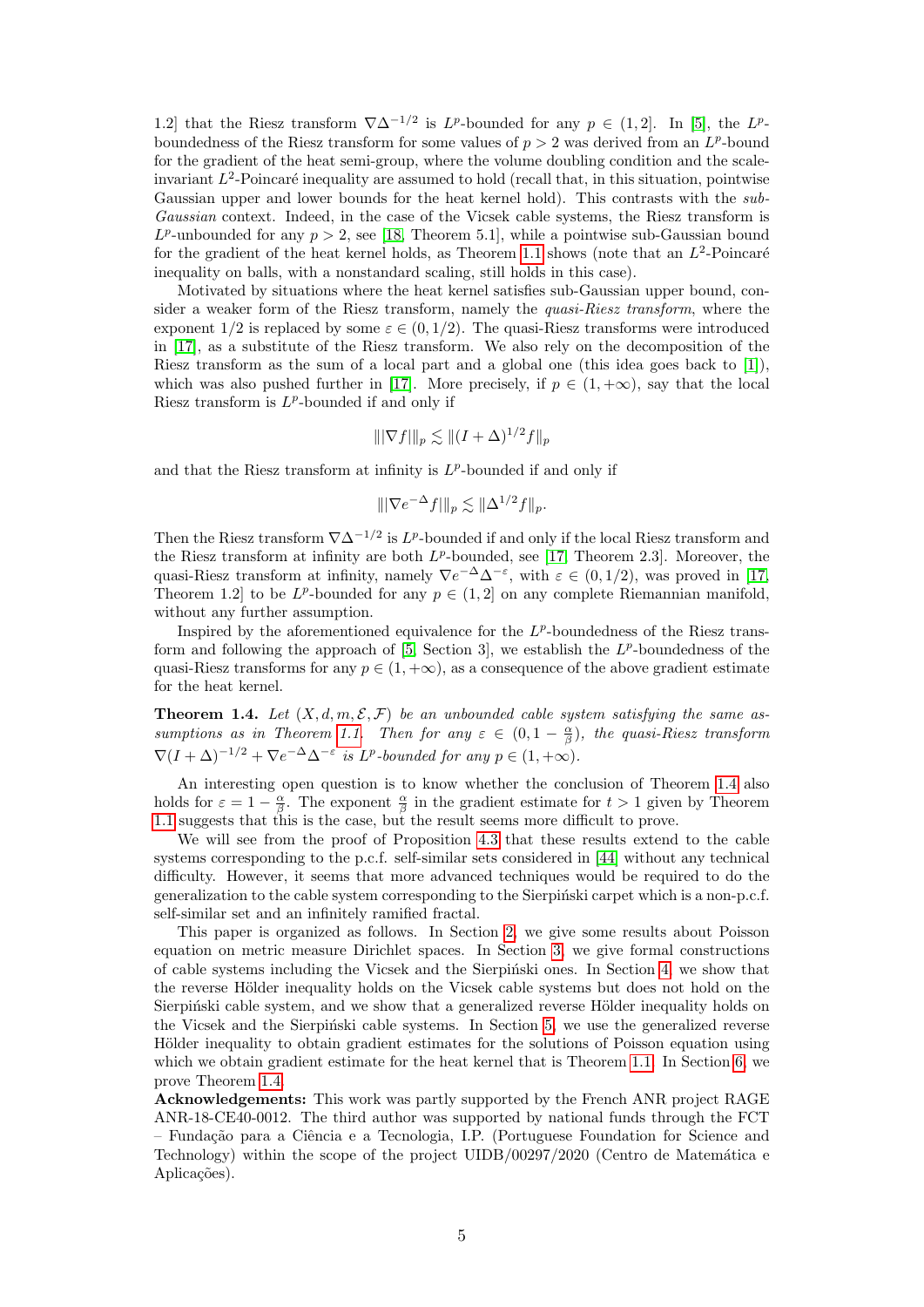### <span id="page-5-0"></span>2 Poisson Equation on Metric Measure Dirichlet Spaces

Let  $(X, d, m, \mathcal{E}, \mathcal{F})$  be an unbounded metric measure Dirichlet (MMD) space, that is,  $(X, d)$ is a locally compact separable unbounded metric space, m is a positive Radon measure on X with full support,  $(\mathcal{E}, \mathcal{F})$  is a strongly local regular Dirichlet form on  $L^2(X; m)$ . Throughout this paper, we always assume that all metric balls are precompact.

For any  $x \in X$ , for any  $r \in (0, +\infty)$ , denote the (metric) ball  $B(x, r) = \{y \in X :$  $d(x, y) < r$ , denote  $V(x, r) = m(B(x, r))$ . If  $B = B(x, r)$ , then we denote  $\delta B = B(x, \delta r)$ for any  $\delta \in (0, +\infty)$ . Let  $C(X)$  denote the space of all real-valued continuous functions on X and let  $C_c(X)$  denote the space of all real-valued continuous functions on X with compact support.

Consider the strongly local regular Dirichlet form  $(\mathcal{E}, \mathcal{F})$  on  $L^2(X; m)$ . Let  $\Delta$  be the corresponding generator which is a non-negative definite self-adjoint operator. Let Γ be the corresponding energy measure. Denote  $\mathcal{E}_1(\cdot,\cdot) = \mathcal{E}(\cdot,\cdot) + (\cdot,\cdot)$ , where  $(\cdot,\cdot)$  is the inner product in  $L^2(X; m)$ . We refer to [\[24\]](#page-29-11) for related results about Dirichlet forms.

Let us now present some geometric and functional conditions on  $(X, d, m, \mathcal{E}, \mathcal{F})$  which will be used in the sequel. Most of them will be expressed in terms of the two functions  $\Phi$ and  $\Psi$  given by Equation [\(2\)](#page-2-2).

We say that the volume doubling condition [VD](#page-5-2) holds if there exists  $C_D \in (0, +\infty)$  such that

$$
V(x, 2r) \le C_D V(x, r) \text{ for any } x \in X, \text{ for any } r \in (0, +\infty).
$$

We say that the regular volume condition  $V(\Phi)$  holds if there exists  $C_R \in (0, +\infty)$  such that

$$
\frac{1}{C_R}\Phi(r) \le V(x,r) \le C_R\Phi(r) \text{ for any } x \in X, \text{ for any } r \in (0,+\infty). \qquad \qquad V(\Phi)
$$

It is obvious that  $V(\Phi)$  implies [VD.](#page-5-2)

#### 2.1 Faber-Krahn, Sobolev and Poincaré Inequalities

Let D be an open subset of X. Denote by  $\lambda_1(D)$  the smallest Dirichlet eigenvalue for D, that is,

<span id="page-5-2"></span><span id="page-5-1"></span>
$$
\lambda_1(D) = \inf \left\{ \frac{\mathcal{E}(u, u)}{\|u\|_2^2} : u \in \mathcal{F}_D \setminus \{0\} \right\},\
$$

where

$$
\mathcal{F}_D
$$
 = the  $\mathcal{E}_1$ -closure of  $\mathcal{F} \cap C_c(D)$ .

We say that the relative Faber-Krahn inequality  $FK(\Psi)$  holds if there exist  $C_F \in (0, +\infty)$ and  $\nu \in (0,1)$  such that for any ball  $B = B(x,r)$ , for any open subset D of B, we have

<span id="page-5-5"></span><span id="page-5-4"></span><span id="page-5-3"></span>
$$
\lambda_1(D) \ge \frac{C_F}{\Psi(r)} \left( \frac{m(B)}{m(D)} \right)^{\nu} .
$$
 FK $(\Psi)$ 

We say that the local Sobolev inequality LS( $\Psi$ ) holds if there exist  $C_L \in (0, +\infty)$  and  $q \in (2, +\infty)$  such that for any ball  $B = B(x, r)$ , for any  $u \in \mathcal{F}_B$ , we have

<span id="page-5-6"></span>
$$
\left(\oint_B |u|^q \mathrm{d}m\right)^{1/q} \leq C_L \sqrt{\Psi(r)} \left(\frac{1}{m(B)} \mathcal{E}(u, u)\right)^{1/2}, \qquad \text{LS}(\Psi)
$$

where  $f_B = \frac{1}{m(B)} \int_B$ .

**Remark 2.1.** We will sometimes use the notations  $FK(\Psi, \nu)$  and  $LS(\Psi, q)$  to emphasize the role of the values of  $\nu$  and q, respectively.

Actually,  $FK(\Psi)$  and  $LS(\Psi)$  are equivalent. More precisely:

**Lemma 2.2.** Let  $(X, d, m, \mathcal{E}, \mathcal{F})$  be an unbounded MMD space. Then  $FK(\Psi)$  is equivalent to [LS\(](#page-5-4) $\Psi$ ) with  $q = \frac{2}{1-\nu}$  or  $\nu = 1 - \frac{2}{q}$ .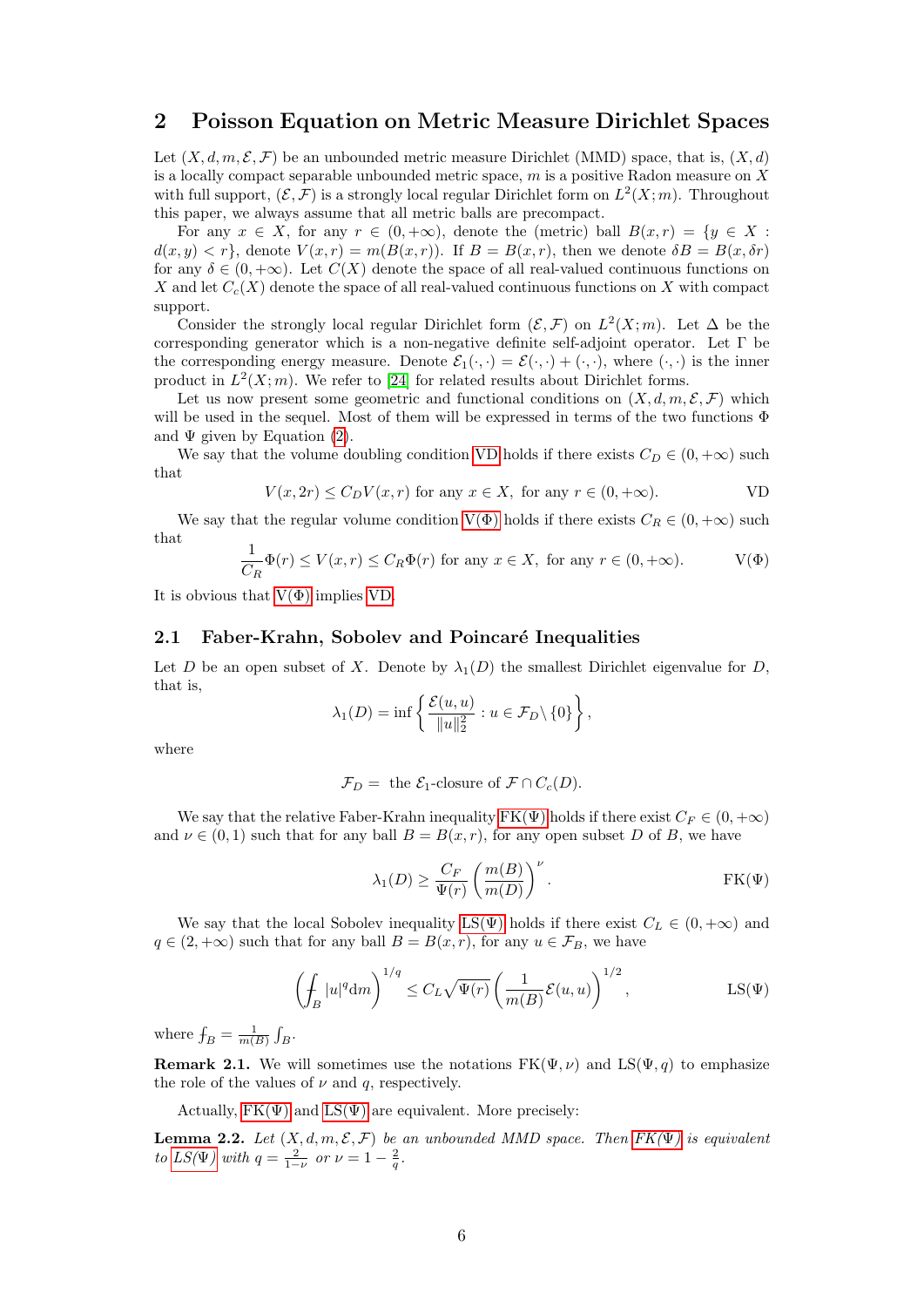The fact that Faber-Krahn and Sobolev inequalities are equivalent in quite general contexts was already proved several times (see [\[16,](#page-28-16) [6\]](#page-28-17), for instance). Since the Faber-Krahn and the local Sobolev inequalities under consideration in the present paper involve the function Ψ, we provide a proof here for the sake of completeness.

*Proof.* The proof is inspired by [\[27,](#page-29-12) Exercise 14.6]. " $\Leftarrow$ ": Let D be an open subset of a ball  $B = B(x, r)$ . For any  $u \in \mathcal{F}_D \setminus \{0\}$ , by LS( $\Psi, q$ ), we have

$$
||u||_2^2 = \int_D |u|^2 dm \le \left(\int_D |u|^{2\cdot\frac{q}{2}} dm\right)^{\frac{2}{q}} \left(\int_D 1 dm\right)^{1-\frac{2}{q}} = \left(\int_B |u|^q dm\right)^{\frac{2}{q}} m(D)^{1-\frac{2}{q}}
$$
  

$$
\le C_L^2 \Psi(r) m(B)^{\frac{2}{q}-1} \mathcal{E}(u, u) m(D)^{1-\frac{2}{q}} = C_L^2 \Psi(r) \left(\frac{m(D)}{m(B)}\right)^{1-\frac{2}{q}} \mathcal{E}(u, u),
$$

hence

$$
\frac{\mathcal{E}(u, u)}{\|u\|_2^2} \ge \frac{1}{C_L^2 \Psi(r)} \left(\frac{m(B)}{m(D)}\right)^{1-\frac{2}{q}}.
$$

Taking the infimum with respect to  $u \in \mathcal{F}_D \setminus \{0\}$ , we have

$$
\lambda_1(D) \ge \frac{1}{C_L^2 \Psi(r)} \left(\frac{m(B)}{m(D)}\right)^{1-\frac{2}{q}},
$$

that is, we have  $FK(\Psi, \nu)$  with  $\nu = 1 - \frac{2}{q}$  and  $C_F = \frac{1}{C_L^2}$ .

" $\Rightarrow$ ": Firstly, let  $u \in \mathcal{F} \cap C_c(B)$  be non-negative. Take  $p \in (1, +\infty)$ . For any  $k \in \mathbb{Z}$ , let  $\Omega_k = \left\{ u > 2^k \right\}$  and  $m_k = m(\overline{\Omega_k})$ , then

$$
\int_B u^{2p} \mathrm{d}m = \sum_{k \in \mathbb{Z}} \int_{\Omega_k \setminus \Omega_{k+1}} u^{2p} \mathrm{d}m \le 4^p \sum_{k \in \mathbb{Z}} 4^{pk} m_k.
$$

For any  $k \in \mathbb{Z}$ , let  $u_k = (u - 2^k)^+ \wedge 2^k$ , then  $u_k \in \mathcal{F} \cap C_c(B)$  satisfies

$$
\Gamma(u_k, u_k)|_{\Omega_k \setminus \Omega_{k+1}} = \Gamma(u, u)|_{\Omega_k \setminus \Omega_{k+1}}, \Gamma(u_k, u_k)|_{X \setminus (\Omega_k \setminus \Omega_{k+1})} = 0,
$$

then

$$
\mathcal{E}(u, u) = \sum_{k \in \mathbb{Z}} \int_{\Omega_k \setminus \Omega_{k+1}} d\Gamma(u, u) = \sum_{k \in \mathbb{Z}} \int_{\Omega_k \setminus \Omega_{k+1}} d\Gamma(u_k, u_k)
$$

$$
= \sum_{k \in \mathbb{Z}} \int_X d\Gamma(u_k, u_k) = \sum_{k \in \mathbb{Z}} \mathcal{E}(u_k, u_k).
$$

For any  $k \in \mathbb{Z}$ , using the facts that  $u \in C_c(B)$  and that m is regular, choose an open set  $\Omega_k$  satisfying  $\overline{\Omega_k} \subseteq \Omega_k \subseteq B$  and  $m(\Omega_k) \leq 2m(\overline{\Omega_k}) = 2m_k$ , then  $u_k \in \mathcal{F}_{\widetilde{\Omega}_k}$ . By  $\text{FK}(\Psi, \nu)$ , we have

$$
\lambda_1(\widetilde{\Omega}_k) \geq \frac{C_F}{\Psi(r)} \left( \frac{m(B)}{m(\widetilde{\Omega}_k)} \right)^{\nu} \geq \frac{C_F}{\Psi(r)} \left( \frac{m(B)}{2m_k} \right)^{\nu}
$$

,

hence

$$
\mathcal{E}(u_k, u_k) \ge \frac{C_F}{\Psi(r)} \left(\frac{m(B)}{2m_k}\right)^{\nu} ||u_k||_2^2,
$$

hence

$$
\mathcal{E}(u, u) = \sum_{k \in \mathbb{Z}} \mathcal{E}(u_k, u_k) \ge \sum_{k \in \mathbb{Z}} \frac{C_F}{\Psi(r)} \left(\frac{m(B)}{2m_k}\right)^{\nu} ||u_k||_2^2,
$$

where

$$
||u_k||_2^2 = \int_X u_k^2 dm \ge \int_{\overline{\Omega_{k+1}}} u_k^2 dm \ge 4^k m_{k+1},
$$

hence

$$
\mathcal{E}(u, u) \ge \frac{C_F m(B)^{\nu}}{2^{\nu} \Psi(r)} \sum_{k \in \mathbb{Z}} \frac{4^k m_{k+1}}{m_k^{\nu}}.
$$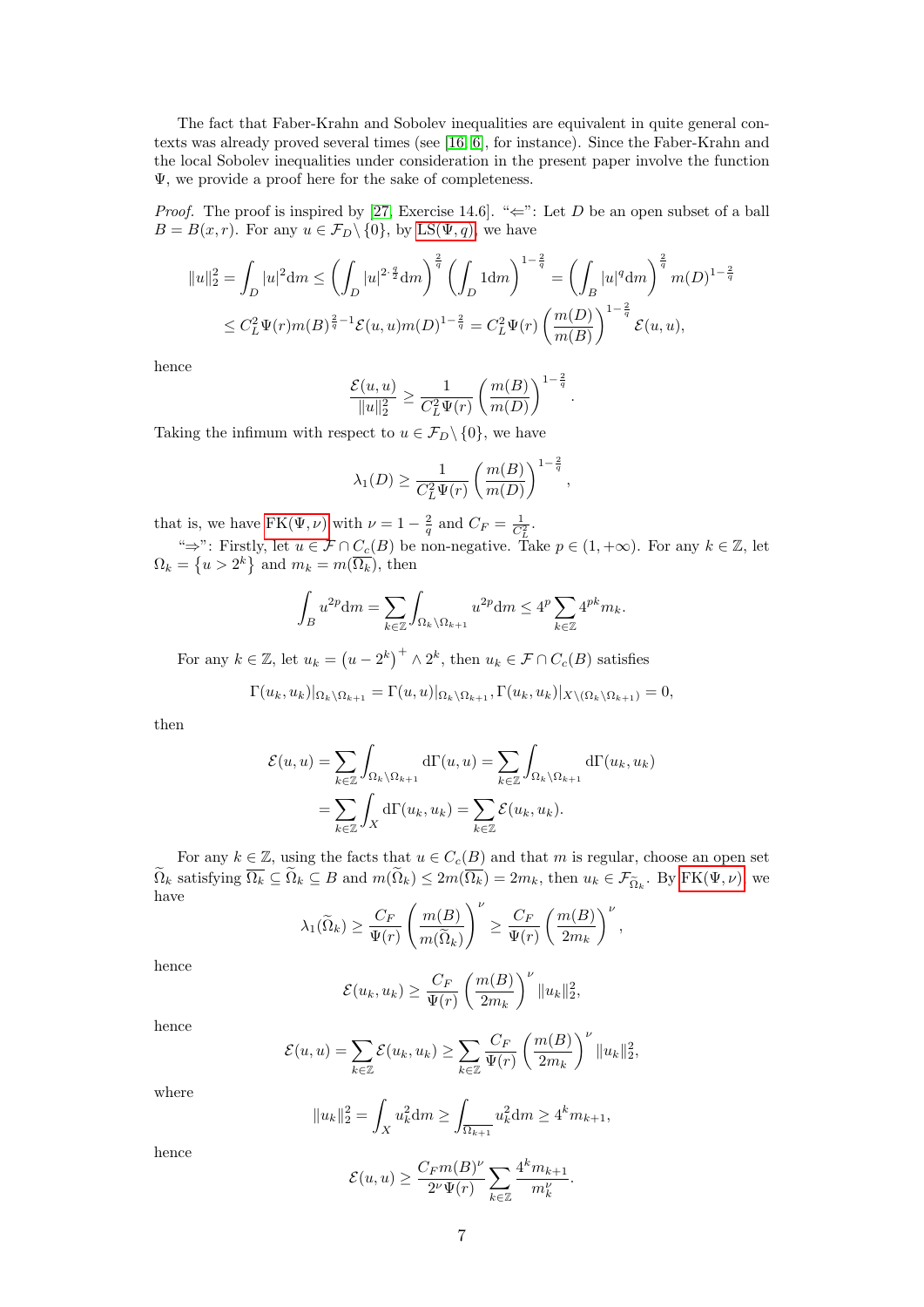Let  $r, s > 1$  satisfy  $1/r + 1/s = 1$ . For any positive sequences  $\{x_k\}, \{y_k\}$ , we have

$$
\sum x_k \le \left(\sum x_k^{1/r}\right)^r \le \left(\sum \frac{x_k}{y_k}\right) \left(\sum y_k^{\frac{s}{r}}\right)^{\frac{r}{s}}.
$$

Hence for any  $\alpha \in (0, +\infty)$ , we have

$$
\sum x_k \leq \left(\sum \frac{x_k}{y_k}\right) \left(\sum y_k^{\alpha}\right)^{\frac{1}{\alpha}}.
$$

Therefore,

$$
\sum_{k\in\mathbb{Z}} 4^{pk} m_k = 4^p \sum_{k\in\mathbb{Z}} 4^{pk} m_{k+1}
$$
\n
$$
\leq 4^p \left( \sum_{k\in\mathbb{Z}} \frac{4^{pk} m_{k+1}}{4^{(p-1)k} m_k^{\nu}} \right) \left( \sum_{k\in\mathbb{Z}} \left( 4^{(p-1)k} m_k^{\nu} \right)^{\alpha} \right)^{\frac{1}{\alpha}}
$$
\n
$$
= 4^p \left( \sum_{k\in\mathbb{Z}} \frac{4^k m_{k+1}}{m_k^{\nu}} \right) \left( \sum_{k\in\mathbb{Z}} 4^{\alpha(p-1)k} m_k^{\alpha\nu} \right)^{\frac{1}{\alpha}}.
$$

Take  $\alpha = \frac{1}{\nu}$  and  $p := \frac{1}{1-\nu}$ , so that  $\alpha(p-1) = p$ . Then

$$
\sum_{k\in\mathbb{Z}} 4^{pk} m_k \le 4^p \left( \sum_{k\in\mathbb{Z}} \frac{4^k m_{k+1}}{m_k^{\nu}} \right) \left( \sum_{k\in\mathbb{Z}} 4^{pk} m_k \right)^{1-\frac{1}{p}},
$$

hence

$$
\left(\sum_{k\in\mathbb{Z}}4^{pk}m_k\right)^{\frac{1}{p}}\leq 4^p\sum_{k\in\mathbb{Z}}\frac{4^km_{k+1}}{m_k^\nu},
$$

so

$$
\int_{B}u^{2p}\mathrm{d} m\leq 4^{p}\sum_{k\in\mathbb{Z}}4^{pk}m_{k}\leq 4^{p}\left(4^{p}\sum_{k\in\mathbb{Z}}\frac{4^{k}m_{k+1}}{m_{k}^{\nu}}\right)^{p}\leq 4^{p}\left(4^{p}\frac{2^{\nu}\Psi(r)}{C_{F}m(B)^{\nu}}\mathcal{E}(u,u)\right)^{p},
$$

that is,

$$
\left(\oint_{B} u^{2p} \mathrm{d}m\right)^{\frac{1}{2p}} \leq \frac{2^{p+\frac{3}{2}-\frac{1}{2p}}}{\sqrt{C_{F}}} \sqrt{\Psi(r)} \left(\frac{1}{m(B)} \mathcal{E}(u, u)\right)^{1/2}.
$$

Letting  $q = 2p = \frac{2}{1-\nu}$ , we have the desired result with  $C_L = \frac{2^{\frac{q}{2} + \frac{3}{2} - \frac{1}{q}}}{\sqrt{C_F}}$ .

Secondly, let  $u \in \mathcal{F} \cap C_c(B)$ . Then  $|u| \in \mathcal{F} \cap C_c(B)$  is non-negative. By the first case, we have

$$
\left(\int_B |u|^q \mathrm{d}m\right)^{1/q} \leq C_L \sqrt{\Psi(r)} \left(\frac{1}{m(B)} \mathcal{E}(|u|, |u|)\right)^{1/2}
$$

$$
\leq C_L \sqrt{\Psi(r)} \left(\frac{1}{m(B)} \mathcal{E}(u, u)\right)^{1/2}.
$$

Thirdly, let  $u \in \mathcal{F}_B$ . Then there exists  $\{u_k\} \subseteq \mathcal{F} \cap C_c(B)$  which is  $\mathcal{E}_1$ -convergent to u, therefore there exists a subsequence still denoted by  ${u<sub>k</sub>}$  that converges to u m-a.e., hence

$$
\left(\int_{B} |u|^{q} dm\right)^{1/q} \leq \lim_{k \to +\infty} \left(\int_{B} |u_{k}|^{q} dm\right)^{1/q}
$$
\n
$$
\leq \lim_{k \to +\infty} C_{L} \sqrt{\Psi(r)} \left(\frac{1}{m(B)} \mathcal{E}(u_{k}, u_{k})\right)^{1/2}
$$
\n
$$
= C_{L} \sqrt{\Psi(r)} \left(\frac{1}{m(B)} \mathcal{E}(u, u)\right)^{1/2}.
$$

 $\Box$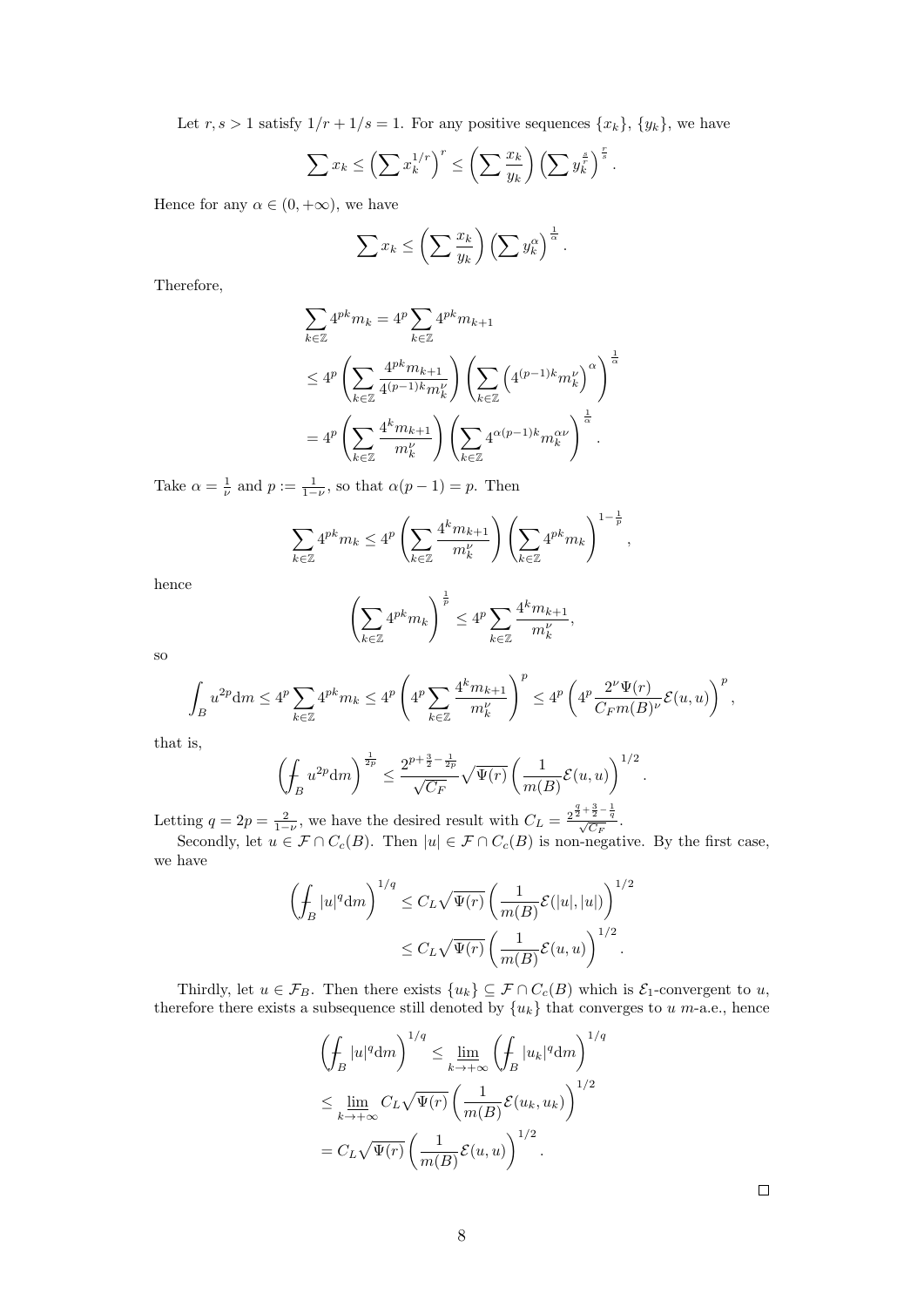Let U, V be two open subsets of X satisfying  $U \subseteq \overline{U} \subseteq V$ . We say that  $\varphi \in \mathcal{F}$  is a cutoff function for  $U \subseteq V$  if  $0 \leq \varphi \leq 1$  m-a.e.,  $\varphi = 1$  m-a.e. in an open neighborhood of  $\overline{U}$ and supp $(\varphi) \subseteq V$ , where supp $(f)$  refers to the support of the measure  $|f|$ dm for any given function f.

We say that the cutoff Sobolev inequality CS( $\Psi$ ) holds if there exists  $C_S \in (0, +\infty)$ such that for any  $x \in X$ , for any  $R, r \in (0, +\infty)$ , there exists a cutoff function  $\varphi \in \mathcal{F}$  for  $B(x, R) \subseteq B(x, R + r)$  such that for any  $f \in \mathcal{F}$ , we have

$$
\int_{B(x,R+r)\backslash\overline{B(x,R)}} f^{2}d\Gamma(\varphi,\varphi)
$$
\n
$$
\leq \frac{1}{8} \int_{B(x,R+r)\backslash\overline{B(x,R)}} \varphi^{2}d\Gamma(f,f) + \frac{C_{S}}{\Psi(r)} \int_{B(x,R+r)\backslash\overline{B(x,R)}} f^{2}dm. \qquad \text{CS}(\Psi)
$$

We say that the Poincaré inequality PI( $\Psi$ ) holds if there exists  $C_P \in (0, +\infty)$  such that for any ball  $B = B(x, r)$ , for any  $u \in \mathcal{F}$ , we have

<span id="page-8-1"></span>
$$
\int_{B} |u - u_{B}|^{2} dm \leq C_{P} \Psi(r) \int_{2B} d\Gamma(u, u), \qquad \text{PI}(\Psi)
$$

where  $u_A$  is the mean value of u on a measurable set A with  $m(A) \in (0, +\infty)$ , that is,

<span id="page-8-2"></span>
$$
u_A = \int_A u \mathrm{d}m = \frac{1}{m(A)} \int_A u \mathrm{d}m.
$$

#### <span id="page-8-3"></span>2.2 Heat Kernel Estimates

Consider the regular Dirichlet form  $(\mathcal{E}, \mathcal{F})$  on  $L^2(X; m)$ . Let  $\{P_t\}$  be the corresponding heat semi-group. Let  $\{X_t, t \geq 0, \mathbb{P}_x, x \in X \setminus \mathcal{N}_0\}$  be the corresponding Hunt process, where  $\mathcal{N}_0$  is a properly exceptional set, that is,  $m(\mathcal{N}_0) = 0$  and  $\mathbb{P}_x(X_t \in \mathcal{N}_0$  for some  $t > 0) = 0$  for any  $x \in X \backslash \mathcal{N}_0$ . For any bounded Borel function f, we have  $P_t f(x) = \mathbb{E}_x f(X_t)$  for any  $t > 0$ , for any  $x \in X \backslash \mathcal{N}_0$ .

The heat kernel  $p_t(x, y)$  associated with the heat semi-group  $\{P_t\}$  is a measurable function defined on  $(0, +\infty) \times (X \backslash \mathcal{N}_0) \times (X \backslash \mathcal{N}_0)$  satisfying that:

• For any bounded Borel function f, for any  $t > 0$ , for any  $x \in X \setminus N_0$ , we have

$$
P_t f(x) = \int_{X \setminus \mathcal{N}_0} p_t(x, y) f(y) m(dy).
$$

• For any  $t, s > 0$ , for any  $x, y \in X \backslash \mathcal{N}_0$ , we have

<span id="page-8-0"></span>
$$
p_{t+s}(x,y) = \int_{X \setminus \mathcal{N}_0} p_t(x,z) p_s(z,y) m(\mathrm{d}z).
$$

• For any  $t > 0$ , for any  $x, y \in X \backslash \mathcal{N}_0$ , we have  $p_t(x, y) = p_t(y, x)$ .

See [\[30\]](#page-29-13) for more details.

We say that the heat kernel upper bound  $UHK(\Psi)$  holds if there exist a properly exceptional set N and  $C_1, C_2 \in (0, +\infty)$  such that for any  $t \in (0, +\infty)$ , for any  $x, y \in X \setminus \mathcal{N}$ , we have

$$
p_t(x,y) \le \frac{1}{V(x,\Psi^{-1}(C_1t))} \exp\left(-\Upsilon\left(C_2d(x,y),t\right)\right), \qquad \text{UHK}(\Psi)
$$

where

$$
\Upsilon(R,t) = \sup_{s \in (0,+\infty)} \left( \frac{R}{s} - \frac{t}{\Psi(s)} \right) \asymp \begin{cases} \frac{R^2}{t}, & \text{if } t < R, \\ \left( \frac{R}{t^{1/\beta}} \right)^{\frac{\beta}{\beta-1}}, & \text{if } t \ge R. \end{cases}
$$

Then  $UHK(\Psi)$  can also be re-written as follows:

$$
p_t(x,y) \le \begin{cases} \frac{1}{V(x,\Psi^{-1}(C_1t))} \exp\left(-C_2 \frac{d(x,y)^2}{t}\right), & \text{if } t < d(x,y),\\ \frac{1}{V(x,\Psi^{-1}(C_1t))} \exp\left(-C_2 \left(\frac{d(x,y)}{t^{1/\beta}}\right)^{\frac{\beta}{\beta-1}}\right), & \text{if } t \ge d(x,y). \end{cases}
$$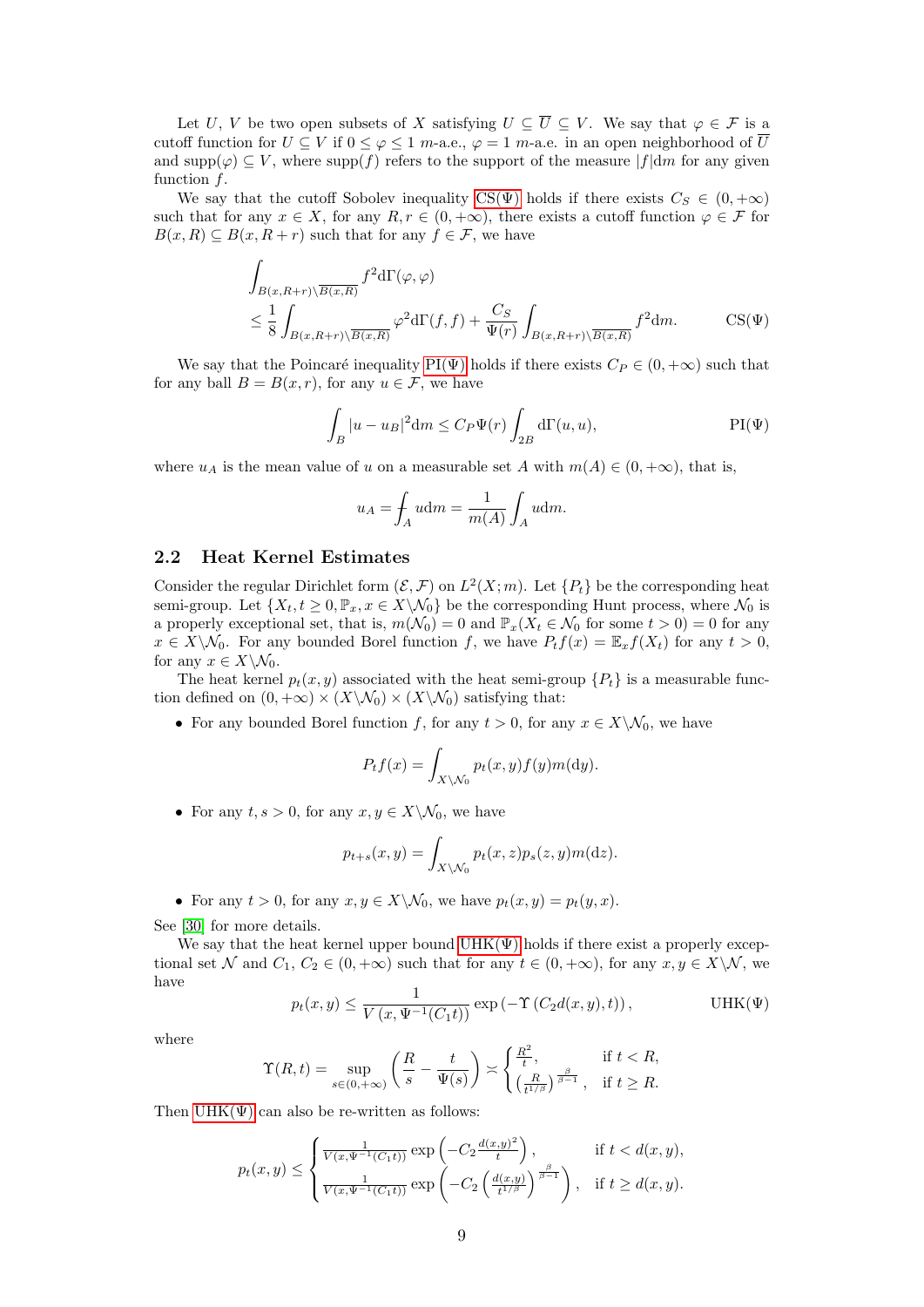<span id="page-9-0"></span>If a lower bound, similar to UHK $(\Psi)$ , with different constants  $C_i$  also holds, then we say that HK( $\Psi$ ) holds. Note that, in [\[29\]](#page-29-14), a lower bound for  $p_t$ , called the near-diagonal lower bound  $(NLE)\Psi$  $(NLE)\Psi$  $(NLE)\Psi$ , is written as

<span id="page-9-1"></span>
$$
p_t(x,y) \ge \frac{c}{V(x,\Psi^{-1}(t))}
$$
 (NLE)<sub>Y</sub>

for any  $t > 0$  and  $m$ -a.e.  $x, y \in X$  such that  $d(x, y) \leq \varepsilon \Psi^{-1}(t)$  where  $c, \varepsilon > 0$  are constants independent of  $t, x, y$ . But [\[13,](#page-28-18) THEOREM 3.2] ensures that, if the metric d is furthermore assumed to be geodesic, which is the case of cable systems, then the conjunction of  $UHK(\Psi)$ and  $(NLE)_{\Psi}$  $(NLE)_{\Psi}$  $(NLE)_{\Psi}$  is equivalent to HK( $\Psi$ ).

Observe that the function  $\beta \mapsto \left(\frac{d(x,y)}{t^{1/\beta}}\right)$  $\frac{d(x,y)}{t^{1/\beta}}$  is monotone decreasing if  $d(x,y) > t$  and monotone increasing if  $d(x, y) \leq t$ . Indeed,

$$
\log\left(\frac{d(x,y)}{t^{1/\beta}}\right)^{\frac{\beta}{\beta-1}} = \log d(x,y) + \frac{1}{\beta-1}\log\frac{d(x,y)}{t}.
$$

Assume now that  $d(x, y) \leq t$ , so that

$$
p_t(x,y) \le \frac{1}{V(x,\Psi^{-1}(C_1t))} \exp\left(-C_2\left(\frac{d(x,y)}{t^{1/\beta}}\right)^{\frac{\beta}{\beta-1}}\right).
$$

Since  $\beta \geq 2$ , the aforementioned monotonicity therefore yields

$$
\frac{d(x,y)^2}{t} \le \left(\frac{d(x,y)}{t^{1/\beta}}\right)^{\frac{\beta}{\beta-1}},
$$

which implies

$$
p_t(x, y) \le \frac{1}{V(x, \Psi^{-1}(C_1 t))} \exp\left(-C_2 \frac{d(x, y)^2}{t}\right).
$$

Assume now that  $t < d(x, y)$ . Then, arguing similarly,

<span id="page-9-3"></span>
$$
\left(\frac{d(x,y)}{t^{1/\beta}}\right)^{\frac{\beta}{\beta-1}} \le \frac{d(x,y)^2}{t},
$$

therefore

$$
p_t(x,y) \le \frac{1}{V(x,\Psi^{-1}(C_1t))} \exp\left(-C_2\left(\frac{d(x,y)}{t^{1/\beta}}\right)^{\frac{\beta}{\beta-1}}\right).
$$

Thus,  $UHK(\Psi)$  implies that

$$
p_t(x,y) \leq \begin{cases} \frac{1}{V(x,\Psi^{-1}(C_1t))} \exp\left(-C_2 \frac{d(x,y)^2}{t}\right), & \text{if } t \in (0,1),\\ \frac{1}{V(x,\Psi^{-1}(C_1t))} \exp\left(-C_2 \left(\frac{d(x,y)}{t^{1/\beta}}\right)^{\frac{\beta}{\beta-1}}\right), & \text{if } t \in [1,+\infty), \end{cases}
$$

$$
\geq \begin{cases} \frac{C_1}{V(x,\sqrt{t})} \exp\left(-C_2 \frac{d(x,y)^2}{t}\right), & \text{if } t \in (0,1),\\ \frac{C_1}{V(x,t^{1/\beta})} \exp\left(-C_2 \left(\frac{d(x,y)}{t^{1/\beta}}\right)^{\frac{\beta}{\beta-1}}\right), & \text{if } t \in [1,+\infty). \end{cases}
$$
(5)

<span id="page-9-2"></span>One can characterize UHK $(\Psi)$  and HK $(\Psi)$  in terms of functional inequalities as follows: **Proposition 2.3.** ([\[3,](#page-28-19) Theorem 1.12]) Let  $(X, d, m, \mathcal{E}, \mathcal{F})$  be an unbounded MMD space satisfying [VD.](#page-5-2) Then the followings are equivalent.

- (1)  $FK(\Psi)$  $FK(\Psi)$  and  $CS(\Psi)$ .
- $(2)$  [UHK\(](#page-8-0) $\Psi$ ).

<span id="page-9-4"></span>**Proposition 2.4.** ([\[29,](#page-29-14) THEOREM 1.2]) Let  $(X, d, m, \mathcal{E}, \mathcal{F})$  be an unbounded geodesic MMD space satisfying  $V(\Phi)$ . Then the followings are equivalent.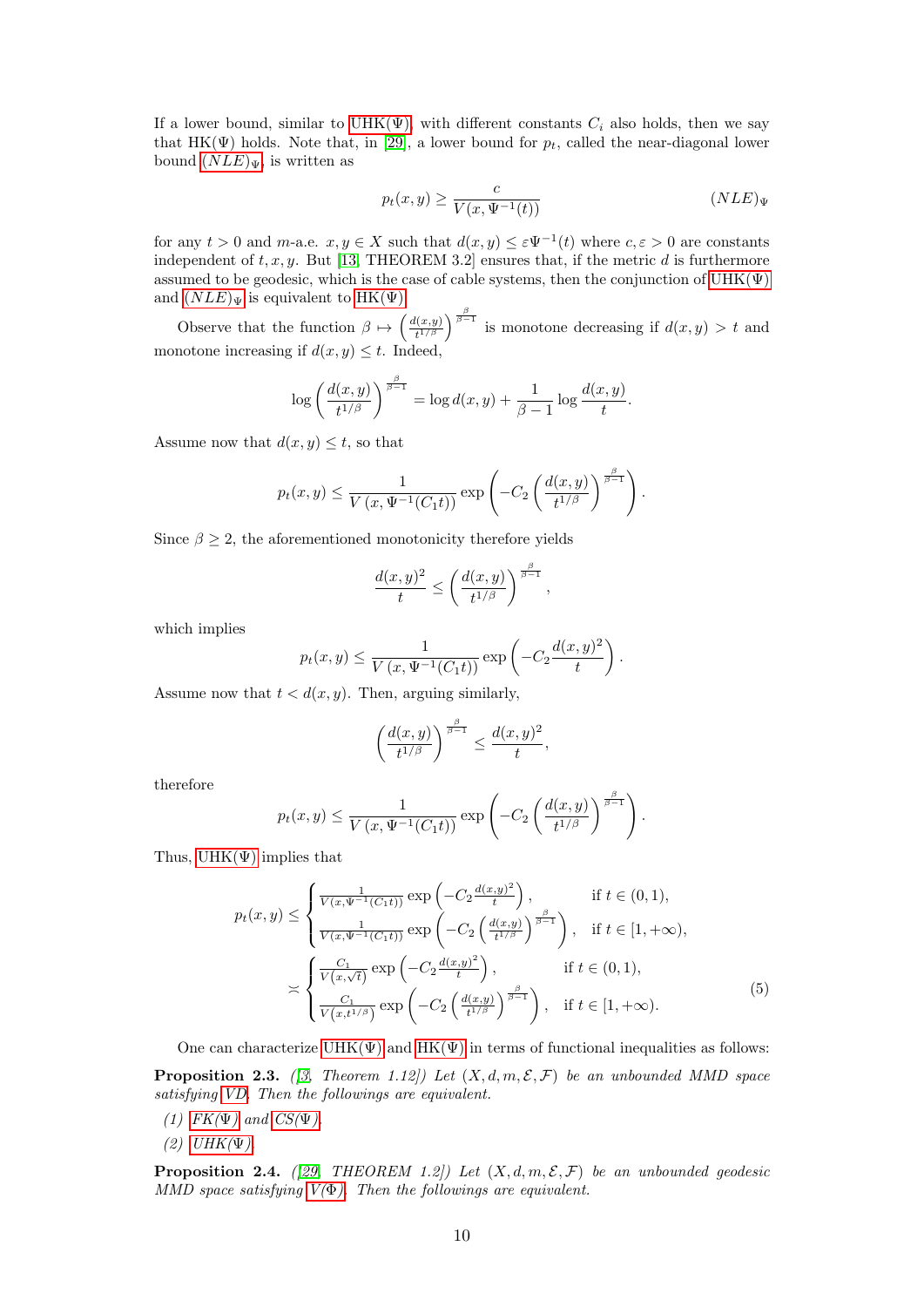(1)  $PI(\Psi)$  $PI(\Psi)$  and  $CS(\Psi)$ .

 $(2)$  [HK\(](#page-9-0) $\Psi$ ).

**Remark 2.5.** On any complete non-compact Riemannian manifold, CS( $\Psi$ ) with  $\beta = 2$ (that is,  $\Psi(r) = r^2$  for any  $r \in (0, +\infty)$ ) holds automatically, so that the above equivalences hold without  $CS(\Psi)$  and are classical, see [\[25,](#page-29-0) [39,](#page-29-1) [26\]](#page-29-15). However, on a general MMD space,  $CS(\Psi)$  does not always hold and is involved in the formulation of the previous equivalences. Moreover,  $CS(\Psi)$  is directly used in the present paper to provide an  $L^1$ -mean value inequality in Lemma [2.8](#page-11-0) below.

#### <span id="page-10-2"></span>2.3 The Poisson Equation

Let D be an open subset of X. Let  $f \in L^1_{loc}(D)$ . We say that  $u \in \mathcal{F}$  is a solution of the Poisson equation  $\Delta u = f$  in D if

$$
\mathcal{E}(u,\varphi) = \int_D f\varphi dm \text{ for any } \varphi \in \mathcal{F} \cap C_c(D).
$$

If  $\Delta u = f$  in D with  $f \in L^2(D)$ , then the above equation also holds for any  $\varphi \in \mathcal{F}_D$ . We say that  $u \in \mathcal{F}$  is harmonic in D if  $\Delta u = 0$  in D.

We have some results about the existence, the uniqueness and the regularity of the solutions of Poisson equation, that we now state and prove.

<span id="page-10-1"></span>**Lemma 2.6.** Let  $(X, d, m, \mathcal{E}, \mathcal{F})$  be an unbounded MMD space satisfying  $LS(\Psi, q)$ . Then for any  $p \in \left[\frac{q}{q-1}, +\infty\right)$ , for any ball  $B = B(x_0, r)$ , for any  $f \in L^p(B)$ , there exists a unique  $c u \in \mathcal{F}_B$  $c u \in \mathcal{F}_B$  such that  $\Delta u = f$  in B. There exists  $C \in (0, +\infty)$  depending only on  $C_L$  such that

$$
\int_B |u| \mathrm{d}m \le C\sqrt{\Psi(r)} \left(\frac{1}{m(B)} \mathcal{E}(u, u)\right)^{1/2} \le C\Psi(r) \left(\int_B |f|^p \mathrm{d}m\right)^{1/p}.
$$

*Proof.* The proof is inspired by [\[20,](#page-28-4) Lemma 2.6]. First, we prove the existence. By  $LS(\Psi, q)$ , for any  $\varphi \in \mathcal{F}_B$ , we have

$$
\left(\int_B |\varphi|^2 dm\right)^{1/2} \le m(B)^{1/2} \left(\int_B |\varphi|^q dm\right)^{1/q}
$$
  

$$
\le m(B)^{1/2} C_L \sqrt{\Psi(r)} \left(\frac{1}{m(B)} \mathcal{E}(\varphi, \varphi)\right)^{1/2} = C_L \sqrt{\Psi(r)} \mathcal{E}(\varphi, \varphi)^{1/2},
$$

hence  $(\mathcal{F}_B, \mathcal{E})$  is a Hilbert space.

We split the rest of the proof of the existence part into two steps. To start with, we assume that  $f \in L^2(B)$ . For any  $\varphi \in \mathcal{F}_B$ , since

$$
|\int_B f\varphi dm| \le \left(\int_B |f|^2 dm\right)^{1/2} \left(\int_B |\varphi|^2 dm\right)^{1/2} \le \left(\int_B |f|^2 dm\right)^{1/2} C_L \sqrt{\Psi(r)} \mathcal{E}(\varphi, \varphi)^{1/2},
$$

we have  $\varphi \mapsto \int_B f\varphi dm$  is a bounded linear functional on  $(\mathcal{F}_B, \mathcal{E})$ . By the Riesz representation theorem, there exists a unique  $u \in \mathcal{F}_B$  such that  $\mathcal{E}(u, \varphi) = \int_B f \varphi dm$  for any  $\varphi \in \mathcal{F}_B$ , hence  $\Delta u = f$  in B.

Next, we assume that  $f \in L^p(B)$ . For any  $k \geq 1$ , let  $f_k = (f \vee (-k)) \wedge k$ , then  $f_k \in L^{\infty}(B) \subseteq L^2(B)$  and  $\{f_k\}$  converges to f in  $L^p(B)$ . By the first step, there exists  $u_k \in \mathcal{F}_B$  such that  $\Delta u_k = f_k$  in B. For any  $k, l \geq 1$ , by  $LS(\Psi, q)$ , we have

$$
\mathcal{E}(u_k - u_l, u_k - u_l) = \int_B (f_k - f_l)(u_k - u_l) dm
$$
  
\n
$$
\leq ||f_k - f_l||_{L^p(B)} \left( \int_B |u_k - u_l|^{p'} dm \right)^{1/p'} m(B)^{1/p'}
$$

<span id="page-10-0"></span><sup>c</sup>in the sense that if  $u_1, u_2 \in \mathcal{F}_B$  satisfy  $\Delta u_1 = \Delta u_2 = f$  in B, then  $u_1 = u_2$  m-a.e.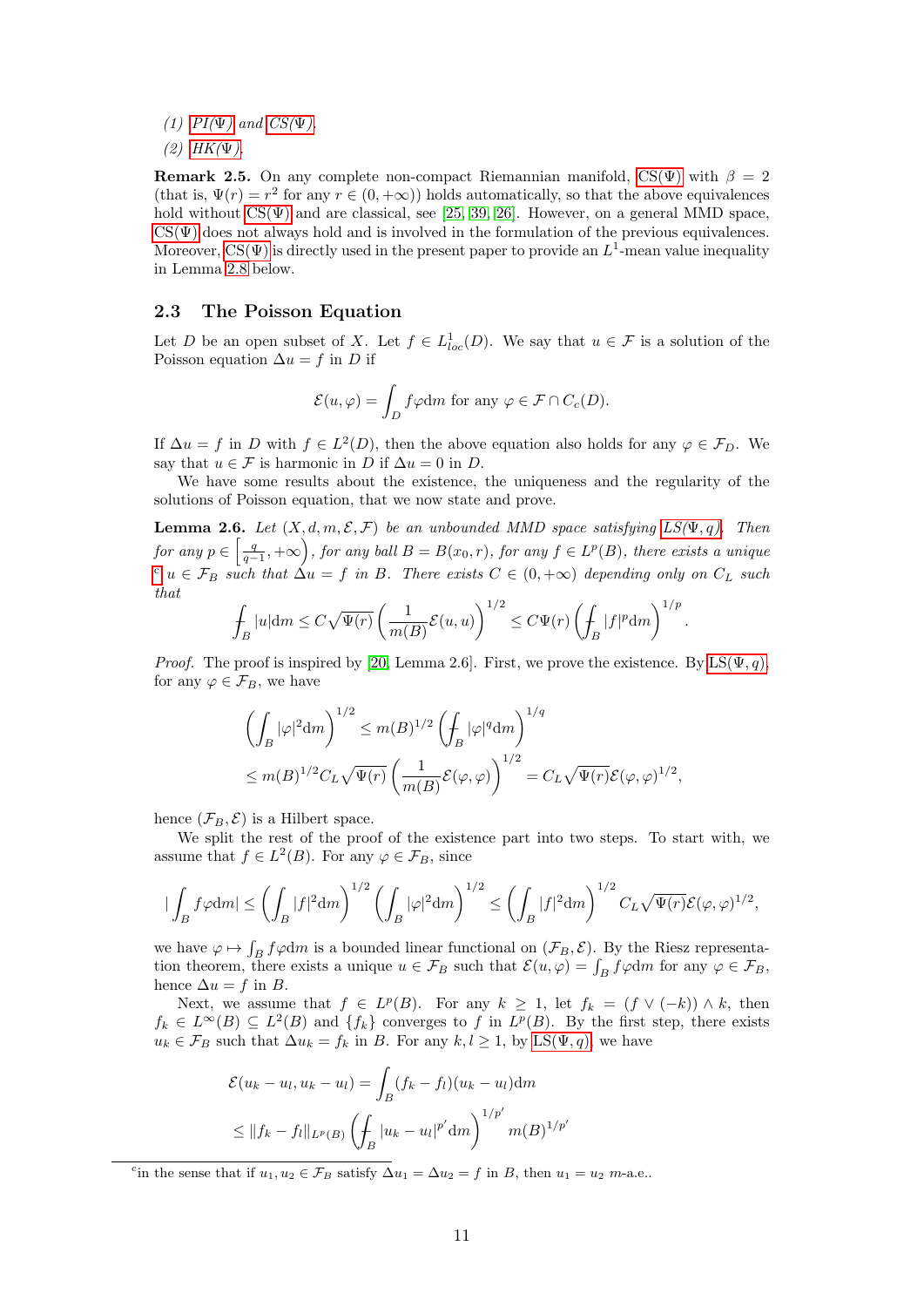$$
\leq ||f_k - f_l||_{L^p(B)} \left( \int_B |u_k - u_l|^q \, dm \right)^{1/q} m(B)^{1/p'}
$$
  

$$
\leq ||f_k - f_l||_{L^p(B)} C_L \sqrt{\Psi(r)} \left( \frac{1}{m(B)} \mathcal{E}(u_k - u_l, u_k - u_l) \right)^{1/2} m(B)^{1/p'},
$$

where the third line uses the inequality  $p' \leq q$ . Hence

<span id="page-11-1"></span>
$$
\mathcal{E}(u_k - u_l, u_k - u_l)^{1/2} \le C_L \sqrt{\Psi(r)} m(B)^{\frac{1}{2} - \frac{1}{p}} \|f_k - f_l\|_{L^p(B)},
$$
\n(6)

hence  $\{u_k\}$  is an E-Cauchy sequence in  $\mathcal{F}_B$ . Since  $(\mathcal{F}_B, \mathcal{E})$  is a Hilbert space, there exists  $u \in \mathcal{F}_B$  such that  $\{u_k\}$  is  $\mathcal{E}$ -convergent to u.

For any  $\varphi \in \mathcal{F}_B$ , we have

$$
\mathcal{E}(u,\varphi) = \lim_{k \to +\infty} \mathcal{E}(u_k,\varphi) = \lim_{k \to +\infty} \int_B f_k \varphi dm.
$$

Since  $\varphi \in \mathcal{F}_B$ , by LS( $\Psi, q$ ), we have  $\varphi \in L^q(B)$ , so that  $\varphi \in L^{p'}(B)$  (recall that  $p' \leq q$ ). Using the convergence of  $\{f_k\}$  to f in  $L^p(B)$ , we have

$$
\lim_{k \to +\infty} \int_B f_k \varphi \mathrm{d}m = \int_B f \varphi \mathrm{d}m.
$$

Hence  $\mathcal{E}(u,\varphi) = \int_B f\varphi dm$  for any  $\varphi \in \mathcal{F}_B$ , hence  $\Delta u = f$  in B. This concludes the proof of the existence.

We now prove the L<sup>1</sup>-estimate. Let  $u \in \mathcal{F}_B$  satisfy  $\Delta u = f$  in B. Similarly to Equation [\(6\)](#page-11-1), we have

$$
\mathcal{E}(u,u)^{1/2} \leq C_L \sqrt{\Psi(r)} m(B)^{\frac{1}{2} - \frac{1}{p}} ||f||_{L^p(B)}.
$$

By LS( $\Psi$ , *q*), we have

$$
\int_{B} |u| dm \leq \left( \int_{B} |u|^{q} dm \right)^{1/q} \leq C_{L} \sqrt{\Psi(r)} \left( \frac{1}{m(B)} \mathcal{E}(u, u) \right)^{1/2} \leq C_{L} \sqrt{\Psi(r)} \frac{1}{m(B)^{1/2}} C_{L} \sqrt{\Psi(r)} m(B)^{\frac{1}{2} - \frac{1}{p}} ||f||_{L^{p}(B)} = C_{L}^{2} \Psi(r) \left( \int_{B} |f|^{p} dm \right)^{1/p} .
$$

Finally, we prove the uniqueness. Indeed, let  $u_1, u_2 \in \mathcal{F}_B$  satisfy  $\Delta u_1 = \Delta u_2 = f$  in B, then  $u_1 - u_2 \in \mathcal{F}_B$  satisfies  $\Delta(u_1 - u_2) = 0$  in B. By the above  $L^1$ -estimate, we have  $u_1 = u_2 \, m$ -a.e..  $\Box$ 

<span id="page-11-2"></span>**Lemma 2.7.** Let  $(X, d, m, \mathcal{E}, \mathcal{F})$  be an unbounded MMD space satisfying [VD,](#page-5-2) [LS\(](#page-5-5) $\Psi$ , q) and  $CS(\Psi)$  $CS(\Psi)$ . Then for any  $p \in \left[\frac{q}{q-1}, +\infty\right)$ , there exists  $C \in (0, +\infty)$  such that for any ball  $B = B(x_0, r)$ , for any  $f \in L^{\infty}(2B)$ , if  $u \in \mathcal{F}$  satisfies  $\Delta u = f$  in 2B, then for m-a.e.  $x \in B$ , we have

$$
|u(x)| \le C \left( \int_{2B} |u| \mathrm{d}m + F_1(x) \right),
$$

where

$$
F_1(x) = \sum_{j \leq [\log_2 r]} \Psi(2^j) \left( \int_{B(x, 2^j)} |f|^p \mathrm{d} m \right)^{1/p}.
$$

The proof is inspired by [\[20,](#page-28-4) Proposition 3.1], where an  $L^1$ -version of the mean value inequality (see [\[20,](#page-28-4) Proposition 2.1]) was needed. The condition  $CS(\Psi)$  is intrinsically used to obtain the  $L^1$ -mean value inequality as follows.

<span id="page-11-0"></span>**Lemma 2.8.** ([\[29,](#page-29-14) THEOREM 6.3, LEMMA 9.2]) Let  $(X, d, m, \mathcal{E}, \mathcal{F})$  be an unbounded MMD space satisfying [VD,](#page-5-2)  $LS(\Psi)$  and  $CS(\Psi)$ . Then there exists  $C \in (0, +\infty)$  such that for any ball  $B = B(x_0, r)$ , for any  $u \in \mathcal{F}$  which is harmonic in 2B, we have

$$
||u||_{L^{\infty}(B)} \leq C \int_{2B} |u| \mathrm{d}m.
$$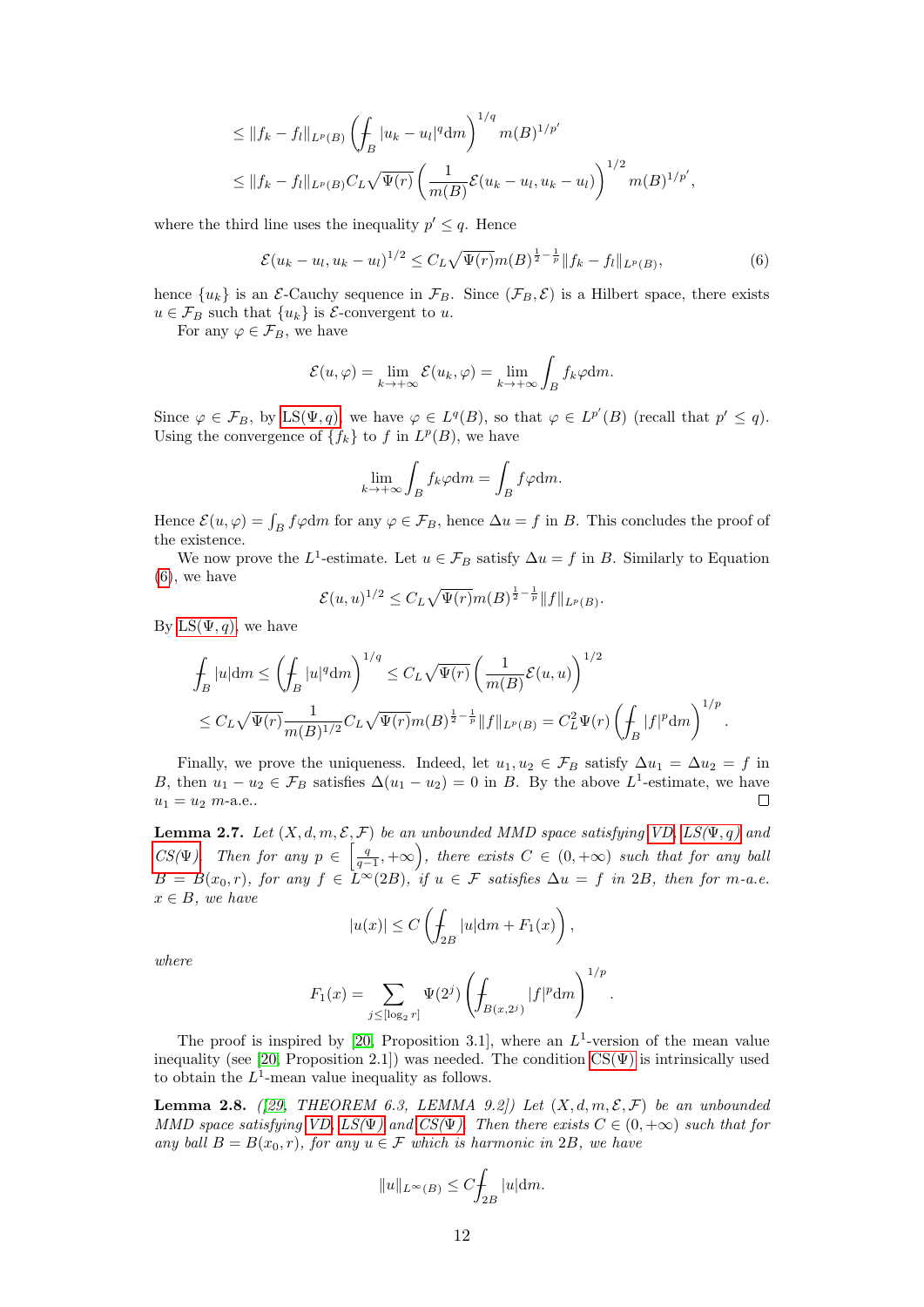*Proof of Lemma [2.7.](#page-11-2)* Let  $j_0 = [\log_2 r]$ . Take an arbitrary Lebesgue point  $x \in B$  of  $u \in \mathcal{F}$ . For any  $j \leq j_0$ , by Lemma [2.6,](#page-10-1) there exists  $u_j \in \mathcal{F}_{B(x,2^j)}$  such that  $\Delta u_j = f$  in  $B(x,2^j)$  and

$$
\int_{B(x,2^{j-1})} |u_j| dm \lesssim \int_{B(x,2^j)} |u_j| dm \lesssim \Psi(2^j) \left( \int_{B(x,2^j)} |f|^p dm \right)^{1/p}.
$$

Since  $\Delta(u_j - u_{j-1}) = 0$  in  $B(x, 2^{j-1})$ , by Lemma [2.8,](#page-11-0) we have

$$
||u_j - u_{j-1}||_{L^{\infty}(B(x, 2^{j-2}))} \lesssim \int_{B(x, 2^{j-1})} |u_j - u_{j-1}| dm
$$
  
\n
$$
\leq \int_{B(x, 2^{j-1})} |u_j| dm + \int_{B(x, 2^{j-1})} |u_{j-1}| dm
$$
  
\n
$$
\lesssim \Psi(2^j) \left( \int_{B(x, 2^j)} |f|^p dm \right)^{1/p} + \Psi(2^{j-1}) \left( \int_{B(x, 2^{j-1})} |f|^p dm \right)^{1/p}.
$$

Since  $\Delta(u - u_{j_0}) = 0$  in  $B(x, 2^{j_0})$ , by Lemma [2.8,](#page-11-0) we have

$$
||u - u_{j_0}||_{L^{\infty}(B(x, 2^{j_0-1}))} \lesssim \int_{B(x, 2^{j_0})} |u - u_{j_0}| dm
$$
  

$$
\leq \int_{B(x, 2^{j_0})} |u| dm + \int_{B(x, 2^{j_0})} |u_{j_0}| dm \lesssim \int_{2B} |u| dm + \Psi(2^{j_0}) \left( \int_{B(x, 2^{j_0})} |f|^p dm \right)^{1/p} .
$$

Hence

$$
|u(x)| = \lim_{k \to \infty} \int_{B(x,2^k)} |u| dm
$$
  
\n
$$
\leq \lim_{k \to \infty} \int_{B(x,2^k)} \left( |u - u_{j_0}| + \sum_{j=k+2}^{j_0} |u_j - u_{j-1}| + |u_{k+1}| \right) dm
$$
  
\n
$$
\leq \lim_{k \to \infty} \left( \|u - u_{j_0}\|_{L^{\infty}(B(x,2^{j_0-1}))} + \sum_{j=k+2}^{j_0} \|u_j - u_{j-1}\|_{L^{\infty}(B(x,2^{j-2}))} + \int_{B(x,2^k)} |u_{k+1}| dm \right)
$$
  
\n
$$
\leq \lim_{k \to \infty} \left( \int_{2B} |u| dm + \Psi(2^{j_0}) \left( \int_{B(x,2^{j_0})} |f|^p dm \right)^{1/p}
$$
  
\n
$$
+ \sum_{j=k+2}^{j_0} \left( \Psi(2^j) \left( \int_{B(x,2^j)} |f|^p dm \right)^{1/p} + \Psi(2^{j-1}) \left( \int_{B(x,2^{j-1})} |f|^p dm \right)^{1/p} \right)
$$
  
\n
$$
+ \Psi(2^{k+1}) \left( \int_{B(x,2^{k+1})} |f|^p dm \right)^{1/p}
$$
  
\n
$$
\leq \lim_{k \to \infty} \left( \int_{2B} |u| dm + \sum_{j=k+1}^{j_0} \Psi(2^j) \left( \int_{B(x,2^j)} |f|^p dm \right)^{1/p} \right)
$$
  
\n
$$
= \int_{2B} |u| dm + \sum_{j \leq j_0} \Psi(2^j) \left( \int_{B(x,2^j)} |f|^p dm \right)^{1/p}.
$$

Let us end up this section by presenting reverse Hölder inequalities. We say that an MMD space  $(X, d, m, \mathcal{E}, \mathcal{F})$  admits a "carré du champ" if the energy measure  $\Gamma(u, v)$  is absolutely continuous with respect to m for any  $u, v \in \mathcal{F}$ . Let  $\langle \nabla u, \nabla v \rangle$  denote the Radon derivative  $\frac{d\Gamma(u,v)}{dm}$  and let  $|\nabla u|$  denote the square root of the Radon derivative  $\frac{d\Gamma(u,u)}{dm}$ .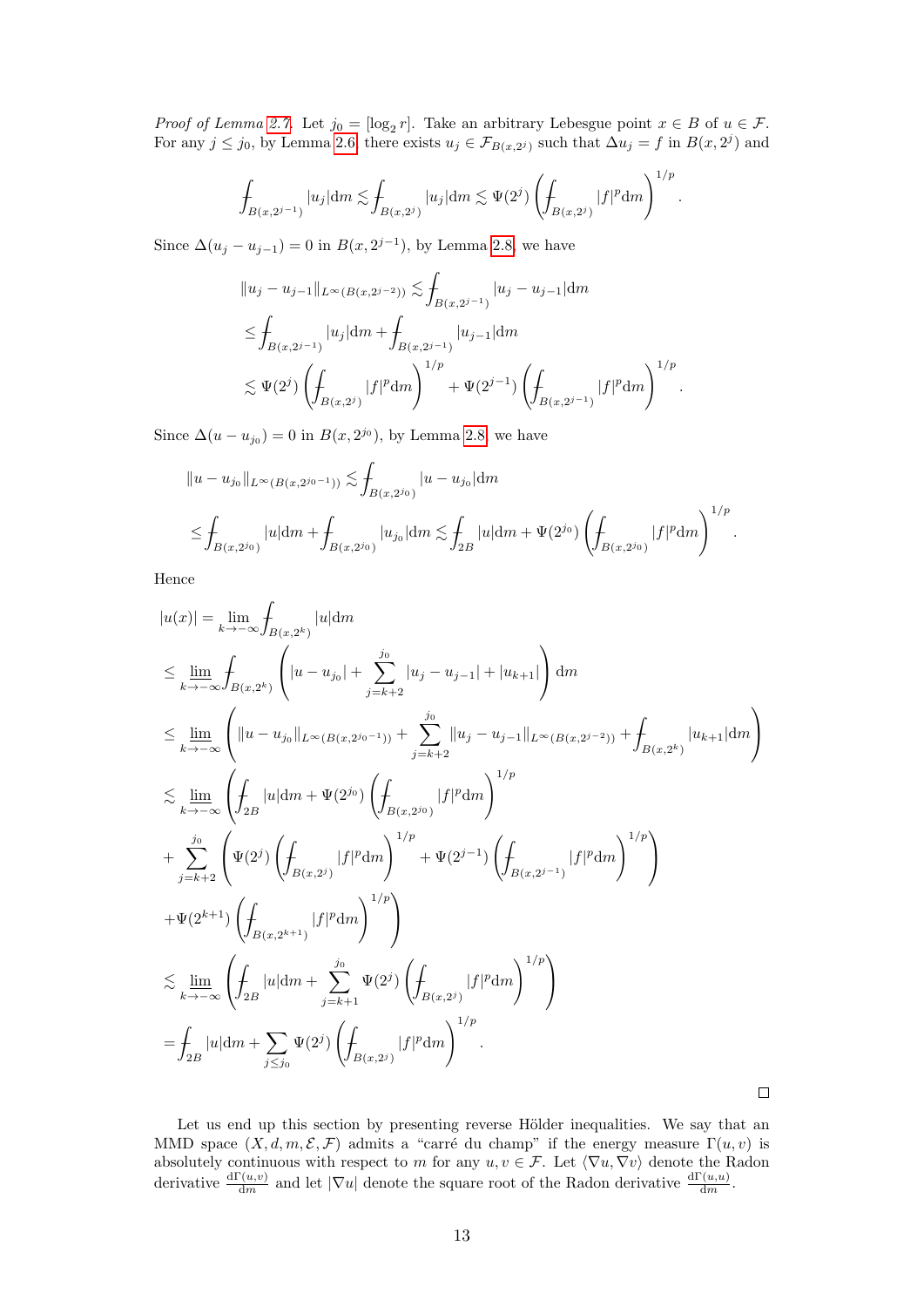As already encountered in the introduction, say that the reverse Hölder inequality [RH](#page-13-2) holds if there exists  $C_H \in (0, +\infty)$  such that for any ball  $B = B(x_0, r)$ , for any  $u \in \mathcal{F}$  which is harmonic in  $2B$ , we have

<span id="page-13-2"></span>
$$
\|\nabla u\|\|_{L^{\infty}(B)} \le \frac{C_H}{r} \int_{2B} |u| \mathrm{d}m.
$$
 RH

We say that the generalized reverse Hölder inequality  $GRH(\Phi, \Psi)$  holds if there exists  $C_H \in (0, +\infty)$  such that for any ball  $B = B(x_0, r)$ , for any  $u \in \mathcal{F}$  which is harmonic in 2B, we have

<span id="page-13-0"></span>
$$
\|\nabla u\|_{L^{\infty}(B)} \le C_H \frac{\Phi(r)}{\Psi(r)} \int_{2B} |u| dm, \qquad \text{GRH}(\Phi, \Psi)
$$

or equivalently,

$$
\|\nabla u\|_{L^{\infty}(B)} \le \begin{cases} \frac{C_H}{r} \int_{2B} |u| dm, & \text{if } r \in (0,1), \\ \frac{C_H}{r^{\beta-\alpha}} \int_{2B} |u| dm, & \text{if } r \in [1,+\infty). \end{cases}
$$

### <span id="page-13-1"></span>3 The Vicsek and the Sierpinski Cable Systems

Let  $(V, E)$  be an infinite, locally bounded, connected (undirected) graph, that is, V is the set of vertices which is a countably infinite set,  $E \subseteq \{\{p,q\} : p,q \in V\}$  is the set of edges satisfying  $\{p, q\} \in E$  if and only if  $\{q, p\} \in E$ ,  $\sup_{p \in V} \# \{q \in V : \{p, q\} \in E\}$  <  $+\infty$  and for any distinct  $p, q \in V$ , there exist an integer  $n \geq 1$  and  $p_0, p_1, \ldots, p_n \in V$  satisfying  $p_0 = p$ ,  $p_n = q$  and  $\{p_i, p_{i+1}\} \in E$  for any  $i = 0, \ldots, n-1$ .

We give an arbitrary orientation on each edge  $e \in E$  by taking  $s : E \to V$  and  $t : E \to V$ such that  $e = \{s(e), t(e)\}\text{.}$  Let

$$
X = (E \times [0,1]) / \sim,
$$

where ∼ is an equivalence relation given by  $s(e_1) = s(e_2)$  implies  $(e_1, 0) \sim (e_2, 0)$ ,  $t(e_1) =$  $t(e_2)$  implies  $(e_1, 1) \sim (e_2, 1)$  and  $s(e_1) = t(e_2)$  implies  $(e_1, 0) \sim (e_2, 1)$  for any  $e_1, e_2 \in E$ . Let  $\pi : E \times [0,1] \to X$  be the quotient map. We have  $V = \pi(E \times \{0,1\}) \subseteq X$ . For any  $x = \pi(e, a)$  and  $y = \pi(e, b)$  with  $e \in E$  and  $a, b \in [0, 1]$ , let

$$
[x, y] := \pi (e \times [\min\{a, b\}, \max\{a, b\}]),
$$
  

$$
(x, y) := \pi (e \times (\min\{a, b\}, \max\{a, b\})).
$$

For any  $\{p,q\} \in E$ , we say that  $[p,q]$  is a closed cable and  $(p,q)$  is an open cable. For any distinct  $p, q \in V \subseteq X$ , let  $d(p, p) = 0$  and

$$
d(p,q) = \inf \{ n : p = p_0, p_1, \dots, p_n = q \in V, \{p_i, p_{i+1}\} \in E \text{ for any } i = 0, \dots, n-1 \}.
$$

For any  $x, y \in X$ , if there exist  $e \in E$  and  $a, b \in [0, 1]$  such that  $x = \pi(e, a)$  and  $y = \pi(e, b)$ , then let  $d(x, y) = |a - b|$ . Otherwise there exist distinct  $e_1, e_2 \in E$ , there exist  $a, b \in [0, 1]$ such that  $x = \pi(e_1, a)$  and  $y = \pi(e_2, b)$ , let

$$
d(x,y) = \min\Big\{|a| + d(\pi(e_1,0), \pi(e_2,0)) + |b|, |a| + d(\pi(e_1,0), \pi(e_2,1)) + |b-1|,
$$
  

$$
|a-1| + d(\pi(e_1,1), \pi(e_2,0)) + |b|, |a-1| + d(\pi(e_1,1), \pi(e_2,1)) + |b-1|\Big\}.
$$

It is obvious that d is well-defined and  $(X, d)$  is a locally compact separable unbounded geodesic metric space. Let  $m$  be the unique positive Radon measure on  $X$  satisfying

 $m(\pi(e \times [a, b])) = |a - b|$  for any  $e \in E$ , for any  $a, b \in [0, 1]$  with  $a \leq b$ .

Let u and v be two real-valued functions on X, and let  $p, q \in V$  with  $\{p, q\} \in E$ . For any x in the open cable  $(p, q)$ , define

$$
\nabla u(x) = \lim_{(p,q)\ni y \to x} \frac{u(y) - u(x)}{d(y,p) - d(x,p)}.
$$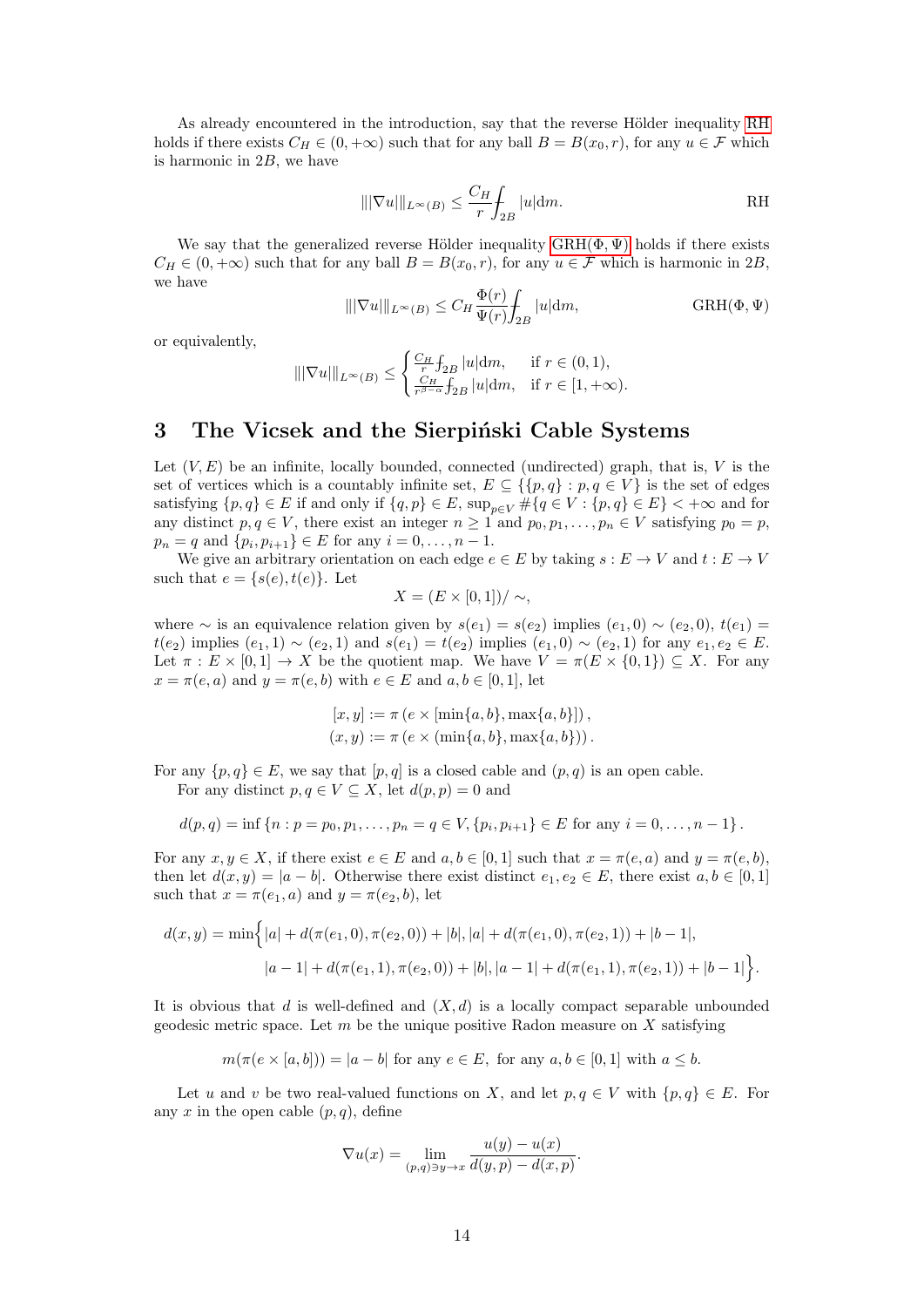At the vertex  $p$  itself, we define the directional derivative in the direction  $q$  as

$$
\nabla_q u(p) = \lim_{(p,q)\ni y \to p} \frac{u(y) - u(p)}{d(y,p)}.
$$

Note that the choice of the roles of p, q determines the sign of  $\nabla u(x)$  but does not influence  $|\nabla u(x)|$  and  $\nabla u(x)\nabla v(x)$ . For any measurable subset D of X, we denote

$$
\|\nabla u\|_{L^{\infty}(D)} = \operatorname*{ess\,sup}_{x \in D \backslash V} |\nabla u(x)|.
$$

Note that  $m(V) = 0$ , so the above definition makes sense even if  $\nabla u(x)$  is not well-defined for any  $x \in V$ .

Let

$$
\mathcal{K} = \{ u \in C_c(X) : \nabla u(x), \nabla_q u(p) \text{ exist for any } x \in (p, q),
$$
  
for any  $p, q \in V$  with  $\{p, q\} \in E, |||\nabla u|||_{L^{\infty}(X; m)} < +\infty \}.$ 

Let

$$
\mathcal{E}(u, u) = \frac{1}{2} \sum_{\substack{p,q \in V \\ \{p,q\} \in E}} \int_{(p,q)} |\nabla u|^2 dm,
$$
  

$$
\mathcal{F} = \text{ the } \mathcal{E}_1\text{-closure of } \mathcal{K}.
$$

Then  $(\mathcal{E}, \mathcal{F})$  is a strongly local regular Dirichlet form on  $L^2(X; m)$ ,  $(X, d, m, \mathcal{E}, \mathcal{F})$  is an unbounded geodesic MMD space called an unbounded cable system.

It is obvious that  $(X, d, m, \mathcal{E}, \mathcal{F})$  admits a "carré du champ". Indeed, for any  $u, v \in \mathcal{F}$ ,  $\nabla u \nabla v$  is the Radon derivative  $\frac{d\Gamma(u,v)}{dm}$  and  $|\nabla u|^2$  is the Radon derivative  $\frac{d\Gamma(u,u)}{dm}$ .

Harmonic functions have the following explicit characterization. Let  $D$  be a domain in X, that is, D is a connected open subset of X. Let  $u \in \mathcal{F}$ . Then u is harmonic in D if and only if:

- For any open cable  $(p, q)$  intersecting D, the function u is linear on each open connected component of  $(p, q) \cap D$  (note that there are at most two such components).
- For any  $p \in V \cap D$ , the directional derivative  $\nabla_{\alpha}u(p)$  exists for any  $q \in V$  with  ${p, q} \in E$  and the following Kirchhoff condition at p holds:

$$
\sum_{\substack{q \in V \\ \{p,q\} \in E}} \nabla_q u(p) = 0.
$$

See [\[41,](#page-29-16) Section 1.3] for the Kirchhoff condition.

After the introduction of general cable systems, we describe our two main examples: the Vicsek and the Sierpiński cable systems. Let us start with the Vicsek cable systems. Let  $N \geq 2$  be an integer. In  $\mathbb{R}^N$ , let  $p_1 = (0, \ldots, 0), \ldots, p_{2^N}$  be the vertices of the cube  $[0, \frac{2}{\sqrt{2}}]$  $\frac{2}{N}$ ]<sup>N</sup>  $\subseteq \mathbb{R}^N$ , let  $p_{2^N+1} = \frac{1}{2^N} \sum_{i=1}^{2^N} p_i = (\frac{1}{\sqrt{N}})$  $\frac{1}{N}, \ldots, \frac{1}{\sqrt{N}}$  $\frac{1}{N}$ ). Let  $f_i(x) = \frac{1}{3}x + \frac{2}{3}p_i, x \in \mathbb{R}^N$ ,  $i = 1, \ldots, 2^N, 2^N + 1$ . Then the N-dimensional Vicsek set is the unique non-empty compact set K in  $\mathbb{R}^N$  satisfying  $K = \bigcup_{i=1}^{2^N+1} f_i(K)$ .

Let  $V_0 = \{p_1, \ldots, p_{2^N}, p_{2^N+1}\}\$ and  $V_{n+1} = \bigcup_{i=1}^{2^N+1} f_i(V_n)$  for any  $n \geq 0$ . Then  $\{V_n\}_{n \geq 0}$  is an increasing sequence of finite subsets of K and the closure of  $\cup_{n\geq 0}V_n$  is K.

For any  $n \ge 0$ , let  $V^{(n)} = 3^n V_n = \{3^n v : v \in V_n\}$  $V^{(n)} = 3^n V_n = \{3^n v : v \in V_n\}$  $V^{(n)} = 3^n V_n = \{3^n v : v \in V_n\}$ , see Figure 3 for  $V^{(0)}$ ,  $V^{(1)}$  and  $V^{(2)}$ for  $N = 2$ . Then  $\{V^{(n)}\}_{n \geq 0}$  is an increasing sequence of finite sets. Let  $V = \bigcup_{n \geq 0} V^{(n)}$  and  $E = \{ \{p, q\} : p, q \in V, |p - q| = 1 \},\$  then  $(V, E)$  is an infinite, locally bounded, connected graph, the corresponding unbounded cable system is called the N-dimensional Vicsek cable system. Each closed (open) cable is a(n) closed (open) interval in  $\mathbb{R}^N$  and

$$
X = \bigcup_{\substack{p,q \in V \\ |p-q|=1}} [p,q] \subseteq \mathbb{R}^N,
$$

here $[p, q]$  denotes the closed interval with endpoints  $p, q \in \mathbb{R}^N$ . It can be easily checked ([\[7,](#page-28-20) Equation (4.14)]) that  $V(\Phi)$  holds with  $\alpha = \log(2^N + 1)/\log 3$ .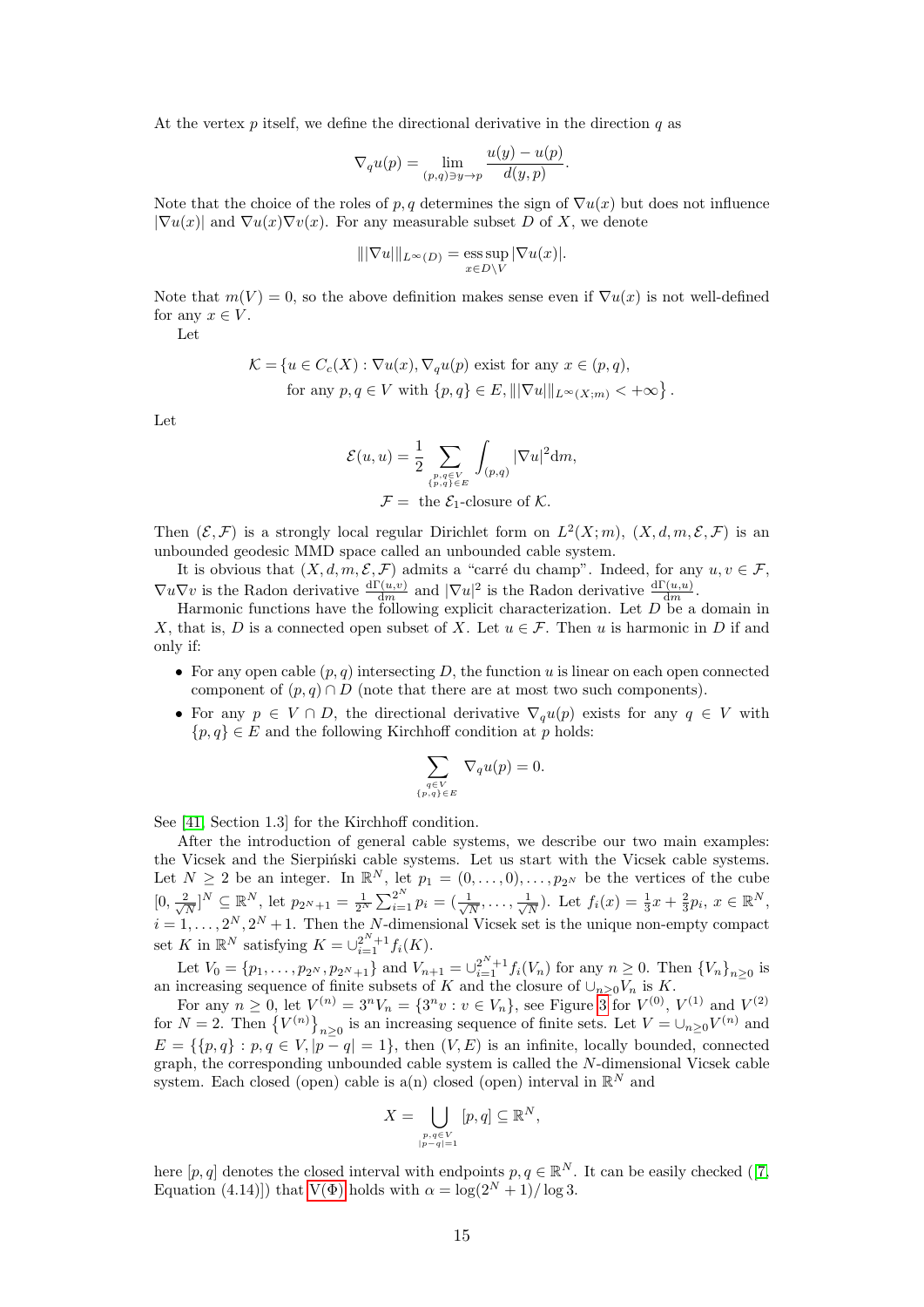<span id="page-15-0"></span>

Figure 3:  $V^{(0)}$ ,  $V^{(1)}$  and  $V^{(2)}$  for  $N=2$ 

For any  $n \geq 0$ , we say that a subset W of X is an n-skeleton if W is a translation of the intersection of the closed convex hull of  $V^{(n)}$  and X. It is obvious that the closed convex hull of W is a cube, we say that the  $2^N$  vertices of the cube are the boundary points of the skeleton and the center of the cube is the center of the skeleton.

Let  $n \geq 0$  and let W be an *n*-skeleton; denote by  $q_1, \ldots, q_{2^N}$  its boundary points and  $q_{2N+1}$  its center, see Figure [4](#page-15-1) for  $N = 2$ . Let u be a harmonic function in  $W \setminus \{q_1, \ldots, q_{2N}\}\$ with  $u(q_i) = a_i$ ,  $i = 1, ..., 2^N$ . The fact that  $(V, E)$  is a tree implies that each point  $x \in W \setminus \cup_{i=1}^{2^N} [q_i, q_{2^N+1}]$  can be joined to  $\cup_{i=1}^{2^N} [q_i, q_{2^N+1}]$  by a unique path, let  $\gamma(x) \in$  $\cup_{i=1}^{2^N}[q_i,q_{2^N+1}]$  denote the other endpoint of the path. For any  $x \in \cup_{i=1}^{2^N}[q_i,q_{2^N+1}]$ , let  $\gamma(x) = x$ . Then the harmonicity of u in  $W \setminus \{q_1, \ldots, q_{2^N}\}\$ is equivalent to the following.

- $u(q_{2^N+1}) = \frac{1}{2^N} \sum_{i=1}^{2^N} a_i$ .
- For any  $i = 1, ..., 2^N$ , the function u is linear on the closed interval  $[q_i, q_{2^N+1}]$ .
- <span id="page-15-1"></span>• For any  $x \in W$ , there holds:  $u(x) = u(\gamma(x))$ .



Figure 4: An n-Skeleton in the 2-Dimensional Vicsek Cable System

We now describe the Sierpiński cable system. In  $\mathbb{R}^2$ , let  $p_1 = (0,0)$ ,  $p_2 = (1,0)$  and  $p_3 = (\frac{1}{2}, \frac{\sqrt{3}}{2})$ . Let  $f_i(x) = \frac{1}{2}(x + p_i)$ ,  $x \in \mathbb{R}^2$ ,  $i = 1, 2, 3$ . Then the Sierpiński gasket is the unique non-empty compact set K in  $\mathbb{R}^2$  satisfying  $K = \bigcup_{i=1}^3 f_i(K)$ .

Let  $V_0 = \{p_1, p_2, p_3\}$  and  $V_{n+1} = \bigcup_{i=1}^3 f_i(V_n)$  for any  $n \geq 0$ . Then  $\{V_n\}_{n \geq 0}$  is an increasing sequence of finite subsets of K and the closure of  $\cup_{n\geq 0}V_n$  is K.

For any  $n \geq 0$ , let  $V^{(n)} = 2^n V_n = \{2^n v : v \in V_n\}$ , see Figure [5](#page-16-1) for  $V^{(0)}$ ,  $V^{(1)}$  and  $V^{(2)}$ . Then  $\{V^{(n)}\}_{n\geq 0}$  is an increasing sequence of finite sets. Let  $V = \bigcup_{n\geq 0} V^{(n)}$  and  $E = \{ \{p, q\} : p, q \in \overline{V}, |p - q| = 1 \},\$  then  $(V, E)$  is an infinite, locally bounded, connected graph, the corresponding unbounded cable system is called the Sierpinski cable system. Each closed (open) cable is a(n) closed (open) interval in  $\mathbb{R}^2$  and

$$
X = \bigcup_{\substack{p,q \in V \\ |p-q|=1}} [p,q] \subseteq \mathbb{R}^2,
$$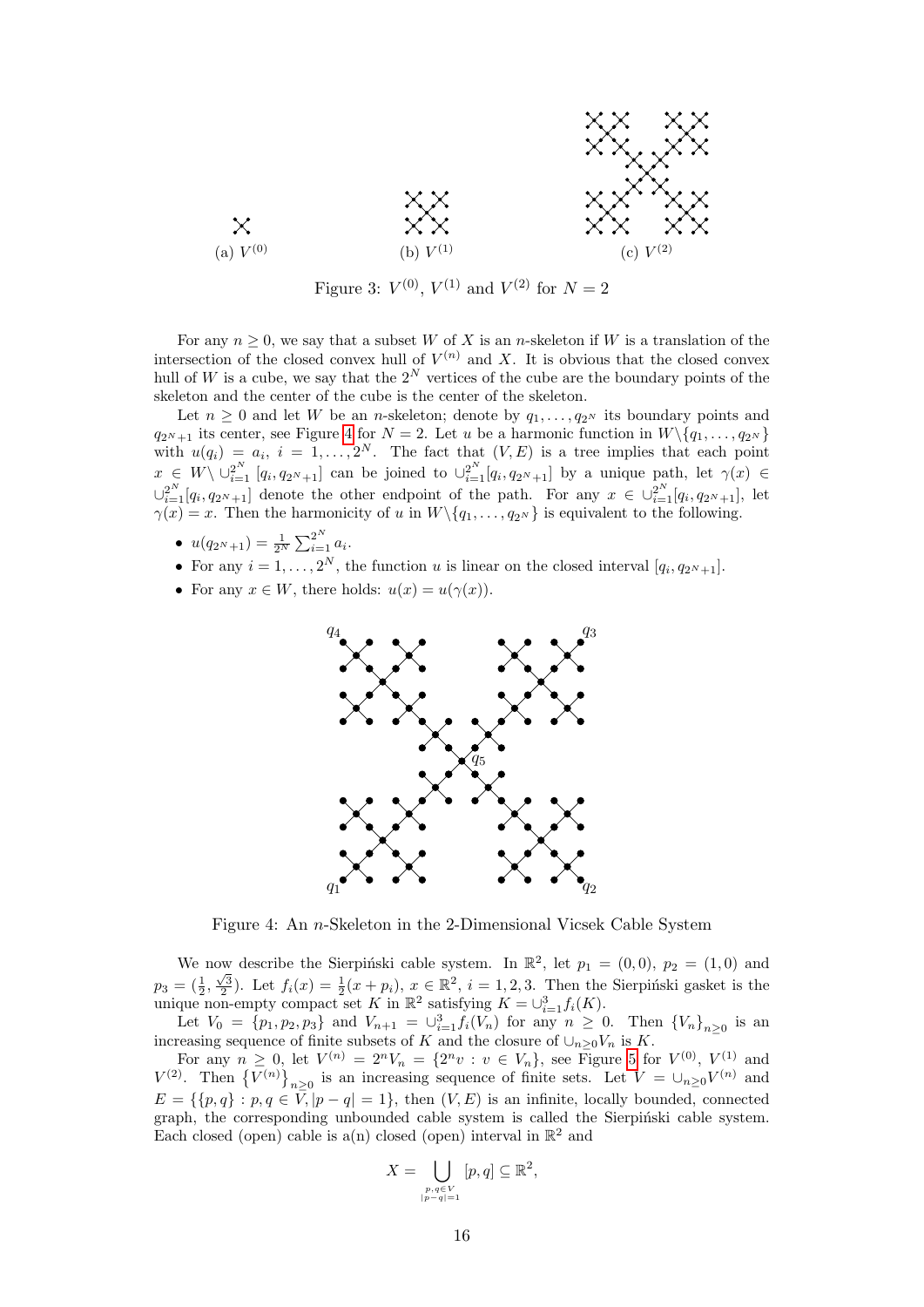<span id="page-16-1"></span>

Figure 5:  $V^{(0)}$ ,  $V^{(1)}$  and  $V^{(2)}$ 

here $[p, q]$  denotes the closed interval with endpoints  $p, q \in \mathbb{R}^2$ . It is well-known ([\[8,](#page-28-21) Lemma 2.1]) that  $V(\Phi)$  holds with  $\alpha = \log 3/\log 2$ .

For any  $n \geq 0$ , we say that a subset W of X is an n-skeleton if W is a translation of the intersection of the closed convex hull of  $V^{(n)}$  and X. It is obvious that the closed convex hull of  $W$  is an equilateral triangle, we call the three vertices of the triangle the boundary points of the skeleton.

Let  $n \geq 1$  and let W be an n-skeleton with boundary points  $q_1, q_2, q_3$ . Let  $q_4, q_5, q_6 \in V$ denote the midpoints of the closed intervals  $[q_1, q_2]$ ,  $[q_2, q_3]$ ,  $[q_3, q_1]$ , respectively, see Figure [6.](#page-16-2) Let u be a harmonic function in  $W \setminus \{q_1, q_2, q_3\}$  with  $u(q_i) = a_i$ ,  $i = 1, 2, 3$ . By the standard  $\frac{2}{5}$ - $\frac{2}{5}$ - $\frac{1}{5}$ -algorithm (see [\[35,](#page-29-17) Proposition 3.2.1, Example 3.2.6]), we have

<span id="page-16-3"></span>
$$
u(q_4) = \frac{2}{5}a_1 + \frac{2}{5}a_2 + \frac{1}{5}a_3,
$$
  
\n
$$
u(q_5) = \frac{1}{5}a_1 + \frac{2}{5}a_2 + \frac{2}{5}a_3,
$$
  
\n
$$
u(q_6) = \frac{2}{5}a_1 + \frac{1}{5}a_2 + \frac{2}{5}a_3.
$$
\n(7)

<span id="page-16-2"></span>

Figure 6: An  $n$ -Skeleton in the Sierpiński Cable System

It can be shown that HK( $\Psi$ ) holds with  $\beta = \log(3 \cdot (2^N + 1))/\log 3$  for the N-dimensional Vicsek cable system and  $\beta = \log 5 / \log 2$  for the Sierpinski cable system. For example, it is easy to check that the conditions (H) and  $(R_F)$  from [\[28\]](#page-29-18) hold with  $F = \Psi$ , then it follows from [\[28,](#page-29-18) Theorem 3.14] that the conditions  $(UE)$  and  $(NLE)$  from [\[28\]](#page-29-18) hold, that is, UHK( $\Psi$ ) and  $(NLE)_{\Psi}$  $(NLE)_{\Psi}$  $(NLE)_{\Psi}$  hold. Since  $(X, d)$  is geodesic, we have HK( $\Psi$ ). By Proposition [2.3,](#page-9-2) we have  $FK(\Psi)$  and  $CS(\Psi)$ , so that the results about Poisson equation in Subsection [2.3](#page-10-2) apply.

### <span id="page-16-0"></span>4 Reverse Hölder Inequalities

To start with, we show that [RH](#page-13-2) holds on the N-dimensional Vicsek cable system.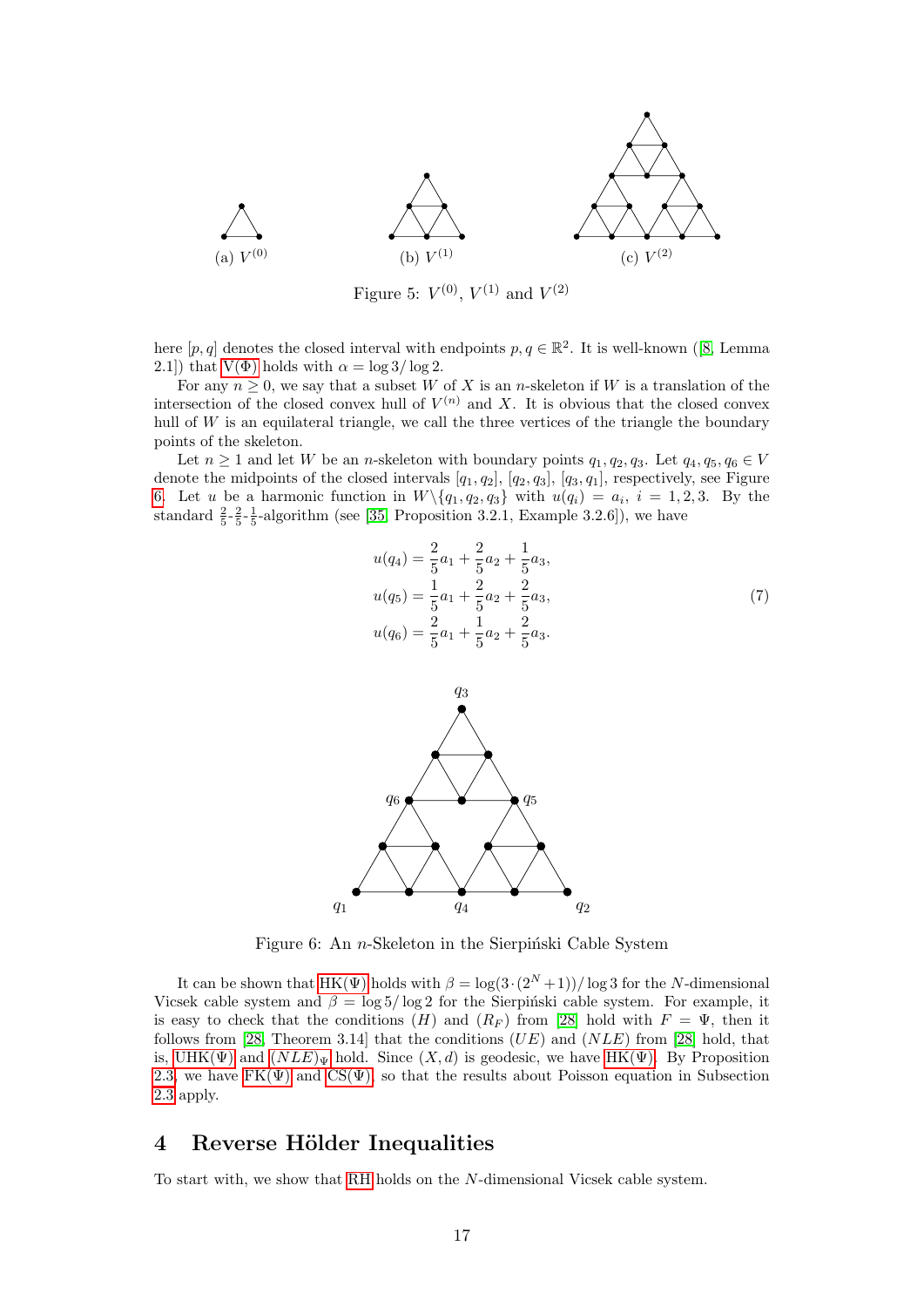<span id="page-17-0"></span>Proposition 4.1. The reverse Hölder inequality [RH](#page-13-2) holds on the N-dimensional Vicsek cable system.

*Proof.* Let B be a ball with radius r. If  $r \in (0, 27)$ , then the conclusion follows from the result on intervals. Therefore, we may assume that  $r \in [27, +\infty)$ .

For any  $x \in B\backslash V$ , there exist  $p, q \in V \cap 2B$  with  $|p - q| = 1$  such that  $x \in (p, q) \subseteq 2B$ . Since u is harmonic in 2B, we have  $|\nabla u(x)| = |u(p) - u(q)|$ . Let  $n \geq 2$  be the positive integer satisfying  $3^{n+1} \le r < 3^{n+2}$ , then there exists an *n*-skeleton W satisfying  $p, q \in W \subseteq 2B$ . Therefore,

$$
m(W) = 2^N \cdot (2^N + 1)^n \le m(2B) \le C_R \Phi(2r) \le C_R (3 \cdot 3^{n+2})^{\alpha} = C_R (2^N + 1)^{n+3},
$$

where  $C_R$  is the constant in  $V(\Phi)$ .

Let  $q_1, \ldots, q_{2^N}$  be the boundary points of W and  $q_{2^N+1}$  the center of W. Then we have

$$
|u(p) - u(q)| \le \frac{1}{3^n} \max\{|u(q_i) - u(q_{2^N+1})| : i = 1, ..., 2^N\}
$$
  
= 
$$
\frac{1}{3^n} \max\{|u(q_i) - \frac{1}{2^N} \sum_{i=1}^{2^N} u(q_i)| : i = 1, ..., 2^N\}
$$
  

$$
\le \frac{2}{3^n} \max\{|u(q_i)| : i = 1, ..., 2^N\}.
$$

<span id="page-17-1"></span>Without loss of generality, we may assume that  $u(q_1) > 0$  and  $|u(q_1)| = \max\{|u(q_i)| : i =$  $1, \ldots, 2^N$ . Let  $W_0$  be the  $(n-2)$ -skeleton with a boundary point  $q_1$  satisfying  $W_0 \subseteq W$ . Let  $q_0$  be the boundary point of  $W_0$  that lies in  $(q_1, q_2N_{+1})$ , see Figure [7](#page-17-1) for  $N = 2$ .



Figure 7: Looking at an  $(n-2)$ -Skeleton in the 2-Dimensional Vicsek Cable System

By the maximum principle, we have  $u(q_{2N+1}) \geq -u(q_1)$ , hence

$$
u(q_0) = \frac{7}{9}u(q_1) + \frac{2}{9}u(q_{2^N+1}) \ge \frac{5}{9}u(q_1).
$$

Note that u is harmonic in the open set  $W_0 \setminus \{q_0, q_1\}$ , and moreover  $u(q_0) \geq \frac{5}{9}u(q_1), u(q_1) \geq$  $\frac{5}{9}u(q_1)$ . By the maximum principle again, we have

$$
u \ge \frac{5}{9}u(q_1) > 0
$$
 on  $W_0$ .

Hence

$$
\begin{aligned} |\nabla u(x)| &= |u(p) - u(q)| \le \frac{2}{3^n} u(q_1) \le \frac{2}{3^n} \frac{9}{5} \int_{W_0} u \, \mathrm{d}m \\ &\le \frac{2}{5} \frac{1}{3^{n-2}} \frac{1}{2^N \cdot (2^N + 1)^{n-2}} \int_{2B} |u| \, \mathrm{d}m \le \frac{3^4 \cdot (2^N + 1)^5 C_R}{5 \cdot 2^{N-1}} \frac{1}{3^{n+2}} \int_{2B} |u| \, \mathrm{d}m \le \frac{C}{r} \int_{2B} |u| \, \mathrm{d}m, \end{aligned}
$$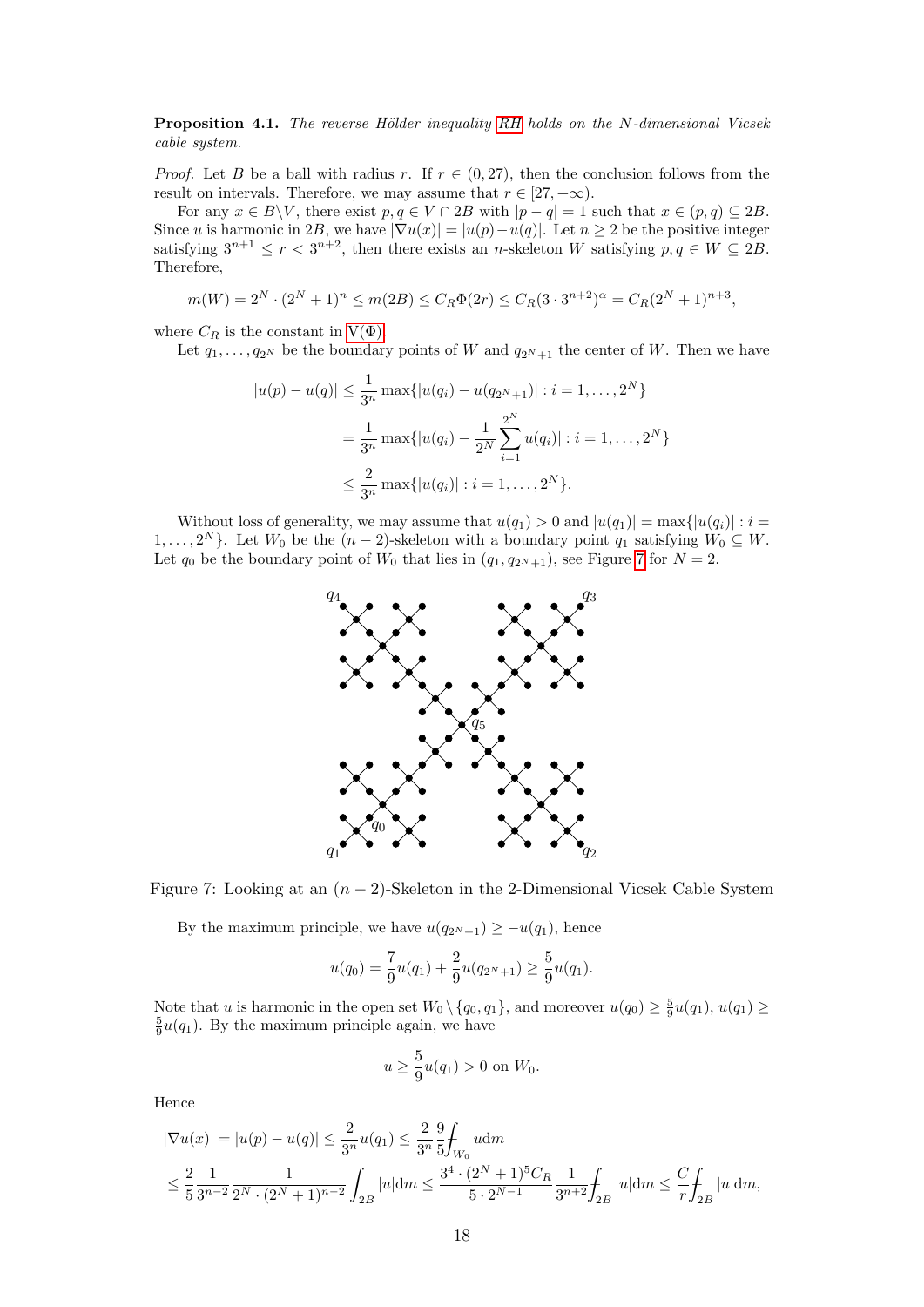where  $C = \frac{3^4 \cdot (2^N + 1)^5 C_R}{5 \cdot 2^{N-1}}$ , hence

$$
\|\nabla u\|_{L^{\infty}(B)} \leq \frac{C}{r} \int_{2B} |u| dm.
$$

We now show that [RH](#page-13-2) does not hold on the Sierpinski cable system as follows.

<span id="page-18-0"></span>**Proposition 4.2.** The reverse Hölder inequality [RH](#page-13-2) does not hold on the Sierpiński cable system.

<span id="page-18-2"></span>*Proof.* Suppose by contradiction that [RH](#page-13-2) holds. For any  $n \geq 0$ , consider the ball  $B =$  $B(2^{n+1}p_2, 2^n)$ , and let  $u \in \mathcal{F}$  be a harmonic function in  $2B = B(2^{n+1}p_2, 2^{n+1})$  with  $u(p_1)$  $u(2^{n+1}p_3) = -1$  and  $u(2^{n+2}p_2) = u(2^{n+1}p_2 + 2^{n+1}p_3) = 1$ , see Figure [8.](#page-18-2) The function u can be obtained by applying the standard  $\frac{2}{5} - \frac{2}{5} - \frac{1}{5}$ -algorithm in 2B, and then extending the function arbitrarily outside  $\overline{2B}$  only to ensure that  $u \in \mathcal{F}$ . Note that  $p_1$ ,  $2^{n+1}p_3$ ,  $2^{n+2}p_2$ ,  $2^{n+1}p_2 + 2^{n+1}p_3 \notin 2B$ . It is obvious that  $u(2^{n+1}p_2) = 0$  and by the maximum principle,  $|u| \leq 1$  in 2B, therefore:

$$
\int_{2B} |u| \mathrm{d}m \le 1.
$$



Figure 8: The Ball  $2B = B(2^{n+1}p_2, 2^{n+1})$ 

By induction and the standard  $\frac{2}{5} - \frac{2}{5} - \frac{1}{5}$ -algorithm Equation [\(7\)](#page-16-3), we have

$$
u(2^{n+1}p_2 + p_2) = u(2^{n+1}p_2 + p_3) = \left(\frac{3}{5}\right)^{n+1}
$$

.

Hence

$$
|\nabla u| = \left(\frac{3}{5}\right)^{n+1} \text{ in } (2^{n+1}p_2, 2^{n+1}p_2 + p_2) \cup (2^{n+1}p_2, 2^{n+1}p_2 + p_3) \subseteq B.
$$

By [RH,](#page-13-2) we have

$$
\left(\frac{3}{5}\right)^{n+1} \le |||\nabla u|||_{L^{\infty}(B)} \le \frac{C_H}{2^n} \int_{2B} |u| dm \le \frac{C_H}{2^n},
$$

consequently,

$$
\left(\frac{6}{5}\right)^{n+1} \le 2C_H \text{ for any } n \ge 0,
$$

contradiction! Hence [RH](#page-13-2) does not hold.

Proposition [4.2](#page-18-0) justifies the introduction of the generalized reverse Hölder inequality  $GRH(\Phi, \Psi)$ , which we now show holds both on the N-dimensional Vicsek cable system and the Sierpiński cable system.

<span id="page-18-1"></span>**Proposition 4.3.** The generalized reverse Hölder inequality  $GRH(\Phi, \Psi)$  holds on the Ndimensional Vicsek cable system and the Sierpinski cable system.

**Remark 4.4.** In the small scale,  $GRH(\Phi, \Psi)$  behaves as [RH.](#page-13-2) However, in the large scale, the fractal property comes into effect.

 $\Box$ 

 $\Box$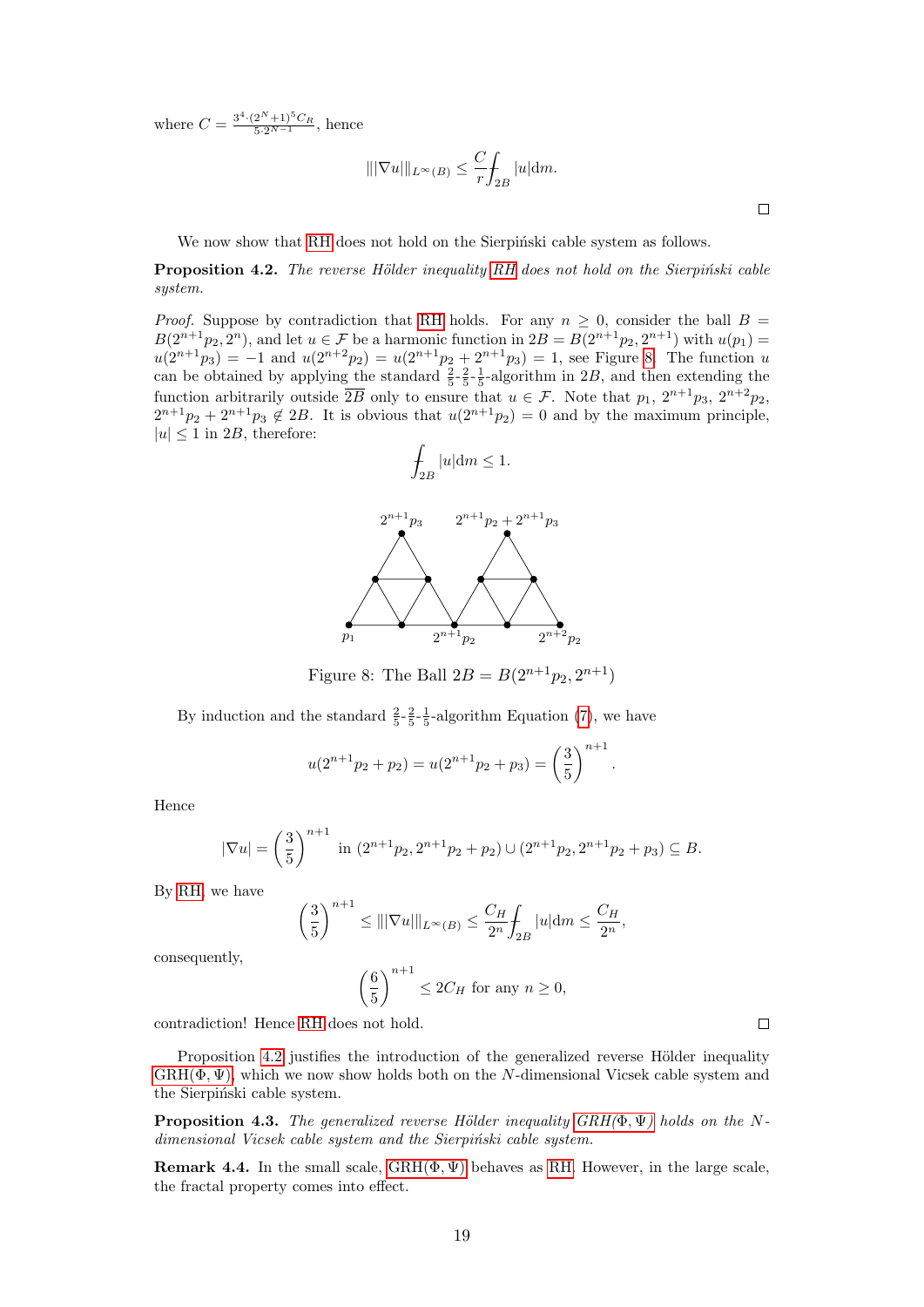*Proof.* For the N-dimensional Vicsek cable system, since  $\frac{\Psi(r)}{\Phi(r)} = r$  for any  $r \in (0, +\infty)$ ,  $GRH(\Phi, \Psi)$  reduces to [RH,](#page-13-2) so that the result follows from Proposition [4.1.](#page-17-0) Therefore, we only need to consider the Sierpinski cable system. Let B be a ball with radius r. If  $r \in (0, 4)$ , then the result follows from the result on intervals. We may thus assume that  $r \in [4, +\infty)$ .

For any  $x \in B\backslash V$ , there exist  $p, q \in V \cap 2B$  with  $|p - q| = 1$  such that  $x \in (p, q) \subseteq 2B$ . Since u is harmonic in 2B, we have  $|\nabla u(x)| = |u(p) - u(q)|$ . Let  $n \geq 2$  be the positive integer satisfying  $2^n \le r < 2^{n+1}$ , then there exists an *n*-skeleton W satisfying  $p, q \in W \subseteq 2B$  and

$$
m(W) = 3^{n+1} \le m(2B) \le C_R \Phi(2r) \le C_R (2 \cdot 2^{n+1})^{\alpha} = C_R 3^{n+2},
$$

where  $C_R$  is the constant in  $V(\Phi)$ .

<span id="page-19-0"></span>Let  $q_1, q_2, q_3$  be the boundary points of W, see Figure [9.](#page-19-0) Let  $F : \mathbb{R}^2 \to \mathbb{R}^2$  be the affine mapping that maps  $p_i$  to  $q_i$ ,  $i = 1, 2, 3$ . Let v be the harmonic function on the Sierpiński gasket K with  $v(p_i) = u(q_i)$ ,  $i = 1, 2, 3$  (see [\[35,](#page-29-17) Proposition 3.2.1, Example 3.2.6]). Noting that  $W \cap V = F(V_n)$ , we have  $v = u \circ F$  on  $V_n$  or  $u = v \circ F^{-1}$  on  $W \cap V$ . Let  $i_1, ..., i_n \in \{1, 2, 3\}$  satisfy  $F^{-1}(p), F^{-1}(q) \in f_{i_1} \circ ... \circ f_{i_n}(K)$ .



Figure 9: Looking at an  $(n-2)$ -Skeleton in the Sierpinski Cable System

Recall that the oscillation  $Osc(u, D)$  of a function u on a set D is defined as

$$
Osc(u, D) := \sup_D u - \inf_D u.
$$

By  $[43,$  THEOREM 8.3] or  $[44,$  Theorem 1.3, Example 5.1] about Hölder estimates of harmonic functions on the Sierpinski gasket, we have

$$
|u(p) - u(q)| = |v(F^{-1}(p)) - v(F^{-1}(q))| \leq \text{Osc}(v, f_{i_1} \circ \dots \circ f_{i_n}(K)) \leq \left(\frac{3}{5}\right)^n \text{Osc}(v, K)
$$
  
=  $\left(\frac{3}{5}\right)^n \max \{|v(p_i) - v(p_j)| : i, j = 1, 2, 3\} = \left(\frac{3}{5}\right)^n \max \{|u(q_i) - u(q_j)| : i, j = 1, 2, 3\}.$ 

Without loss of generality, we may assume that  $u(q_1) > 0$  and  $|u(q_1)| = \max_{i=1,2,3} |u(q_i)|$ . Let  $W_0$  be the  $(n-2)$ -skeleton with a boundary point  $q_1$  satisfying  $W_0 \subseteq W$ . Let  $q_7, q_8$ denote the other two boundary points of  $W_0$ , see Figure [9.](#page-19-0) By the standard  $\frac{2}{5} - \frac{2}{5} - \frac{1}{5}$ -algorithm Equation [\(7\)](#page-16-3), we have

$$
u(q_7) = \frac{2}{5}u(q_1) + \frac{2}{5}u(q_4) + \frac{1}{5}u(q_6)
$$
  
=  $\frac{2}{5}u(q_1) + \frac{2}{5}\left(\frac{2}{5}u(q_1) + \frac{2}{5}u(q_2) + \frac{1}{5}u(q_3)\right) + \frac{1}{5}\left(\frac{2}{5}u(q_1) + \frac{1}{5}u(q_2) + \frac{2}{5}u(q_3)\right)$   
=  $\frac{16}{25}u(q_1) + \frac{5}{25}u(q_2) + \frac{4}{25}u(q_3) \ge \frac{7}{25}u(q_1),$ 

and

$$
u(q_8) = \frac{16}{25}u(q_1) + \frac{4}{25}u(q_2) + \frac{5}{25}u(q_3) \ge \frac{7}{25}u(q_1).
$$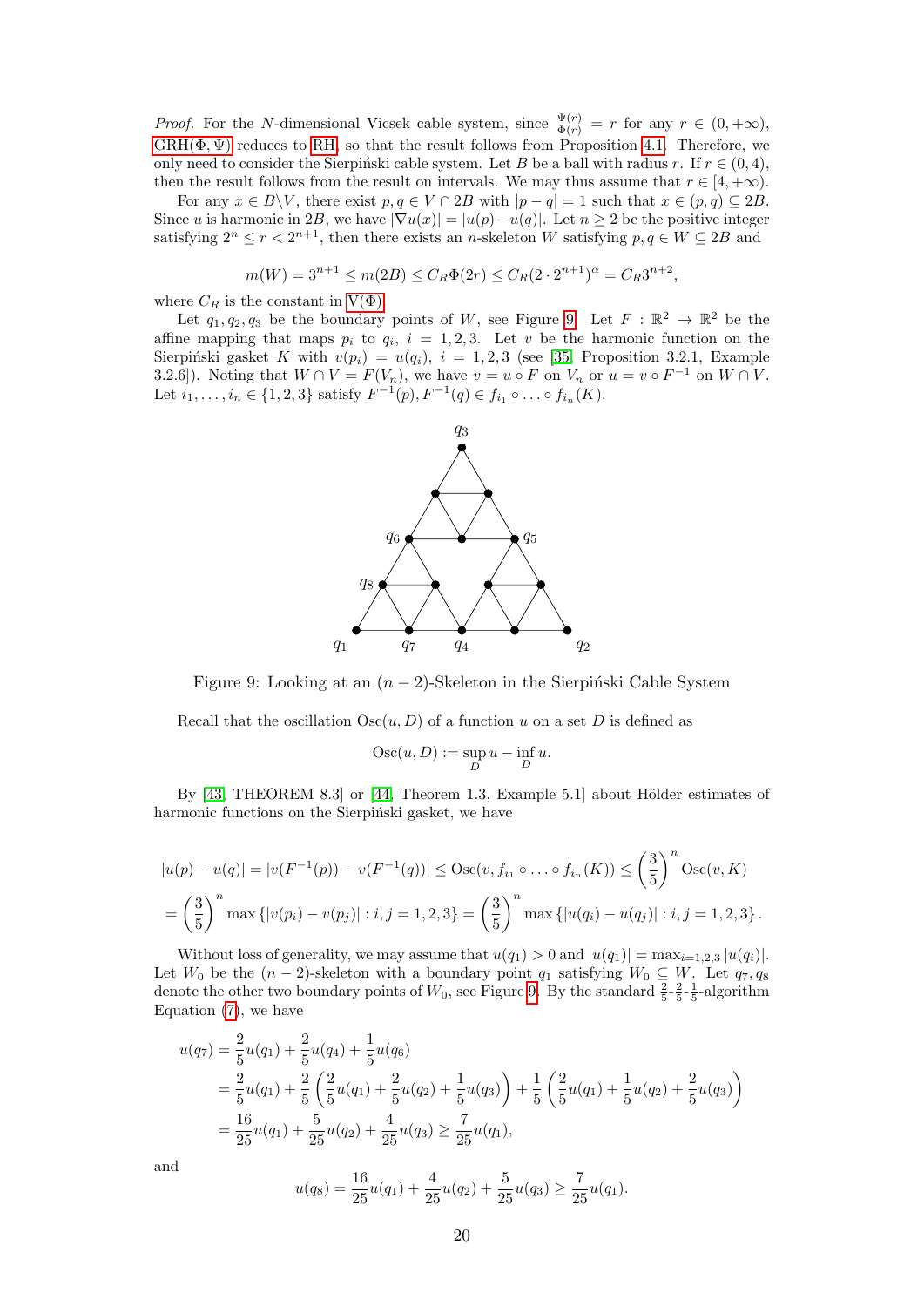By the maximum principle, we have

$$
u \ge \frac{7}{25}u(q_1) > 0
$$
 on  $W_0$ .

Hence

$$
\max \{|u(q_i) - u(q_j)| : i, j = 1, 2, 3\} \le 2u(q_1)
$$
  

$$
\le 2 \cdot \frac{25}{7} \int_{W_0} u dm \le \frac{50}{7} \frac{1}{3^{n-1}} \int_{2B} |u| dm \le \frac{50 \cdot 3^3 C_R}{7} \int_{2B} |u| dm,
$$

hence

$$
|\nabla u(x)| = |u(p) - u(q)| \le \frac{50 \cdot 3^3 C_R}{7} \left(\frac{3}{5}\right)^n \int_{2B} |u| dm
$$
  
= 
$$
\frac{250 \cdot 3^2 C_R}{7} \frac{1}{(2^{n+1})^{\beta - \alpha}} \int_{2B} |u| dm \le \frac{C}{r^{\beta - \alpha}} \int_{2B} |u| dm,
$$

where  $C = \frac{250 \cdot 3^2 C_R}{7}$ , hence

$$
\|\nabla u\|\|_{L^\infty(B)} \le \frac{C}{r^{\beta-\alpha}} \int_{2B} |u| \mathrm{d} m.
$$

## <span id="page-20-1"></span>5 Proof of Theorem [1.1](#page-2-1)

We start by proving gradient estimates for the solutions of Poisson equation using  $GRH(\Phi, \Psi)$ , see [\[20,](#page-28-4) Theorem 3.2] for a similar result using [RH.](#page-13-2)

<span id="page-20-0"></span>**Proposition 5.1.** Let  $(X, d, m, \mathcal{E}, \mathcal{F})$  be an unbounded cable system satisfying  $V(\Phi)$ ,  $LS(\Psi, q)$  $LS(\Psi, q)$ ,  $CS(\Psi)$  and  $GRH(\Phi, \Psi)$ . Then for any  $p \in \left[\frac{q}{q-1}, +\infty\right)$ , there exists  $C \in (0, +\infty)$ such that for any ball  $B = B(x_0, r)$ , for any  $f \in L^{\infty}(\Sigma_B)$ , if  $u \in \mathcal{F}$  satisfies  $\Delta u = f$  in  $2B$ , then for m-a.e.  $x \in B$ , we have

$$
|\nabla u(x)| \leq C\left(\frac{\Phi(r)}{\Psi(r)}\!\!\int_{2B}|u| \mathrm{d} m + F_2(x)\right),
$$

where

$$
F_2(x) = \sum_{j \leq [\log_2 r]} \Phi(2^j) \left( \int_{B(x, 2^j)} |f|^p dm \right)^{1/p}.
$$

*Proof.* Let  $x \in B \setminus V$  be fixed. Let  $y \in B \setminus V$  be such that  $[x, y] \subseteq B$ , and  $d(x, y)$  $\min\{\frac{r}{16},\frac{1}{16}\}\.$  If y is close enough to x, then one can also find  $p,q \in V$  such that  $\{p,q\} \in E$ and  $x, y \in (p, q)$ . Let  $k_0 = [\log_2 d(x, y)]$  and  $k_1 = [\log_2 r]$ , then  $k_0 + 3 \le k_1$ . For any  $k = k_0 + 3, \ldots, k_1$ , by Lemma [2.6,](#page-10-1) there exists  $u_k \in \mathcal{F}_{B(x, 2^k)}$  such that  $\Delta u_k = f$  in  $B(x, 2^k)$ and  $1/x$ 

$$
\int_{B(x,2^{k-1})} |u_k| dm \lesssim \int_{B(x,2^k)} |u_k| dm \lesssim \Psi(2^k) \left( \int_{B(x,2^k)} |f|^p dm \right)^{1/p}.
$$

Then

$$
|u(x) - u(y)|
$$
  
\n
$$
\leq |(u - u_{k_1})(x) - (u - u_{k_1})(y)|
$$
  
\n
$$
+ \sum_{k=k_0+4}^{k_1} |(u_k - u_{k-1})(x) - (u_k - u_{k-1})(y)|
$$
  
\n
$$
+ |u_{k_0+3}(x)| + |u_{k_0+3}(y)|.
$$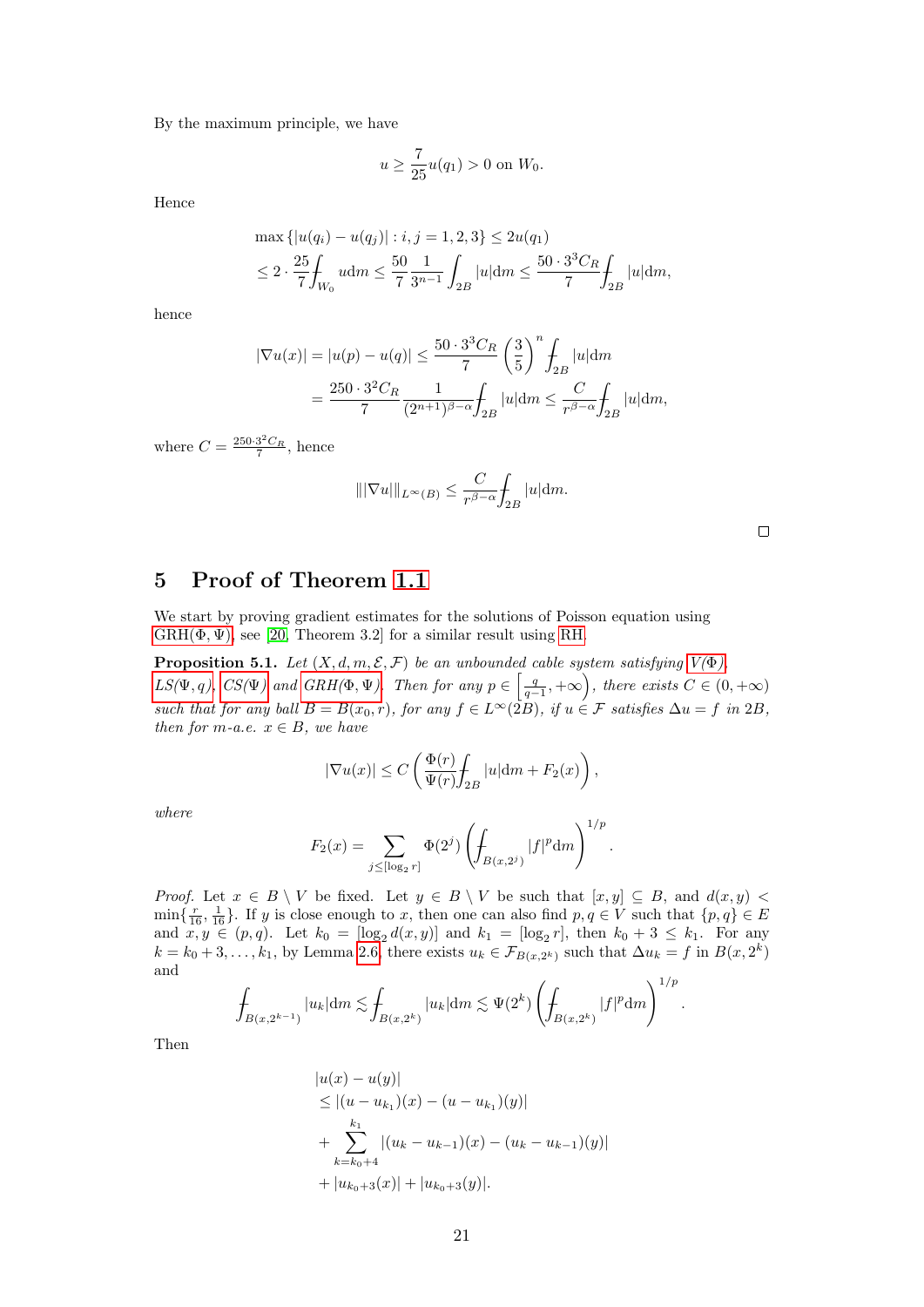For any  $k = k_0 + 4, \ldots, k_1$ , we have  $d(x, y) < 2^{k_0+1} \leq 2^{k-2}$ , that is,  $y \in B(x, 2^{k-2})$ . Since  $\Delta(u - u_{k_1}) = 0$  in  $B(x, 2^{k_1})$ , by GRH( $\Phi, \Psi$ ), we have

$$
\begin{split} &\left| (u - u_{k_1})(x) - (u - u_{k_1})(y) \right| \\ &\leq d(x,y) \|\|\nabla (u - u_{k_1})\|\|_{L^{\infty}(B(x,2^{k_1-1}))} \\ &\lesssim d(x,y) \frac{\Phi(2^{k_1-1})}{\Psi(2^{k_1-1})} \int_{B(x,2^{k_1})} |u - u_{k_1}| dm \\ &\leq d(x,y) \frac{\Phi(2^{k_1-1})}{\Psi(2^{k_1-1})} \left( \int_{B(x,2^{k_1})} |u| dm + \int_{B(x,2^{k_1})} |u_{k_1}| dm \right) \\ &\lesssim d(x,y) \frac{\Phi(2^{k_1-1})}{\Psi(2^{k_1-1})} \left( \int_{2B} |u| dm + \Psi(2^{k_1}) \left( \int_{B(x,2^{k_1})} |f|^p dm \right)^{1/p} \right) \\ &\lesssim d(x,y) \left( \frac{\Phi(r)}{\Psi(r)} \int_{2B} |u| dm + \Phi(2^{k_1}) \left( \int_{B(x,2^{k_1})} |f|^p dm \right)^{1/p} \right). \end{split}
$$

Similarly, for any  $k = k_0 + 4, \ldots, k_1$ , since  $\Delta(u_k - u_{k-1}) = 0$  in  $B(x, 2^{k-1})$ , by  $\text{GRH}(\Phi, \Psi)$ , we have

$$
\begin{split} &\left| (u_k-u_{k-1})(x)-(u_k-u_{k-1})(y) \right| \\ &\leq d(x,y) \|\left| \nabla (u_k-u_{k-1}) \right| \|\left|_{L^{\infty}(B(x,2^{k-2}))} \\ &\lesssim d(x,y) \frac{\Phi(2^{k-2})}{\Psi(2^{k-2})} \int_{B(x,2^{k-1})} |u_k-u_{k-1}| \mathrm{d} m \\ &\leq d(x,y) \frac{\Phi(2^{k-2})}{\Psi(2^{k-2})} \left( \int_{B(x,2^{k-1})} |u_k| \mathrm{d} m + \int_{B(x,2^{k-1})} |u_{k-1}| \mathrm{d} m \right) \\ &\lesssim d(x,y) \frac{\Phi(2^{k-2})}{\Psi(2^{k-2})} \left( \Psi(2^k) \left( \int_{B(x,2^k)} |f|^p \mathrm{d} m \right)^{1/p} + \Psi(2^{k-1}) \left( \int_{B(x,2^{k-1})} |f|^p \mathrm{d} m \right)^{1/p} \right) \\ &\lesssim d(x,y) \left( \Phi(2^k) \left( \int_{B(x,2^k)} |f|^p \mathrm{d} m \right)^{1/p} + \Phi(2^{k-1}) \left( \int_{B(x,2^{k-1})} |f|^p \mathrm{d} m \right)^{1/p} \right). \end{split}
$$

Therefore,

$$
d(x,y)^{-1} (|(u - u_{k_1})(x) - (u - u_{k_1})(y)|
$$
  
+ 
$$
\sum_{k=k_0+4}^{k_1} |(u_k - u_{k-1})(x) - (u_k - u_{k-1})(y)|
$$
  

$$
\lesssim \frac{\Phi(r)}{\Psi(r)} \int_{2B} |u| dm + \sum_{k=k_0+3}^{k_1} \Phi(2^k) \left( \int_{B(x,2^k)} |f|^p dm \right)^{1/p},
$$

so letting  $d(x, y) \downarrow 0$ , or equivalently,  $k_0 \rightarrow -\infty$ , we have

$$
\overline{\lim}_{d(x,y)\downarrow 0} d(x,y)^{-1} (|(u - u_{k_1})(x) - (u - u_{k_1})(y)|
$$
  
+ 
$$
\sum_{k=k_0+4}^{k_1} |(u_k - u_{k-1})(x) - (u_k - u_{k-1})(y)|
$$
  

$$
\lesssim \frac{\Phi(r)}{\Psi(r)} \int_{2B} |u| dm + \sum_{k \leq k_1} \Phi(2^k) \left( \int_{B(x, 2^k)} |f|^p dm \right)^{1/p}.
$$

Since  $\Delta u_{k_0+3} = f$  in  $B(x, 2^{k_0+3})$ , by Lemma [2.7,](#page-11-2) we have

$$
|u_{k_0+3}(x)|
$$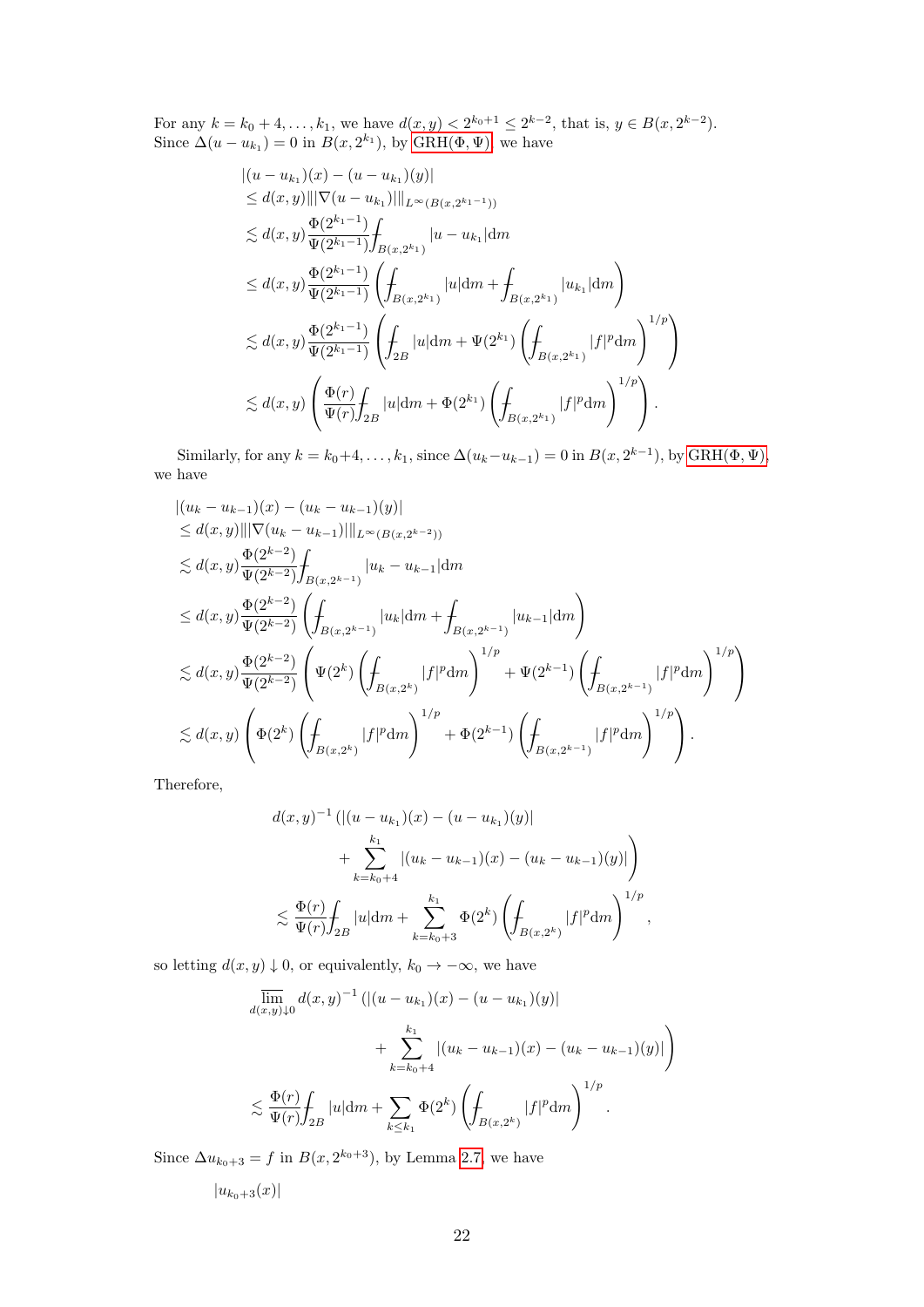$$
\leq \int_{B(x,2^{k_0+3})} |u_{k_0+3}| dm + \sum_{j \leq k_0+2} \Psi(2^j) \left( \int_{B(x,2^j)} |f|^p dm \right)^{1/p}
$$
  
\n
$$
\leq \Psi(2^{k_0+3}) \left( \int_{B(x,2^{k_0+3})} |f|^p dm \right)^{1/p} + \sum_{j \leq k_0+2} \Psi(2^j) \left( \int_{B(x,2^j)} |f|^p dm \right)^{1/p}
$$
  
\n
$$
\leq \sum_{j \leq k_0+3} \Psi(2^j) \|f\|_{L^{\infty}(2B)}
$$
  
\n
$$
= \sum_{j \leq k_0+3} (2^j)^2 \|f\|_{L^{\infty}(2B)}
$$
  
\n
$$
\leq 2^{2k_0} \|f\|_{L^{\infty}(2B)}
$$
  
\n
$$
\leq d(x,y)^2 \|f\|_{L^{\infty}(2B)},
$$

where, in the fifth line, we use the fact that  $d(x, y) < \frac{1}{16}$  which implies that  $2^{j} \leq 1$  for any  $j \leq k_0 + 3$ .

Also, since  $d(x, y) < 2^{k_0+1} < 2^{k_0+2}$ , that is,  $y \in B(x, 2^{k_0+2})$ , Lemma [2.7](#page-11-2) implies by analogous computations that

$$
|u_{k_0+3}(y)| \lesssim \Psi(2^{k_0+3}) \left( \int_{B(x,2^{k_0+3})} |f|^p \, dm \right)^{1/p} + \sum_{j \le k_0+2} \Psi(2^j) \left( \int_{B(y,2^j)} |f|^p \, dm \right)^{1/p}
$$
  

$$
\le \sum_{j \le k_0+3} \Psi(2^j) \|f\|_{L^{\infty}(2B)}
$$
  

$$
\asymp d(x,y)^2 \|f\|_{L^{\infty}(2B)}.
$$

Consequently,

$$
|u_{k_0+3}(x)| + |u_{k_0+3}(y)| \lesssim d(x,y)^2 \|f\|_{L^{\infty}(2B)}.
$$

Letting  $d(x, y) \downarrow 0$ , or equivalently,  $k_0 \to -\infty$ , we have

$$
\lim_{d(x,y)\downarrow 0} d(x,y)^{-1} (|u_{k_0+3}(x)| + |u_{k_0+3}(y)|) = 0.
$$

Hence,

$$
|\nabla u(x)| = \lim_{d(x,y)\downarrow 0} \frac{|u(x) - u(y)|}{d(x,y)} \lesssim \frac{\Phi(r)}{\Psi(r)} \int_{2B} |u| dm + \sum_{k \leq k_1} \Phi(2^k) \left( \int_{B(x,2^k)} |f|^p dm \right)^{1/p}.
$$

According to the main idea of the proof of [\[32,](#page-29-20) Theorem 3.2], gradient estimates for the solutions of Poisson equation can be used to derive gradient estimate for the heat kernel. Thanks to the result of Proposition [5.1,](#page-20-0) we can now apply this idea to our setting, thus completing the proof of Theorem [1.1:](#page-2-1)

*Proof of Theorem [1.1.](#page-2-1)* By [\[21,](#page-28-22) THEOREM 4], we have the following estimate of the time derivative of the heat kernel:

<span id="page-22-0"></span>
$$
\left| \frac{\partial}{\partial t} p_t(x, y) \right| \le \frac{1}{t V(x, \Psi^{-1}(C_1 t))} \exp \left( -\Upsilon \left( C_2 d(x, y), t \right) \right). \tag{8}
$$

In particular,  $y \mapsto \frac{\partial}{\partial t} p_t(x, y)$  is an  $L^\infty$  function, for any  $t > 0$  and  $m$ -a.e.  $x \in X$ .

For m-a.e.  $x \in X$ , the function  $(t, y) \mapsto p_t(x, y)$  is a solution of the heat equation  $\Delta_y p_t(x,y) + \frac{\partial}{\partial t} p_t(x,y) = 0$  (here we use  $\Delta_y, \nabla_y$  to mean that the operators act on the variable y). For any  $r \in (0, +\infty)$ , by Proposition [5.1,](#page-20-0) for m-a.e.  $y \in X$ , we have

$$
|\nabla_y p_t(x,y)|
$$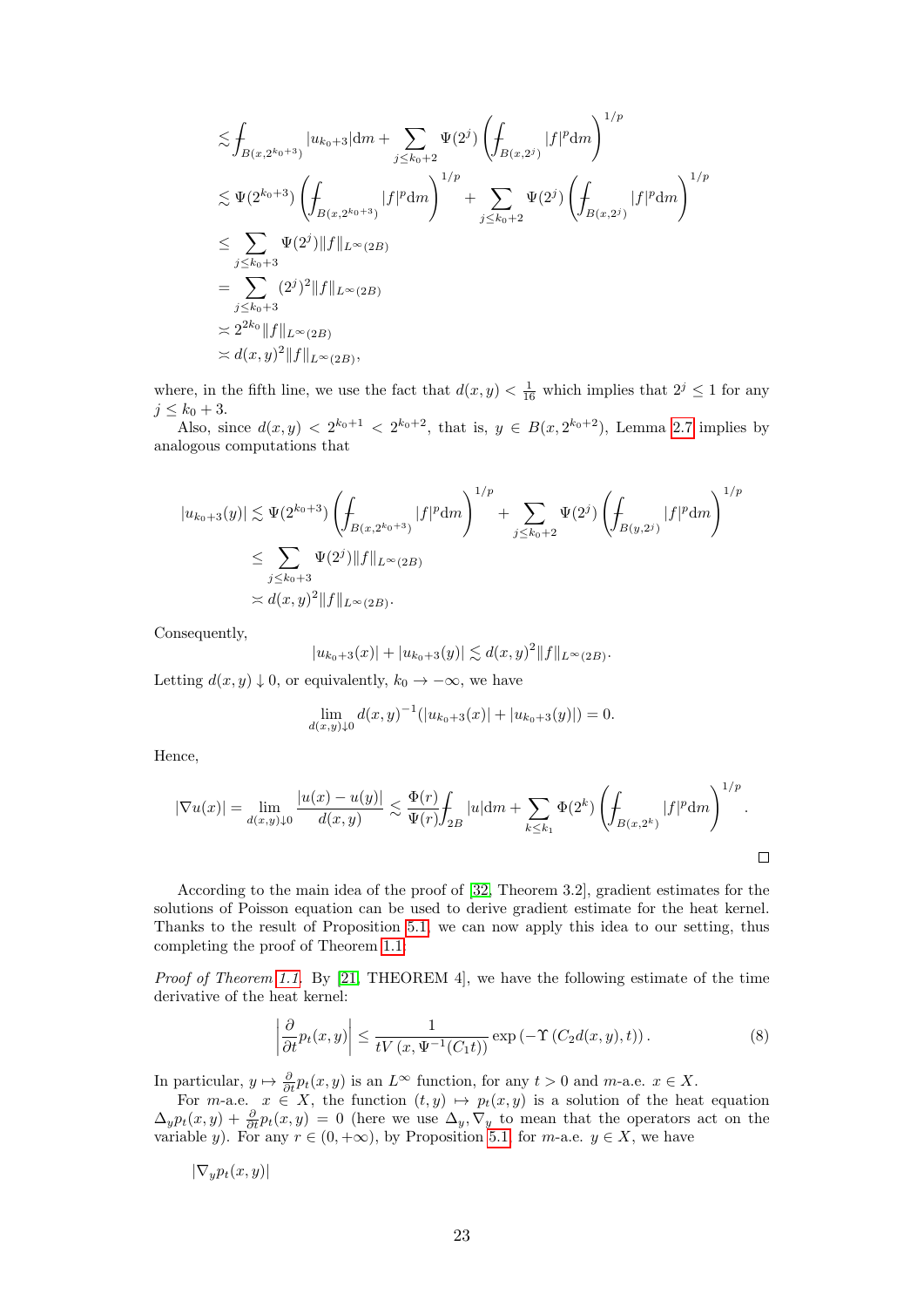$$
\lesssim \frac{\Phi(r)}{\Psi(r)} {\displaystyle \int_{B(y,2r)} p_t(x,z)m(\mathrm{d}z)} + \sum_{j \leq [\log_2 r]} \Phi(2^j) \left({\displaystyle \int_{B(y,2^j)}} |\frac{\partial}{\partial t} p_t(x,z)|^p m(\mathrm{d}z) \right)^{1/p}.
$$

Letting  $r = \Psi^{-1}(t)$ , we have

$$
\label{eq:11} \begin{aligned} &|\nabla_y p_t(x,y)|\\ &\lesssim \frac{\Phi(\Psi^{-1}(t))}{t}\!\!\int_{B(y,2\Psi^{-1}(t))}p_t(x,z)m(\mathrm{d} z)\\ &+\sum_{j\leq [\log_2\Psi^{-1}(t)]}\Phi(2^j)\left(\!\!\int_{B(y,2^j)}|\frac{\partial}{\partial t}p_t(x,z)|^pm(\mathrm{d} z)\right)^{1/p}. \end{aligned}
$$

We now distinguish two cases: first, we assume that  $d(x, y) \geq 4\Psi^{-1}(t)$ ; then, for any  $z \in B(y, 2\Psi^{-1}(t)),$  we have  $d(x, z) \geq \frac{1}{2}d(x, y)$ , and for any  $j \leq [\log_2 \Psi^{-1}(t)],$  for any  $z \in B(y, 2^{j})$ , we have  $d(x, z) \geq \frac{1}{2}d(x, y)$ . By UHK( $\Psi$ ), we therefore obtain

$$
\int_{B(y,2\Psi^{-1}(t))} p_t(x,z)m(\mathrm{d}z) \le \int_{B(y,2\Psi^{-1}(t))} \frac{1}{V(x,\Psi^{-1}(C_1t))} \exp\left(-\Upsilon\left(C_2d(x,z),t\right)\right) m(\mathrm{d}z)
$$
\n
$$
\le \int_{B(y,2\Psi^{-1}(t))} \frac{1}{V(x,\Psi^{-1}(C_1t))} \exp\left(-\Upsilon\left(\frac{C_2}{2}d(x,y),t\right)\right) m(\mathrm{d}z)
$$
\n
$$
= \frac{1}{V(x,\Psi^{-1}(C_1t))} \exp\left(-\Upsilon\left(\frac{C_2}{2}d(x,y),t\right)\right).
$$

Moreover, by Equation [\(8\)](#page-22-0), we have

$$
\sum_{j \leq [\log_2 \Psi^{-1}(t)]} \Phi(2^j) \left( \int_{B(y,2^j)} |\frac{\partial}{\partial t} p_t(x,z)|^p m(\mathrm{d}z) \right)^{1/p} \n\leq \sum_{j \leq [\log_2 \Psi^{-1}(t)]} \Phi(2^j) \left( \int_{B(y,2^j)} \left( \frac{1}{t V(x, \Psi^{-1}(C_1 t))} \exp \left( -\Upsilon \left( C_2 d(x,z), t \right) \right) \right)^p m(\mathrm{d}z) \right)^{1/p} \n\leq \sum_{j \leq [\log_2 \Psi^{-1}(t)]} \Phi(2^j) \left( \int_{B(y,2^j)} \left( \frac{1}{t V(x, \Psi^{-1}(C_1 t))} \exp \left( -\Upsilon \left( \frac{C_2}{2} d(x,y), t \right) \right) \right)^p m(\mathrm{d}z) \right)^{1/p} \n= \sum_{j \leq [\log_2 \Psi^{-1}(t)]} \Phi(2^j) \frac{1}{t V(x, \Psi^{-1}(C_1 t))} \exp \left( -\Upsilon \left( \frac{C_2}{2} d(x,y), t \right) \right).
$$

For any  $r \in (0, 1)$ , we have

$$
\sum_{j\leq [\log_2 r]} \Phi(2^j)=\sum_{j\leq [\log_2 r]} 2^j\asymp 2^{[\log_2 r]}\asymp r=\Phi(r),
$$

while for any  $r \in [1, +\infty)$ ,

$$
\sum_{j \leq [\log_2 r]} \Phi(2^j) = \sum_{j \leq -1} 2^j + \sum_{j=0}^{[\log_2 r]} (2^j)^{\alpha} \asymp 1 + r^{\alpha} \asymp r^{\alpha} = \Phi(r).
$$

Hence

$$
\sum_{j \leq [\log_2 r]} \Phi(2^j) \asymp \Phi(r)
$$
 for any  $r \in (0, +\infty)$ ,

and consequently,

$$
\sum_{j\le [\log_2\Psi^{-1}(t)]}\Phi(2^j)\left(\int_{B(y,2^j)}|\frac{\partial}{\partial t}p_t(x,z)|^pm(\mathrm{d} z)\right)^{1/p}
$$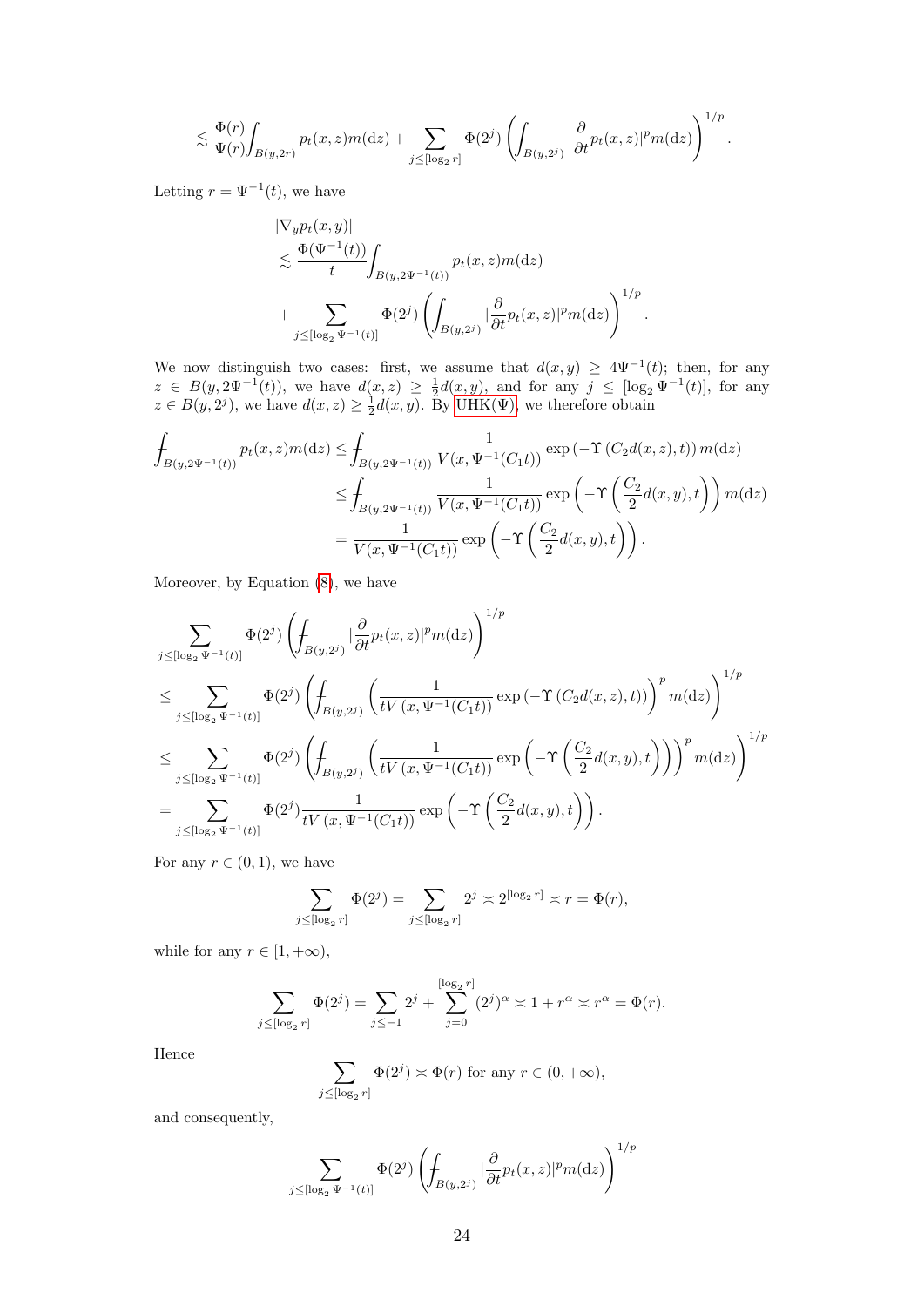$$
\lesssim \frac{\Phi(\Psi^{-1}(t))}{t V(x, \Psi^{-1}(C_1 t))} \exp\left(-\Upsilon\left(\frac{C_2}{2}d(x,y),t\right)\right).
$$

Finally, we obtain:

$$
\label{eq:11} \begin{split} &|\nabla_y p_t(x,y)|\\ &\lesssim \frac{\Phi(\Psi^{-1}(t))}{t}\frac{1}{V(x,\Psi^{-1}(C_1t))}\exp\left(-\Upsilon\left(\frac{C_2}{2}d(x,y),t\right)\right)\\ &+\frac{\Phi(\Psi^{-1}(t))}{tV\left(x,\Psi^{-1}(C_1t)\right)}\exp\left(-\Upsilon\left(\frac{C_2}{2}d(x,y),t\right)\right)\\ &=\frac{2\Phi(\Psi^{-1}(t))}{tV\left(x,\Psi^{-1}(C_1t)\right)}\exp\left(-\Upsilon\left(\frac{C_2}{2}d(x,y),t\right)\right). \end{split}
$$

The proof is thus complete in the case  $d(x, y) \geq 4\Psi^{-1}(t)$ . We now assume that  $d(x, y) < 4\Psi^{-1}(t)$ . Then,

$$
\begin{split} &|\nabla_y p_t(x,y)|\\ &\lesssim \frac{\Phi(\Psi^{-1}(t))}{t}\!\!\!\!\int_{B(y,2\Psi^{-1}(t))}p_t(x,z)m(\mathrm{d}z)\\ &+\sum_{j\leq [\log_2\Psi^{-1}(t)]}\Phi(2^j)\left(\!\!\!\int_{B(y,2^j)}|\frac{\partial}{\partial t}p_t(x,z)|^pm(\mathrm{d}z)\right)^{1/p}\\ &\leq \frac{\Phi(\Psi^{-1}(t))}{t}\!\!\!\int_{B(y,2\Psi^{-1}(t))}\frac{1}{V(x,\Psi^{-1}(C_1t))}m(\mathrm{d}z)\\ &+\sum_{j\leq [\log_2\Psi^{-1}(t)]}\Phi(2^j)\left(\!\!\!\int_{B(y,2^j)}\left(\frac{1}{tV(x,\Psi^{-1}(C_1t))}\right)^pm(m(\mathrm{d}z)\right)^{1/p}\\ &=\frac{\Phi(\Psi^{-1}(t))}{t}\frac{1}{V(x,\Psi^{-1}(C_1t))}+\sum_{j\leq [\log_2\Psi^{-1}(t)]}\Phi(2^j)\frac{1}{tV(x,\Psi^{-1}(C_1t))}\\ &\asymp \frac{\Phi(\Psi^{-1}(t))}{t}\frac{1}{V(x,\Psi^{-1}(C_1t))}+\Phi(\Psi^{-1}(t))\frac{1}{tV(x,\Psi^{-1}(C_1t))}\\ &=\frac{2\Phi(\Psi^{-1}(t))}{tV(x,\Psi^{-1}(C_1t))}\\ &=\frac{2\Phi(\Psi^{-1}(t))}{tV(x,\Psi^{-1}(C_1t))}\exp\left(-\Upsilon\left(\frac{C_2}{2}d(x,y),t\right)\right)\exp\left(+\Upsilon\left(\frac{C_2}{2}d(x,y),t\right)\right)\\ &\leq \frac{2\Phi(\Psi^{-1}(t))}{tV(x,\Psi^{-1}(C_1t))}\exp\left(-\Upsilon\left(\frac{C_2}{2}d(x,y),t\right)\right)\exp\left(+\Upsilon\left(2C_2\Psi^{-1}(t),t\right)\right), \end{split}
$$

where

$$
\Upsilon\left(2C_2\Psi^{-1}(t),t\right) = \sup_{s \in (0,+\infty)} \left(\frac{2C_2\Psi^{-1}(t)}{s} - \frac{t}{\Psi(s)}\right) = \sup_{s \in (0,+\infty)} \left(2C_2\frac{\Psi^{-1}(t)}{\Psi^{-1}(s)} - \frac{t}{s}\right)
$$

is bounded from above by some positive constant depending only on  $C_2$  and  $\beta$  (see Lemma [5.2](#page-25-0) below), hence

$$
|\nabla_y p_t(x,y)| \lesssim \frac{\Phi(\Psi^{-1}(t))}{tV(x,\Psi^{-1}(C_1 t))} \exp\left(-\Upsilon\left(\frac{C_2}{2}d(x,y),t\right)\right).
$$

Therefore

$$
|\nabla_y p_t(x,y)| \leq \frac{\Phi(\Psi^{-1}(t))}{tV(x,\Psi^{-1}(C_1t))} \exp\left(-\Upsilon\left(C_2d(x,y),t\right)\right)
$$
  

$$
\asymp \begin{cases} \frac{\Phi(\Psi^{-1}(t))}{tV(x,\Psi^{-1}(C_1t))} \exp\left(-C_2\frac{d(x,y)^2}{t}\right), & \text{if } t < d(x,y),\\ \frac{\Phi(\Psi^{-1}(t))}{tV(x,\Psi^{-1}(C_1t))} \exp\left(-C_2\left(\frac{d(x,y)}{t^{1/\beta}}\right)^{\frac{\beta}{\beta-1}}\right), & \text{if } t \geq d(x,y), \end{cases}
$$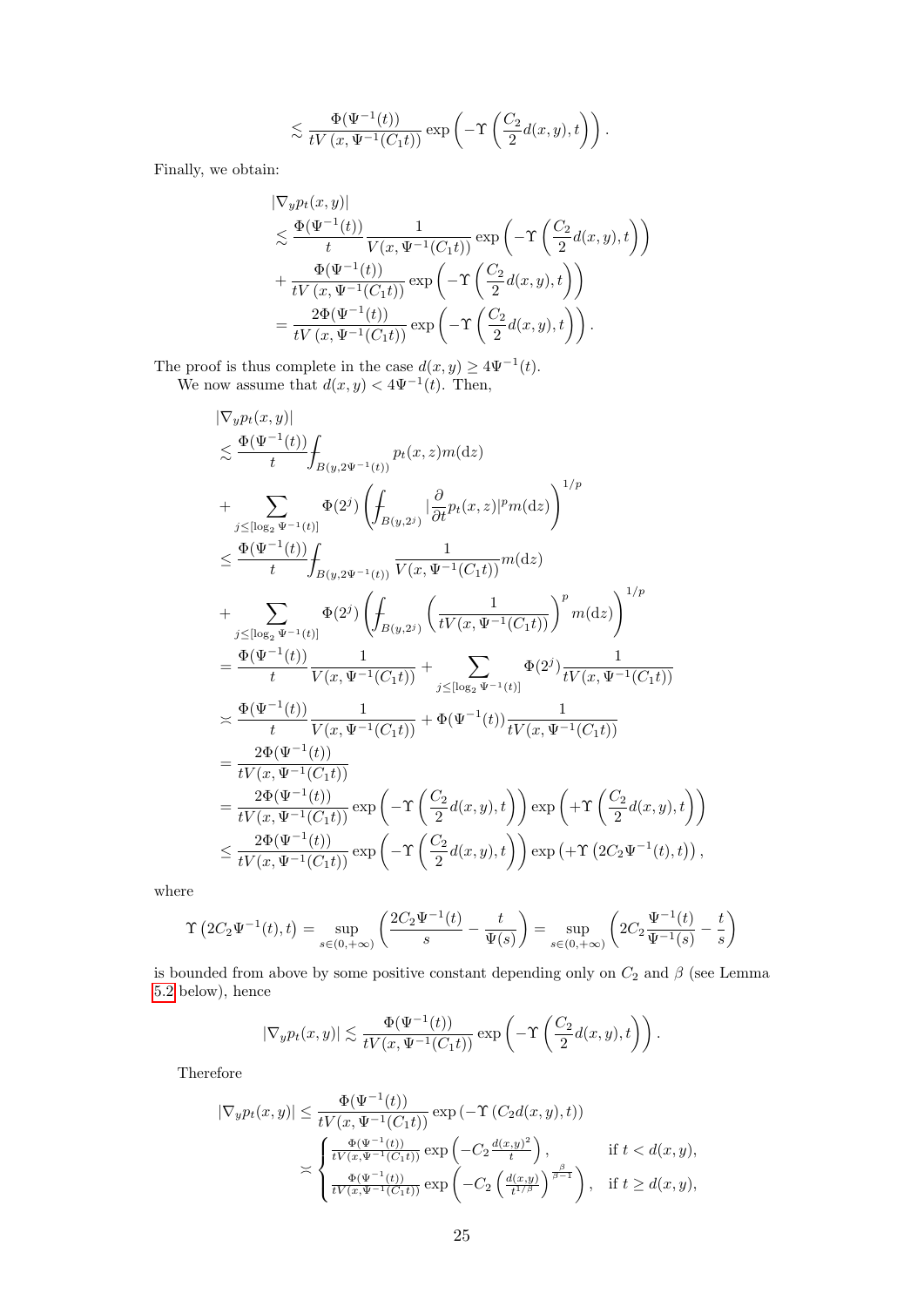$$
\leq \begin{cases} \frac{\Phi(\Psi^{-1}(t))}{tV(x,\Psi^{-1}(C_1t))} \exp\left(-C_2 \frac{d(x,y)^2}{t}\right), & \text{if } t \in (0,1),\\ \frac{\Phi(\Psi^{-1}(t))}{tV(x,\Psi^{-1}(C_1t))} \exp\left(-C_2 \left(\frac{d(x,y)}{t^{1/\beta}}\right)^{\frac{\beta}{\beta-1}}\right), & \text{if } t \in [1,+\infty),\\ \frac{C_1}{\sqrt{t}V(x,\sqrt{t})} \exp\left(-C_2 \frac{d(x,y)^2}{t}\right), & \text{if } t \in (0,1),\\ \frac{C_1}{t^{1-\frac{\alpha}{\beta}}V(x,t^{1/\beta})} \exp\left(-C_2 \left(\frac{d(x,y)}{t^{1/\beta}}\right)^{\frac{\beta}{\beta-1}}\right), & \text{if } t \in [1,+\infty), \end{cases}
$$

where in the third inequality, as in Subsection [2.2,](#page-8-3) we use the facts that the function  $\beta \mapsto$  $\int$   $\frac{d(x,y)}{g(x,y)}$  $\frac{d(x,y)}{d^{t/3}}\Big)^{\frac{\beta}{\beta-1}}$  is monotone decreasing if  $d(x,y) > t$  and monotone increasing if  $d(x,y) \leq t$ .

The following lemma has been used in the above proof:

<span id="page-25-0"></span>**Lemma 5.2.** Let  $A \in (0, +\infty)$ . Then there exists some positive constant C depending only on  $A$  and  $\beta$  such that

$$
\sup_{t,s\in(0,+\infty)} \left( A \frac{\Psi^{-1}(t)}{\Psi^{-1}(s)} - \frac{t}{s} \right) \leq C.
$$

Proof. Denote

$$
f(t,s) = A \frac{\Psi^{-1}(t)}{\Psi^{-1}(s)} - \frac{t}{s}, \quad t, s \in (0, +\infty).
$$

By considering separately the cases  $t, s \in (0, 1), t, s \in [1, +\infty), 0 < t < 1 \le s$  and  $0 < s <$  $1 \leq t$ , one shows easily that

$$
f(t,s) \le A \max \left\{ \left(\frac{t}{s}\right)^{1/2}, \left(\frac{t}{s}\right)^{1/\beta} \right\} - \frac{t}{s}.
$$

Since the function  $(0, +\infty) \to \mathbb{R}$ ,  $x \mapsto A \max\{x^{1/2}, x^{1/\beta}\} - x$  is bounded from above by some positive constant C depending only on A and  $\beta$ , one obtains

$$
\sup_{t,s\in(0,+\infty)}f(t,s)\leq C.
$$

 $\Box$ 

As a consequence, we obtain an  $L^p$ -upper estimate for the gradient of the heat semigroup.

<span id="page-25-1"></span>**Corollary 5.3.** For any  $p \in (1, +\infty)$ , there exists  $C \in (0, +\infty)$  such that

$$
\|\nabla e^{-t\Delta}\|\_{p\to p} \le \begin{cases} \frac{C}{\sqrt{t}}, & \text{if } t \in (0,1), \\ \frac{C}{t^{1-\frac{\alpha}{\beta}}}, & \text{if } t \in [1,+\infty). \end{cases}
$$

*Proof.* We may assume that  $t \in [1, +\infty)$  since the proof for  $t \in (0, 1)$  is similar. Taking  $\gamma \in (0, +\infty)$ , for any  $f \in L^p(X; m)$ , for m-a.e.  $x \in X$ , we have

$$
\begin{aligned} &|\nabla e^{-t\Delta}f(x)|\leq\int_{X}|\nabla_{x}p_{t}(x,y)|\cdot|f(y)|m(\mathrm{d}y)\\ &=\int_{X}|\nabla_{x}p_{t}(x,y)|\exp\left(\gamma\left(\frac{d(x,y)}{t^{1/\beta}}\right)^{\frac{\beta}{\beta-1}}\right)V(y,t^{1/\beta})^{1/p'}|f(y)|\\ &\cdot\exp\left(-\gamma\left(\frac{d(x,y)}{t^{1/\beta}}\right)^{\frac{\beta}{\beta-1}}\right)\frac{1}{V(y,t^{1/\beta})^{1/p'}}m(\mathrm{d}y)\\ &\leq\left(\int_{X}|\nabla_{x}p_{t}(x,y)|^{p}\exp\left(\gamma p\left(\frac{d(x,y)}{t^{1/\beta}}\right)^{\frac{\beta}{\beta-1}}\right)V(y,t^{1/\beta})^{p/p'}|f(y)|^{p}m(\mathrm{d}y)\right)^{1/p}\\ &\cdot\left(\int_{X}\exp\left(-\gamma p'\left(\frac{d(x,y)}{t^{1/\beta}}\right)^{\frac{\beta}{\beta-1}}\right)\frac{1}{V(y,t^{1/\beta})}m(\mathrm{d}y)\right)^{1/p'}.\end{aligned}
$$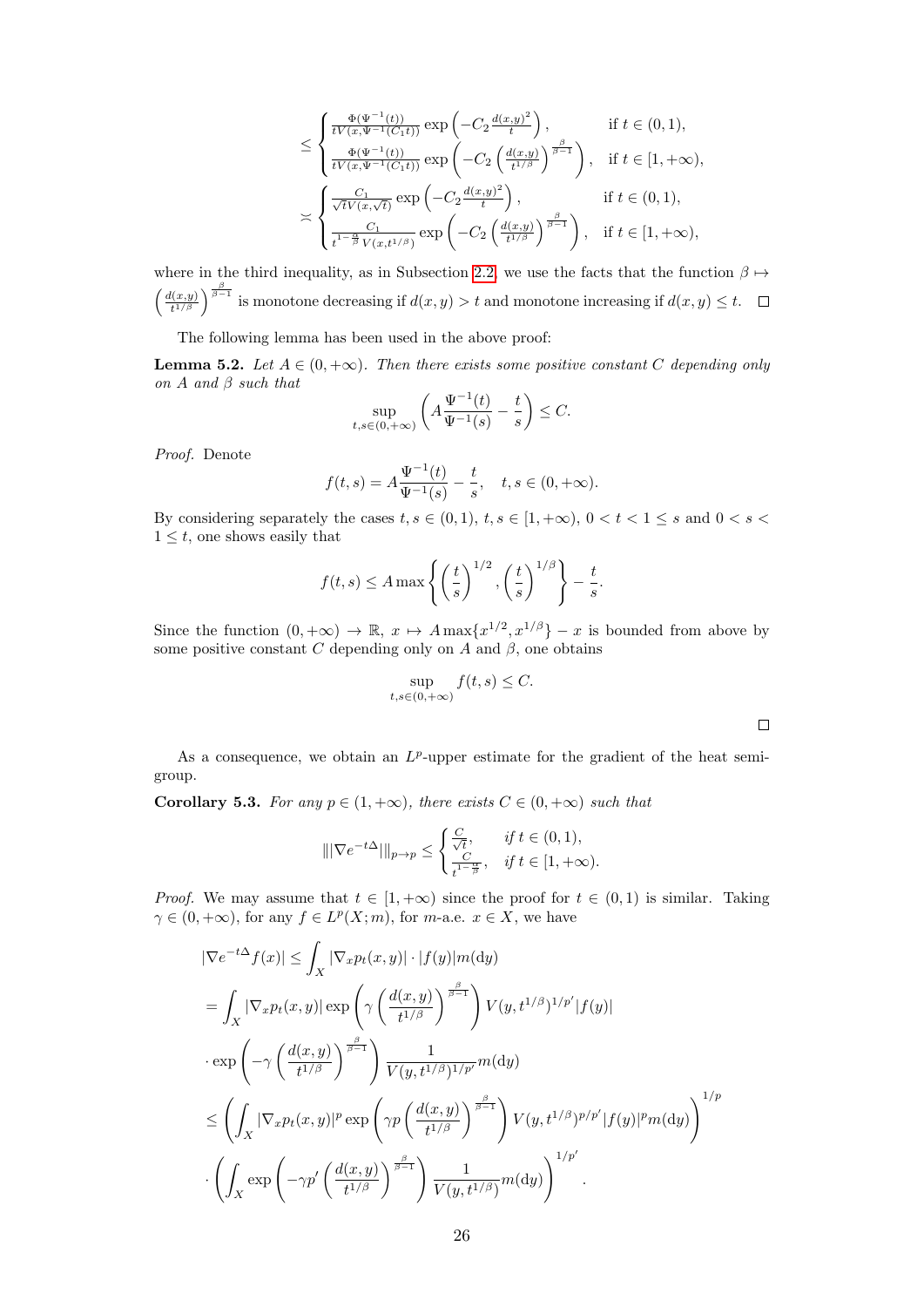By [VD,](#page-5-2) as in  $[5, p. 944, line -5]$  and  $[18, Equation (2.5)],$  we have

$$
\int_X \exp\left(-\gamma p'\left(\frac{d(x,y)}{t^{1/\beta}}\right)^{\frac{\beta}{\beta-1}}\right) \frac{1}{V(y,t^{1/\beta})} m(\mathrm{d}y) \lesssim 1.
$$

Hence,

$$
\int_{X} |\nabla e^{-t\Delta} f(x)|^{p} m(\mathrm{d}x)
$$
\n
$$
\lesssim \int_{X} \int_{X} |\nabla_{x} p_{t}(x, y)|^{p} \exp\left(\gamma p \left(\frac{d(x, y)}{t^{1/\beta}}\right)^{\frac{\beta}{\beta-1}}\right) V(y, t^{1/\beta})^{p/p'} |f(y)|^{p} m(\mathrm{d}y) m(\mathrm{d}x)
$$
\n
$$
= \int_{X} \left(\int_{X} |\nabla_{x} p_{t}(x, y)|^{p} \exp\left(\gamma p \left(\frac{d(x, y)}{t^{1/\beta}}\right)^{\frac{\beta}{\beta-1}}\right) m(\mathrm{d}x)\right) V(y, t^{1/\beta})^{p/p'} |f(y)|^{p} m(\mathrm{d}y).
$$

By Theorem [1.1,](#page-2-1)

$$
\int_X |\nabla_x p_t(x,y)|^p \exp\left(\gamma p \left(\frac{d(x,y)}{t^{1/\beta}}\right)^{\frac{\beta}{\beta-1}}\right) m(\mathrm{d}x) \leq \int_X \frac{C_1^p}{t^{(1-\frac{\alpha}{\beta})p}V(y,t^{1/\beta})^p} \exp\left(-pC_2\left(\frac{d(x,y)}{t^{1/\beta}}\right)^{\frac{\beta}{\beta-1}}\right) \exp\left(\gamma p \left(\frac{d(x,y)}{t^{1/\beta}}\right)^{\frac{\beta}{\beta-1}}\right) m(\mathrm{d}x).
$$

Take  $\gamma \in (0, C_2)$ , then [VD](#page-5-2) implies that

$$
\int_X |\nabla_x p_t(x,y)|^p \exp\left(\gamma p\left(\frac{d(x,y)}{t^{1/\beta}}\right)^{\frac{\beta}{\beta-1}}\right) m(\mathrm{d}x) \lesssim \frac{1}{t^{(1-\frac{\alpha}{\beta})p}V(y,t^{1/\beta})^{p-1}},
$$

hence

$$
\int_X |\nabla e^{-t\Delta} f(x)|^p m(\mathrm{d}x) \lesssim \int_X \frac{1}{t^{(1-\frac{\alpha}{\beta})p} V(y, t^{1/\beta})^{p-1}} V(y, t^{1/\beta})^{p/p'} |f(y)|^p m(\mathrm{d}y)
$$

$$
= \frac{1}{t^{(1-\frac{\alpha}{\beta})p}} \int_X |f(y)|^p m(\mathrm{d}y),
$$

that is,

$$
\|\nabla e^{-t\Delta} f\|_{L^p(X;m)} \lesssim \frac{1}{t^{1-\frac{\alpha}{\beta}}} \|f\|_{L^p(X;m)}.
$$

<span id="page-26-1"></span> $\Box$ 

# <span id="page-26-0"></span>6 Proof of the  $L^p$ -Boundedness of Quasi-Riesz Transforms

This section is devoted to the proof of Theorem [1.4.](#page-4-0) First, we prove the  $L^p$ -boundedness of the local Riesz transform as follows. We need the following two results.

<span id="page-26-2"></span>**Lemma 6.1.** ([\[19,](#page-28-2) Theorem 1.2]) Let  $(X, d, m, \mathcal{E}, \mathcal{F})$  be an unbounded MMD space that admits a "carré du champ". Assume that  $VD$  and the following local diagonal upper bound [DUHK\(loc\)](#page-26-1) of the heat kernel hold, that is, there exists  $C \in (0, +\infty)$  such that

$$
p_t(x,x) \le \frac{C}{V(x,\sqrt{t})}
$$
 DUHK(loc)

for m-a.e.  $x \in X$ , for any  $t \in (0,1)$ . Then the local Riesz transform  $\nabla (I + \Delta)^{-1/2}$  is  $L^p$ -bounded for any  $p \in (1,2]$ .

<span id="page-26-3"></span>**Lemma 6.2.** ([\[5,](#page-28-3) THEOREM 1.5]) Let  $(X, d, m, \mathcal{E}, \mathcal{F})$  be an unbounded MMD space that admits a "carré du champ". Assume that [VD](#page-5-2) and the following local  $L^2$ -Poincaré inequality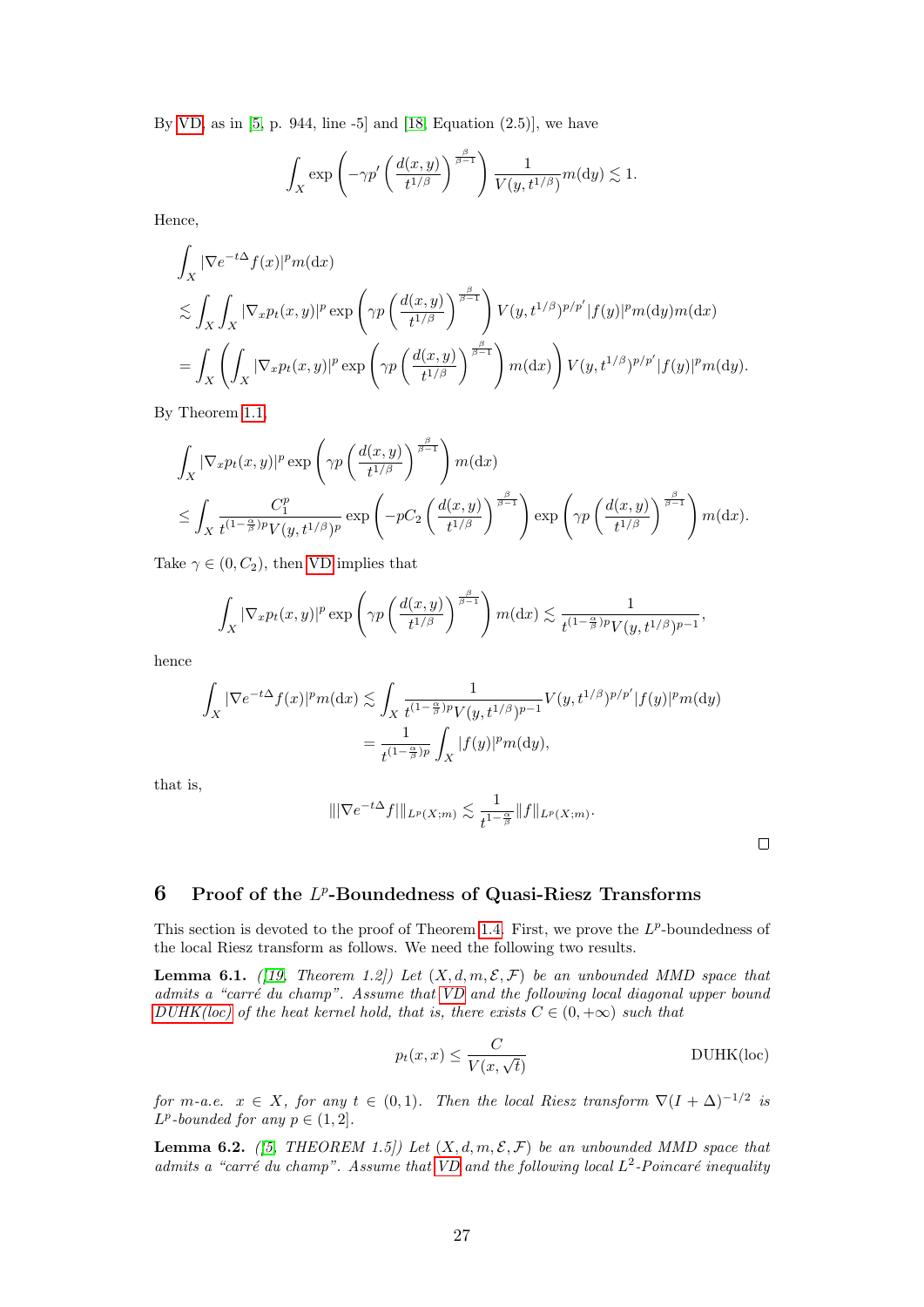on balls  $PI(2,loc)$  hold, that is, for any  $r_0 \in (0, +\infty)$ , there exists a positive constant  $C(r_0)$ depending on  $r_0$  such that for any ball  $B = B(x, r)$  with  $r \in (0, r_0)$ , for any  $u \in \mathcal{F}$ , we have

<span id="page-27-0"></span>
$$
\int_{B} |u - u_{B}|^{2} dm \le C(r_{0}) r^{2} \int_{B} |\nabla u|^{2} dm.
$$
 PI(2,loc)

If there exist  $p_0 \in (2, +\infty]$ ,  $\delta \in [0, +\infty)$  and  $C \in (0, +\infty)$  such that

$$
\|\nabla e^{-t\Delta}\|\|_{p_0 \to p_0} \le \frac{Ce^{\delta t}}{\sqrt{t}} \text{ for any } t \in (0, +\infty),
$$

then the local Riesz transform  $\nabla (aI + \Delta)^{-1/2}$  is L<sup>p</sup>-bounded for any  $p \in (2, p_0)$  and  $a \in$  $(\delta, +\infty)$ .

Remark 6.3. Although the orginal version of the above two results was stated in the setting of Riemannian manifolds, the same proof easily adapts to our setting.

*Proof of the L<sup>p</sup>-boundedness of*  $\nabla (I + \Delta)^{-1/2}$ . If  $p \in (1,2]$ , then by Equation [\(5\)](#page-9-3), we have [DUHK\(loc\).](#page-26-1) By Lemma [6.1,](#page-26-2) we have  $\nabla (I + \Delta)^{-1/2}$  is  $L^p$ -bounded.

If  $p \in (2, +\infty)$ , then since HK( $\Psi$ ) holds, by Proposition [2.4,](#page-9-4) we have PI( $\Psi$ ) which implies [PI\(2,loc\).](#page-27-0) Take an arbitrary  $p_0 \in (p, +\infty)$ . By Corollary [5.3,](#page-25-1) we have

$$
\|\nabla e^{-t\Delta}\|_{p_0 \to p_0} \leq \begin{cases} \frac{C}{\sqrt{t}}, & \text{if } t \in (0,1), \\ \frac{C}{t^{1-\frac{\alpha}{\beta}}}, & \text{if } t \in [1,+\infty). \end{cases}
$$

Since  $\sup_{t\in[1,+\infty)}t^{\frac{\alpha}{\beta}-\frac{1}{2}}e^{-\frac{1}{2}t}\in(0,+\infty)$ , for any  $t\in[1,+\infty)$ , we have

$$
\frac{1}{t^{1-\frac{\alpha}{\beta}}} = \frac{1}{t^{1-\frac{\alpha}{\beta}}} \frac{1}{\frac{e^{\frac{1}{2}t}}{\sqrt{t}}} \frac{e^{\frac{1}{2}t}}{\sqrt{t}} = t^{\frac{\alpha}{\beta} - \frac{1}{2}} e^{-\frac{1}{2}t} \frac{e^{\frac{1}{2}t}}{\sqrt{t}} \leq \left(\sup_{t \in [1, +\infty)} t^{\frac{\alpha}{\beta} - \frac{1}{2}} e^{-\frac{1}{2}t}\right) \frac{e^{\frac{1}{2}t}}{\sqrt{t}}.
$$

Hence

$$
\|\nabla e^{-t\Delta}\|_{p_0 \to p_0} \le C \max\left\{1, \sup_{t \in [1, +\infty)} t^{\frac{\alpha}{\beta} - \frac{1}{2}} e^{-\frac{1}{2}t} \right\} \frac{e^{\frac{1}{2}t}}{\sqrt{t}} \text{ for any } t \in (0, +\infty).
$$

By Lemma [6.2,](#page-26-3) we have  $\nabla (I + \Delta)^{-1/2}$  is  $L^p$ -bounded.

 $\Box$ 

We now prove the  $L^p$ -boundedness of the quasi-Riesz transform at infinity.

*Proof of the L<sup>p</sup>*-boundedness of  $\nabla e^{-\Delta} \Delta^{-\epsilon}$ . Note that

$$
\nabla e^{-\Delta} \Delta^{-\varepsilon} = \frac{1}{\Gamma(\varepsilon)} \int_0^{+\infty} \nabla e^{-(1+t)\Delta} \frac{\mathrm{d}t}{t^{1-\varepsilon}}.
$$

For any  $p \in (1, +\infty)$ , for any  $f \in L^p(X; m)$ , by Corollary [5.3,](#page-25-1) we have

$$
\| |\nabla e^{-\Delta} \Delta^{-\varepsilon} f| \|_{L^p(X;m)} \leq \frac{1}{\Gamma(\varepsilon)} \int_0^{+\infty} \| |\nabla e^{-(1+t)\Delta} f| \|_{L^p(X;m)} \frac{dt}{t^{1-\varepsilon}}
$$
  

$$
\lesssim \int_0^{+\infty} \frac{1}{(1+t)^{1-\frac{\alpha}{\beta}}} \frac{dt}{t^{1-\varepsilon}} \|f\|_{L^p(X;m)}.
$$

Since  $\varepsilon \in (0, 1-\frac{\alpha}{\beta})$ , the above integral converges; this implies that  $\nabla e^{-\Delta} \Delta^{-\varepsilon}$  is  $L^p$ -bounded.  $\Box$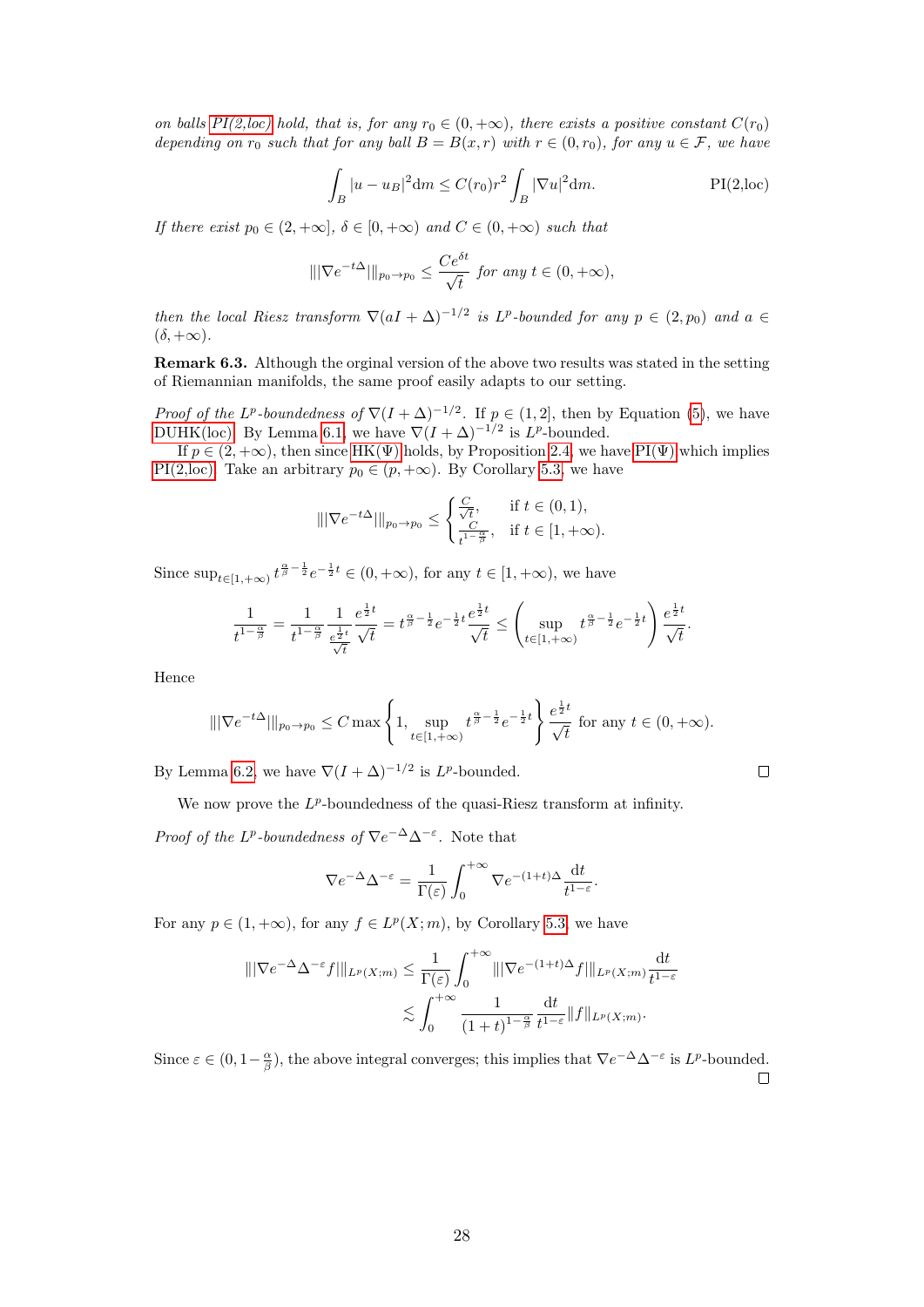### References

- <span id="page-28-15"></span>[1] G. K. Alexopoulos. Sub-Laplacians with drift on Lie groups of polynomial volume growth, volume 739. Providence, RI: American Mathematical Society (AMS), 2002.
- <span id="page-28-11"></span>[2] A. Amenta. New Riemannian manifolds with  $L^p$ -unbounded Riesz transform for  $p > 2$ . Math. Z., 297(1-2):99–112, 2021.
- <span id="page-28-19"></span>[3] S. Andres and M. T. Barlow. Energy inequalities for cutoff functions and some applications. J. Reine Angew. Math., 2015(699):183–215, 2015.
- <span id="page-28-12"></span>[4] P. Auscher and T. Coulhon. Riesz transform on manifolds and Poincaré inequalities. Ann. Sc. Norm. Super. Pisa, Cl. Sci. (5), 4(3):531–555, 2005.
- <span id="page-28-3"></span>[5] P. Auscher, T. Coulhon, X. T. Duong, and S. Hofmann. Riesz transform on manifolds and heat kernel regularity. Ann. Sci. Ecole Norm. Sup.,  $37(6):911-957$ , 2004.
- <span id="page-28-17"></span>[6] D. Bakry, T. Coulhon, M. Ledoux, and L. Saloff-Coste. Sobolev inequalities in disguise. Indiana Univ. Math. J., 44(4):1033–1074, 1995.
- <span id="page-28-20"></span>[7] M. Barlow, T. Coulhon, and A. Grigor'yan. Manifolds and graphs with slow heat kernel decay. Invent. Math., 144(3):609–649, 2001.
- <span id="page-28-21"></span>[8] M. T. Barlow. Diffusions on fractals. In Lectures on probability theory and statistics. Ecole d'Eté de probabilités de Saint-Flour XXV - 1995. Lectures given at the summer school in Saint-Flour, France, July 10-26, 1995, pages 1–121. Berlin: Springer, 1998.
- <span id="page-28-6"></span>[9] M. T. Barlow and R. F. Bass. The construction of Brownian motion on the Sierpinski carpet. Ann. Inst. Henri Poincaré, Probab. Stat., 25(3):225–257, 1989.
- <span id="page-28-7"></span>[10] M. T. Barlow and R. F. Bass. On the resistance of the Sierpinski carpet. *Proc. R. Soc.* Lond., Ser. A, 431(1882):345–360, 1990.
- <span id="page-28-9"></span>[11] M. T. Barlow and R. F. Bass. Transition densities for Brownian motion on the Sierpinski carpet. Probab. Theory Relat. Fields, 91(3-4):307–330, 1992.
- <span id="page-28-8"></span>[12] M. T. Barlow, R. F. Bass, and J. D. Sherwood. Resistance and spectral dimension of Sierpinski carpets. J. Phys. A, Math. Gen., 23(6):l253–l258, 1990.
- <span id="page-28-18"></span>[13] M. T. Barlow, A. Grigor'yan, and T. Kumagai. On the equivalence of parabolic Harnack inequalities and heat kernel estimates. J. Math. Soc. Japan, 64(4):1091–1146, 2012.
- <span id="page-28-5"></span>[14] M. T. Barlow and E. A. Perkins. Brownian motion on the Sierpinski gasket. Probab. Theory Relat. Fields, 79(4):543–623, 1988.
- <span id="page-28-13"></span> $[15]$  F. Bernicot and D. Frey. Riesz transforms through reverse Hölder and Poincaré inequalities. Math. Z., 284(3-4):791–826, 2016.
- <span id="page-28-16"></span>[16] G. Carron. Inégalités isopérimétriques de Faber-Krahn et conséquences. In Actes de la table ronde de géométrie différentielle en l'honneur de Marcel Berger, Luminy, France,  $12-18$  juillet, 1992, pages 205-232. Paris: Société Mathématique de France, 1996.
- <span id="page-28-14"></span>[17] L. Chen. Sub-Gaussian heat kernel estimates and quasi Riesz transforms for  $1 \leq p \leq 2$ . Publ. Mat., Barc., 59(2):313–338, 2015.
- <span id="page-28-10"></span>[18] L. Chen, T. Coulhon, J. Feneuil, and E. Russ. Riesz transform for  $1 \leq p \leq 2$  without Gaussian heat kernel bound. J. Geom. Anal., 27(2):1489–1514, 2017.
- <span id="page-28-2"></span>[19] T. Coulhon and X. T. Duong. Riesz transforms for  $1 \leq p \leq 2$ . Trans. Am. Math. Soc., 351(3):1151–1169, 1999.
- <span id="page-28-4"></span>[20] T. Coulhon, R. Jiang, P. Koskela, and A. Sikora. Gradient estimates for heat kernels and harmonic functions. J. Funct. Anal., 278(8):67, 2020. Id/No 108398.
- <span id="page-28-22"></span>[21] E. B. Davies. Non-Gaussian aspects of heat kernel behaviour. J. Lond. Math. Soc., II. Ser., 55(1):105–125, 1997.
- <span id="page-28-0"></span>[22] N. Dungey. Heat kernel estimates and Riesz transforms on some Riemannian covering manifolds. Math. Z., 247(4):765–794, 2004.
- <span id="page-28-1"></span>[23] N. Dungey. Some gradient estimates on covering manifolds. Bull. Pol. Acad. Sci., Math., 52(4):437–443, 2004.